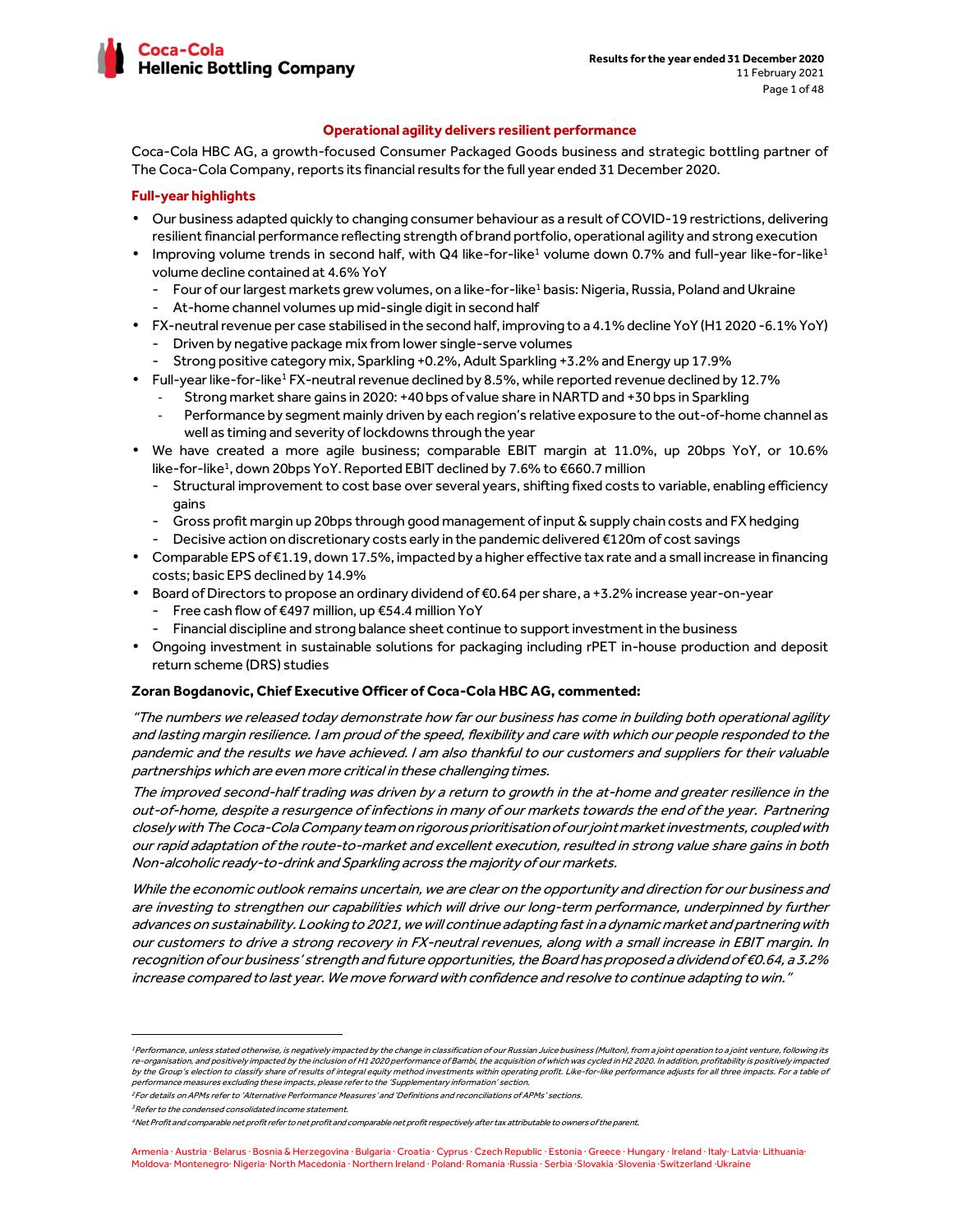

|                                                                        | <b>Full Year</b> |         | Change   |
|------------------------------------------------------------------------|------------------|---------|----------|
|                                                                        | 20201            | 2019    |          |
| Volume (m unit cases)                                                  | 2,135.6          | 2,264.5 | $-5.7%$  |
| Net sales revenue ( $\epsilon$ m)                                      | 6,131.8          | 7.026.0 | $-12.7%$ |
| Net sales revenue per unit case ( $\epsilon$ )                         | 2.87             | 3.10    | $-7.5%$  |
| <b>FX-neutral net sales revenue<sup>2</sup> (€)</b>                    | 6,131.8          | 6.781.7 | -9.6%    |
| FX-neutral net sales revenue per unit case <sup>2</sup> ( $\epsilon$ ) | 2.87             | 2.99    | $-4.1%$  |
| Operating expenses/ Net sales revenue (%)                              | 27.4             | 27.5    |          |
| Comparable operating expenses / Net sales revenue (%)                  | 27.3             | 26.9    | 40bps    |
| Operating profit (EBIT) <sup>3</sup> ( $\epsilon$ m)                   | 660.7            | 715.3   | -7.6%    |
| Comparable EBIT <sup>2</sup> ( $\epsilon$ m)                           | 672.3            | 758.7   | $-11.4%$ |
| <b>EBIT margin (%)</b>                                                 | 10.8             | 10.2    | 60bps    |
| Comparable EBIT margin <sup>2</sup> (%)                                | 11.0             | 10.8    | 20bps    |
| Net profit <sup>4</sup> ( $\epsilon$ m)                                | 414.9            | 487.5   | $-14.9%$ |
| Comparable net profit <sup>2,4</sup> ( $\epsilon$ m)                   | 431.4            | 522.2   | $-17.4%$ |
| Basic earnings per share (EPS) $(\epsilon)$                            | 1.140            | 1.340   | $-14.9%$ |
| Comparable EPS <sup>2</sup> (€)                                        | 1.185            | 1.436   | $-17.5%$ |
| Free cash flow <sup>2</sup> ( $\epsilon$ m)                            | 497.0            | 442.6   | 12.3%    |

Footnotes are presented at the end of page 1.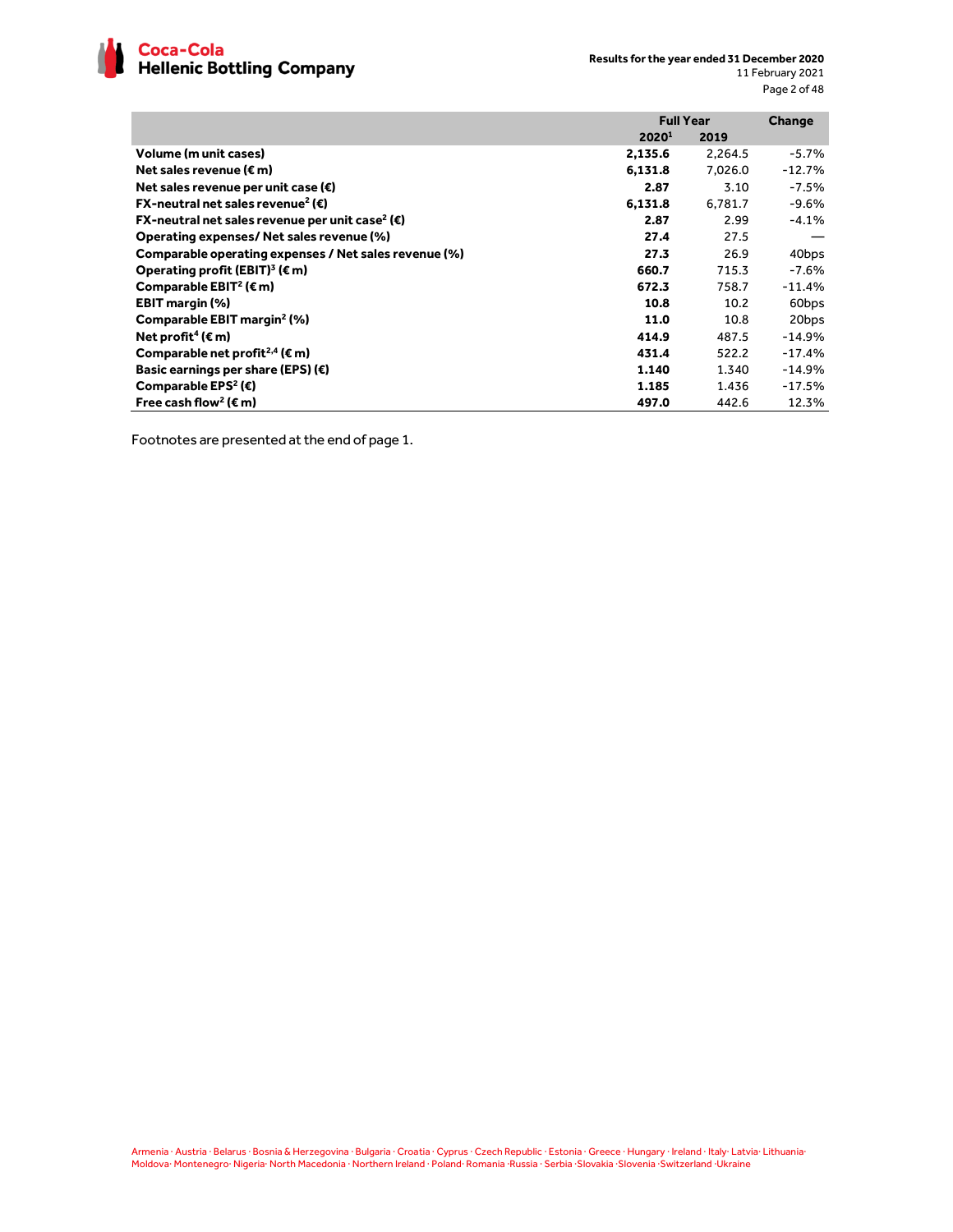

## **Coca-Cola HBC Group**

Coca-Cola HBC is a growth-focused CPG business and strategic bottling partner of The Coca-Cola Company. We create value for all our stakeholders by supporting the socio-economic development of the communities in which we operate and we believe building a more positive environmental impact is integral to our future growth. Together, we and our customers serve more than 600 million consumers across a broad geographic footprint of 28 countries on 3 continents. Our portfolio is one of the strongest, broadest and most flexible in the beverage industry, offering consumer-leading partner brands in the sparkling, juice, water, sport, energy, plant-based, ready-to-drink tea, coffee, adult sparkling and premium spirits categories. These brands include Coca-Cola, Coca-Cola Zero, Schweppes, Kinley, Royal Bliss, Costa Coffee, Valser, Romerquelle, Fanta, Sprite, Powerade, FuzeTea, Dobry, Cappy, Monster and Adez. We foster an open and inclusive work environment amongst our more than 27,000 employees and we are ranked among the top sustainability performers in ESG benchmarks such as the Dow Jones Sustainability Indices, CDP, MSCI ESG and FTSE4Good.

Coca-Cola HBC has a premium listing on the London Stock Exchange (LSE:CCH) and is listed on the Athens Exchange (ATHEX:EEE). For more information, please visit http://www.coca-colahellenic.com.

# **Financial information in this announcement is presented on the basis of International Financial Reporting Standards ('IFRS').**

#### **Conference call**

Coca-Cola HBC will host a conference call for financial analysts and investors to discuss the 2020 full year results on Thursday, 11 February 2021 at 09:30am GMT. Interested parties can access the live, audio webcast of the call through Coca-Cola HBC's website https://www.coca-colahellenic.com/en/investorrelations/results-reports-presentations

**Next event** 

12 May 2021 2021 First quarter trading update

**Enquiries Coca-Cola HBC Group**  Investors and Analysts: Joanna Kennedy Investor Relations Director

Carla Fabiano Investor Relations Manager

Vasso Aliferi Investor Relations Manager

Media: David Hart Group Communication Director

Greek media contact: **V+O Communications** Chara Yioti

Tel: +44 7802 427505 joanna.kennedy@cchellenic.com

Tel: +44 7808 215245 carla.fabiano@cchellenic.com

Tel: +41 79 610 7881 vasso.aliferi@cchellenic.com

Tel: +41 41 726 0143 david.hart@cchellenic.com

> Tel: +30 6936750476 cy@vando.gr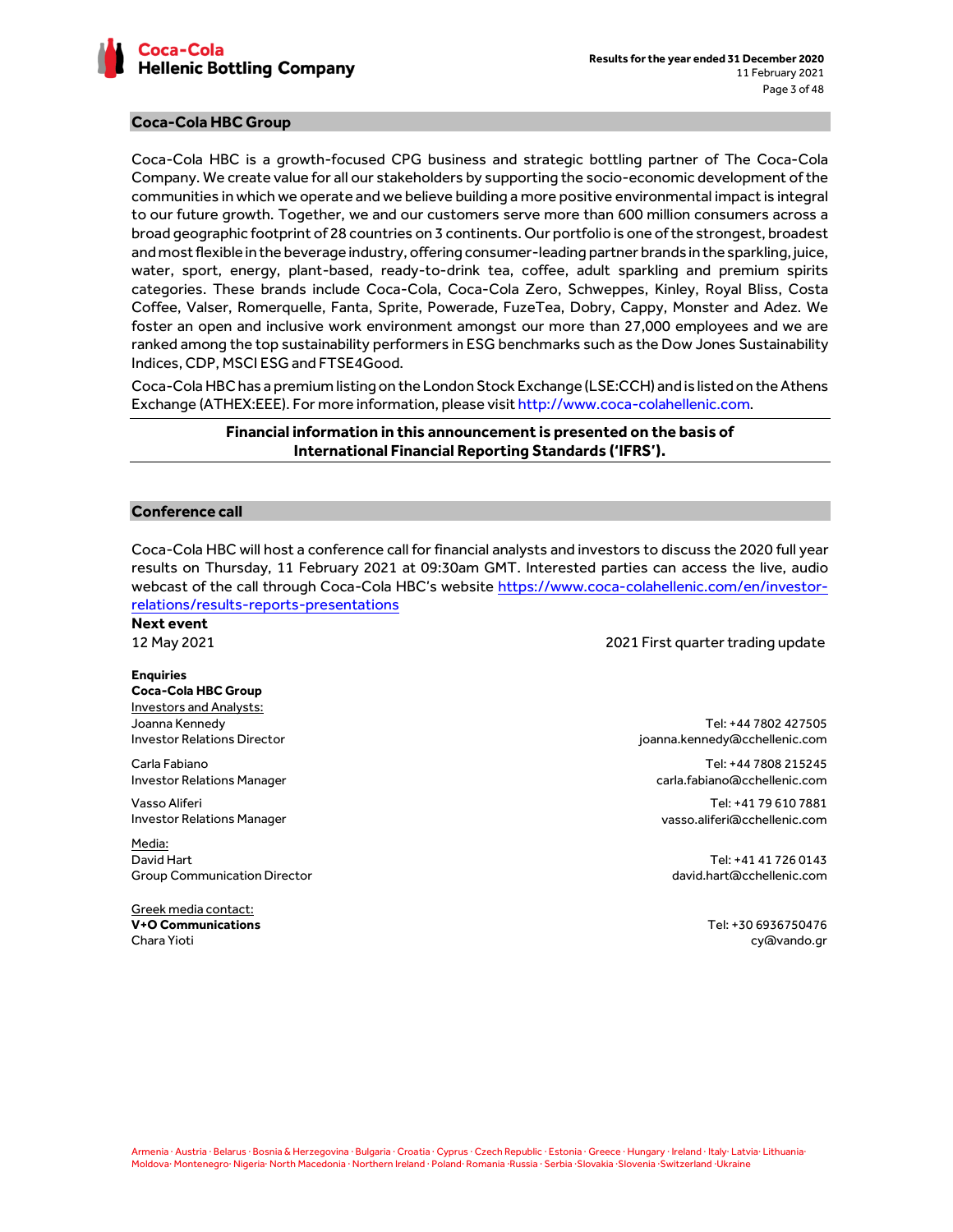

#### **Special Note Regarding the Information set out herein**

Unless otherwise indicated, the condensed consolidated financial statements and the financial and operating data or other information included herein relate to Coca-Cola HBC AG and its subsidiaries ("Coca-Cola HBC" or the "Company" or "we" or the "Group").

#### **Forward-Looking Statements**

This document contains forward-looking statements that involve risks and uncertainties. These statements may generally, but not always, be identified by the use of words such as "believe", "outlook", "guidance", "intend", "expect", "anticipate", "plan", "target" and similar expressions to identify forward-looking statements. All statements other than statements of historical facts, including, among others, statements regarding our future financial position and results, our outlook for 2021 and future years, business strategy and the effects of the global economic slowdown, the impact of the sovereign debt crisis, currency volatility, our recent acquisitions, and restructuring initiatives on our business and financial condition, our future dealings with The Coca-Cola Company, budgets, projected levels of consumption and production, projected raw material and other costs, estimates of capital expenditure, free cash flow, effective tax rates and plans and objectives of management for future operations, are forward-looking statements. By their nature, forward-looking statements involve risk and uncertainty because they reflect our current expectations and assumptions as to future events and circumstances that may not prove accurate. Our actual results and events could differ materially from those anticipated in the forward-looking statements for many reasons, including the risks described in the 2019 Integrated Annual Report for Coca-Cola HBC AG and its subsidiaries.

Although we believe that, as of the date of this document, the expectations reflected in the forward-looking statements are reasonable, we cannot assure you that our future results, level of activity, performance or achievements will meet these expectations. Moreover, neither we, nor our directors, employees, advisors nor any other person assumes responsibility for the accuracy and completeness of the forward-looking statements. After the date of the condensed consolidated financial statements included in this document, unless we are required by law or the rules of the UK Financial Conduct Authority to update these forwardlooking statements, we will not necessarily update any of these forward-looking statements to conform them either to actual results or to changes in our expectations.

### **Alternative Performance Measures**

The Group uses certain Alternative Performance Measures ("APMs") in making financial, operating and planning decisions as well as in evaluating and reporting its performance. These APMs provide additional insights and understanding to the Group's underlying operating and financial performance, financial condition and cash flow. The APMs should be read in conjunction with and do not replace by any means the directly reconcilable IFRS line items. For more details on APMs please refer to 'Definitions and reconciliations of APMs' section.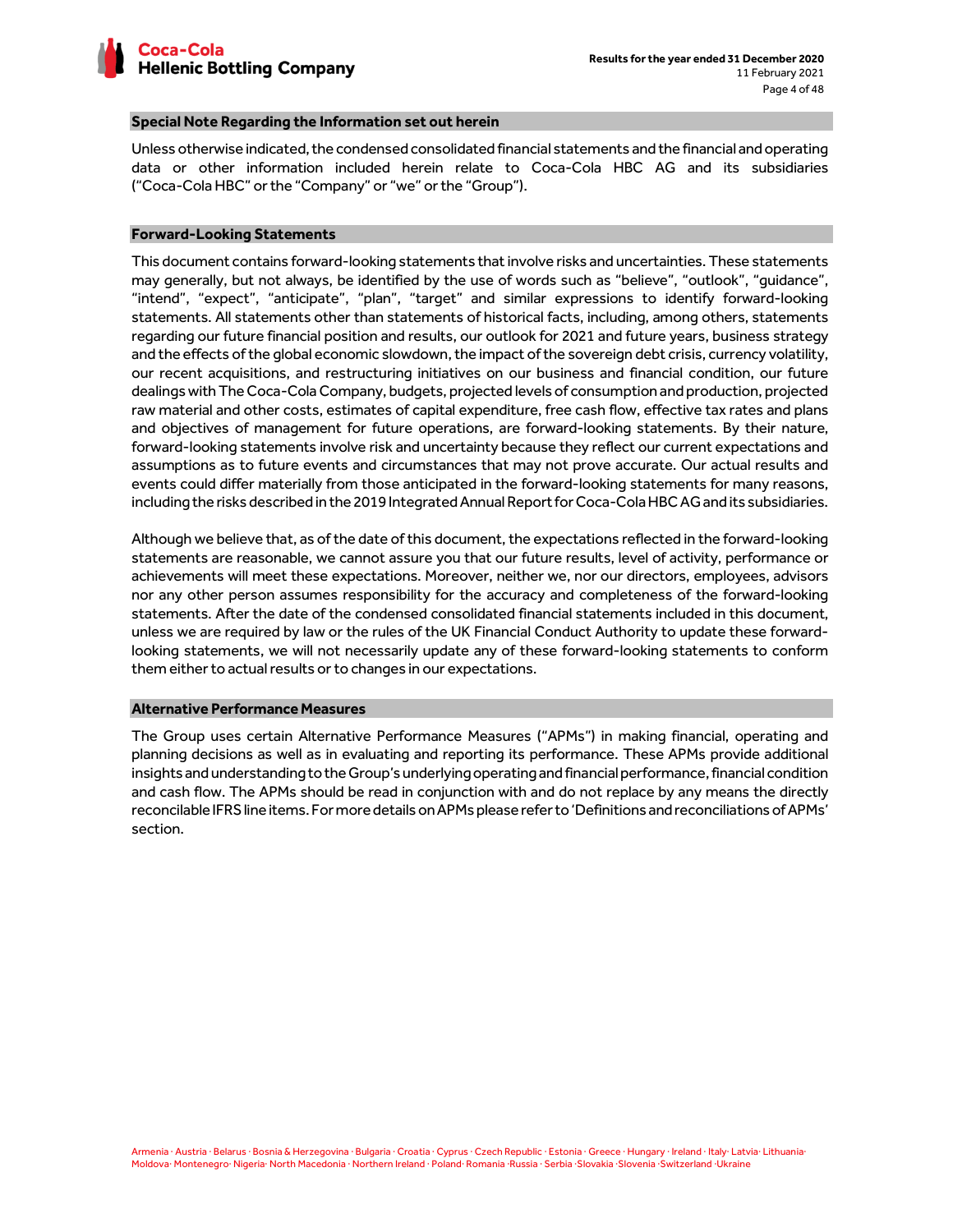

### **Group Operational Review**

#### **Our response to the COVID-19 pandemic**

Since the start of the pandemic our top priority has been the safety of our people, customers, partners and communities. Keeping our colleagues safe and healthy lies at the heart of our ability to continue serving our customers and operating the business for the shared benefit of our stakeholders. Therefore, wherever they are working, our teams have the right protocols and equipment that keep them – and others – safe.

Partnering with and investing in the communities we serve has always been a core part of the way we do business. The community networks and partnerships that we have established over the years allowed us to support those in need, those fighting the pandemic on the frontline and our customers that continue to serve our shared communities. Working with our partner The Coca-Cola Company, we donated more than 4 million litres of beverages to those on the frontline and via The Coca-Cola Foundation provided grants to NGOs such as the Red Cross. In addition, we utilised our supply chain to produce safety equipment such as masks and bottles for the dispensation of hand sanitizer and hundreds of our people volunteered to support community projects and the vulnerable.

Financial performance in 2020 was impacted by the lockdowns put in place in response to the COVID-19 pandemic. The out-of-home channel, which typically accounts for slightly over 40% of our revenues, operated with severe restrictions during periods of lockdown, and below capacity even when operational. Consequently, as the degree of lockdown in place has varied across our markets and across the year, we have seen trade fluctuate in this channel. Overall, while in the most severe weeks of the lockdowns in April we experienced volume declines in the out-of-home channel of 70% to 90%, during Q3 this improved to high-single digit declines, and in Q4, with renewed restrictions in place, to mid-teens declines.

Performance in the at-home channel strengthened through the year. Volumes were weaker at the start of the pandemic but recovered quickly to a mid-single digit growth rate in July which has since been sustained through the third and fourth quarter. We have seen consumers switching some of their traditional out-ofhome routines for at-home ones, and we have adapted fast, creating offers which target the most relevant occasions, including meals, socialising, screen time and 'me time' at home.

The tools and capabilities that we have spent years building and investing behind have enabled us to react quickly to changing consumer behaviour and will be what allows us to continue to adapt to win. We can respond rapidly to evolving consumer demands with targeted plans to ensure that our customers have the right packs for the occasion, with both affordable and premium offerings.

Our route to market is dynamic allowing us to re-route immediately to ensure that our sales force are maximising potential opportunities as the marketplace evolves. It is also increasingly digital, and investment behind this capability has accelerated in 2020. We continue to see significant growth in e-commerce in three main areas: (i) growing demand from our customers to order online from us (ii) e-commerce websites of our omnichannel customers where we are working to increase our digital shelf space and visibility; and (iii) demand for our own D2C platform in Switzerland which is providing us valuable learning opportunities in a fast growing part of the market.

Finally, our ability to re-deploy promotion and marketing budgets between regions or countries delivers the best possible return on that spend. Overall, we are able to adapt the business to continue to be able to win in the market, as demonstrated by the value share gains achieved in the year.

#### **Trading and the current environment**

Volume decline for the full year was contained at 4.6% like for like. Q4 like-for-like volumes fell by 0.7% compared to the prior-year period, a resilient performance in the face of renewed lockdown restrictions in our markets and a strong comparative. Volume performance was better in the second half, benefiting from continued growth in the at-home channel. Reported volume declined by 5.7% in 2020 also impacted by the deconsolidation of our Russian Juice business (Multon).

FX-neutral revenue per case declined by 4.1%. The single largest driver of the decline was weaker package mix as a result of lower volumes in the out-of-home channel which carries more single-serve package formats with a relatively higher revenue per case. Channel mix was also negative, driven by the lower volumes from the out-of-home channel. Meanwhile category mix was positive, benefiting from better performance in Sparkling and Energy compared to Stills. Pricing was also positive in the year.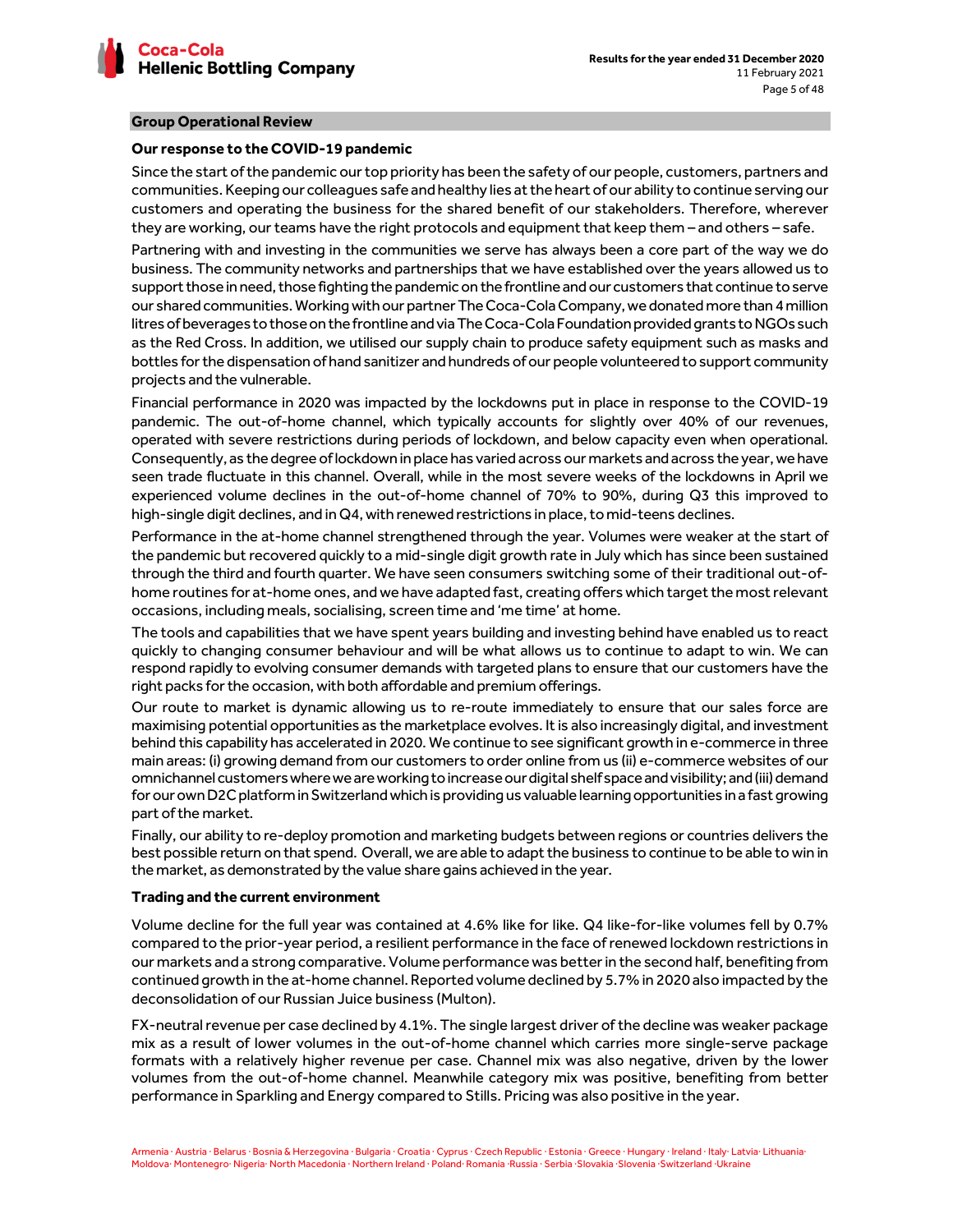

# **Group Operational Review (continued)**

# **Trading and the current environment (continued)**

In the full year, FX-neutral revenue declined by 8.5% on a like-for-like basis. This like-for-like adjustment includes the volumes from our Russian Juice business (Multon), which as of May 2020 are no longer consolidated in our reported numbers and removes the impact from the acquisition of Bambi for the first half of 2020. Without these adjustments FX-neutral revenue declined by 9.6%. Group reported revenue declined by 12.7%, a larger decline than FX-neutral revenue, mainly due to the weakening of the Russian Rouble.

From the start of the COVID-19 pandemic we moved quickly to put in place strategies which could drive single-serve package formats. Our increased activation of multi-packs of cans and glass bottles which earn a higher revenue per case than larger packages drove a 12.9% growth of single-serve multipacks in the at-home channel in Q4, an acceleration of the 4.7% growth in Q3.

We achieved strong market share performance in 2020, gaining 40 bps of value share in NARTD and 30 bps of value share in Sparkling. This performance, particularly in a year in which we reduced marketing spend, demonstrates the strength of our brand portfolio and execution in the market.

# **Sustainability initiatives**

As we work towards delivering our World Without Waste sustainable packaging goals, competitively priced, quality recycled PET (rPET) feedstock continues to be in short supply. We are committed to proactively addressing this challenge so that we can deliver our rPET targets, which are to use 35% rPET across our total business and 50% in our EU countries by 2025. To this end, we are investing in inhouse capacity to produce rPET bottle preforms from hot-washed PET flakes, which are widely available at a lower price than food-grade rPET pellets. This in-house capacity will also help us to reduce energy consumption for 100% rPET preforms by 40%. To deliver on our target to collect 100% of our primary packaging for recycling or reuse by 2030, significant change in national collection system infrastructure is required in most of our territories. Deposit Return Schemes (DRS) have been shown to allow high collection rates and better availability of recycled PET feedstock. We support well-designed, industry-led collection schemes and during 2020 we funded or contributed to 10 new modelling studies to help design the most efficient, highperforming, collection systems for these countries.

# **Performance by segment**

Volume performance by market was highly correlated to the exposure of each of those markets to the out-of-home channel and the severity and length of lockdowns. Four of our largest markets grew volumes in the year: Russia, Nigeria, Poland and Ukraine.

Established segment volumes were down 14.0%, with FX-neutral revenue per case broadly flat (-0.1%). The segment derives a larger proportion of revenues from the out-of-home channel and therefore saw the largest impact on volumes from COVID-19 related restrictions. FX-neutral revenue per case performed relatively well despite lower volumes from the out-of-home channel. This was due to positive category mix driven by better performance in Sparkling than Stills, price increases taken at the beginning of the year, as well as positive country mix due to relatively better performance from higher revenue per case markets such as Switzerland.

Developing segment volumes were down 4.4% with FX-neutral revenue per case down 6.2%. The segment as a whole derives a lower proportion of its revenues from the out-of-home channel compared to the Established segment, and benefited from good performance in Poland, the largest market in the segment. The Developing segment's FX-neutral revenue per case, in addition to being impacted by lower volumes from the out-of-home channel, was impacted by the strategic decision taken before the outbreak of the pandemic to take less pricing in 2020, after several years of strong price/mix development in the segment. Category mix was positive, driven by marginal growth in Sparkling and strong growth in Energy.

Emerging segment volumes were down 1.8% with FX-neutral revenue per case down 3.6%. On a like-for-like basis volumes grew by 0.3% and FX-neutral revenues declined by 2.8%. This segment has benefited from volume growth in three of its largest markets: Russia, Nigeria and Ukraine. The Emerging segment's FX-neutral revenue per case, in addition to being impacted by lower volumes from the out-of-home channel, was also impacted by the pricing investments implemented in Nigeria in the last quarter of 2019, as well as negative country mix due to good volume development in lower revenue per case markets such as Nigeria and Ukraine. Category mix was positive, driven by strong growth in Sparkling and Energy.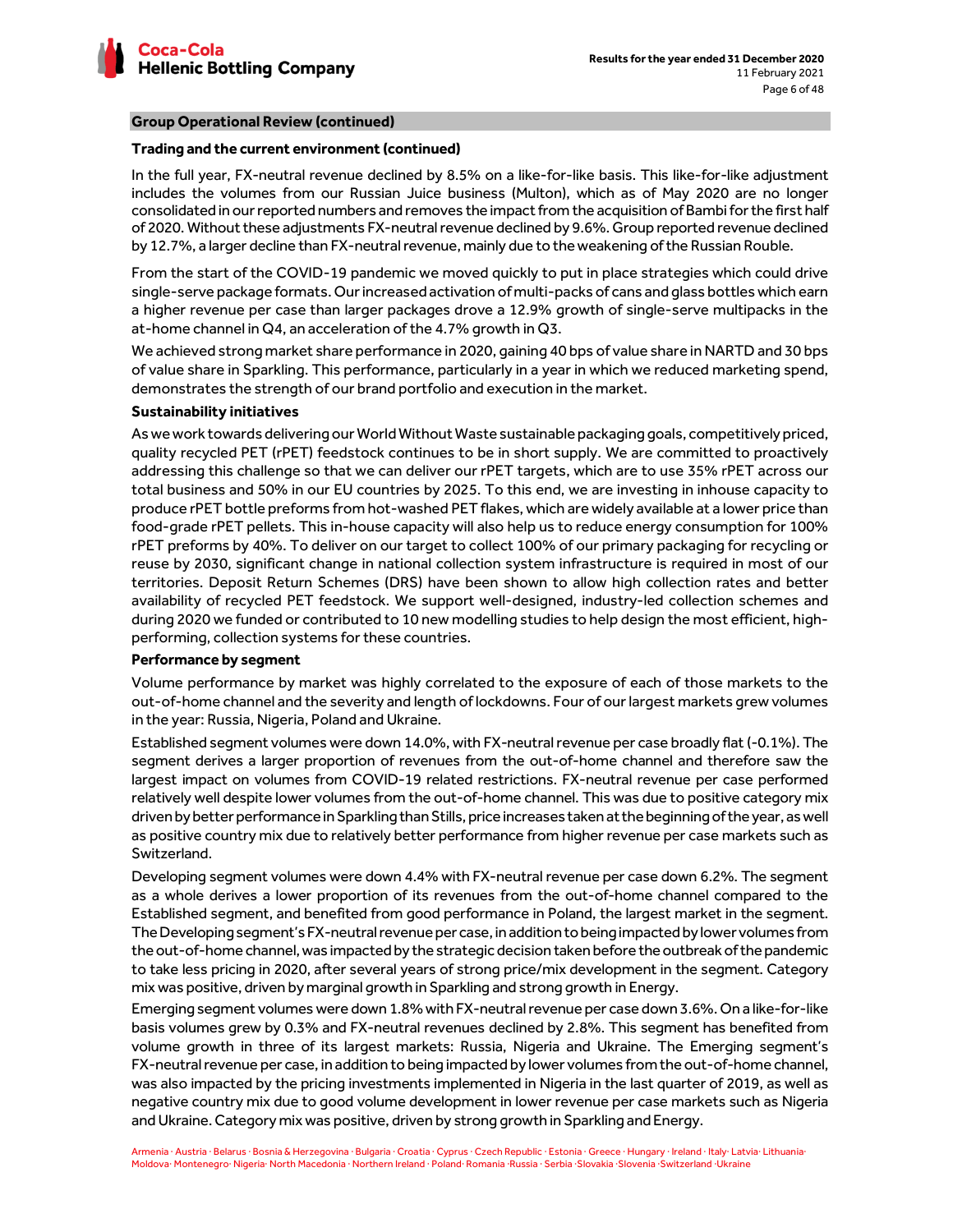

# **Group Operational Review (continued)**

## **Performance by category**

Sparkling volumes grew by 0.2%, with stronger performance from low- and no-sugar variants. Within the category we see broad based resilience, with Trademark Coke volumes up 0.7%, Fanta volumes up 0.3%, while Adult Sparkling grew by 3.2%. We gained value share in Sparkling in the majority of our measured markets.

Energy volumes grew by 17.9%. Monster growth outpaced the category and we saw encouraging contribution from Coke Energy in the premium segment and Predator in the affordable segment.

Water volumes fell by 19.7%, with similar levels of decline across all three segments. We sell proportionally more Water in the out-of-home channel compared to Sparkling drinks, which has been a clear driver of weaker performance.

Juice volumes declined by 7.9% on a like for like basis. The underlying juice category in our markets has seen weaker performance than Sparkling within the NARTD category, which has in turn impacted our performance in Juice.

Ready-to-drink tea (RTD tea) volume declined by 20.2%. The underlying RTD tea category has seen the weakest performance among the NARTD categories in our markets.

Our Premium Spirits business volumes declined by 11.1%. Premium Spirits have the highest exposure to the out-of-home channel among our categories.

#### **Innovation**

In full alignment with The Coca-Cola Company we continue to focus on fewer, bigger innovations while eliminating underperforming brands and SKUs. Costa Coffee, launched in May and now in 14 of our markets, is a good example of this prioritised approach. Early signs from the launch are positive with strong customer interest as well as repeat purchase. Another focus of our joint approach to innovation is on speed of consumer-centric brand launches, and we are pleased to have rolled-out Topo Chico Hard Seltzer in five markets during the last two months of the year.

# **Cost control, operating profit and margins**

Gross profit margins improved by 20 basis points to 37.9%. Careful management of input costs and timely hedging have allowed us to benefit from lower input costs while protecting our cost of goods sold from foreign currency volatility. Input costs per case decreased by 6.4% on a currency-neutral basis, benefiting from lower costs of PET resin and aluminium. Sugar costs increased by mid-single digits. The adverse impact from foreign currency movements amounted to €66 million in the period, driven predominantly by the Russian Rouble.

Comparable EBIT fell by 11.4% to €672.3 million taking comparable EBIT margins up 20 basis points to 11.0%. Comparable EBIT margins include a benefit from the change in accounting treatment of our Russian Juice business. EBIT margin on a like-for-like basis was 10.6%, down only 20 basis points compared to prior-year EBIT margins. This strong performance is the result of both short and long-term actions. Decisive action taken on discretionary costs early in the crisis has allowed us to deliver our targeted cost savings of €120 million in 2020. In addition, many years of structural improvement in the cost base, efficiency gains and shifting of fixed costs to variable ones where possible have created a lean and resilient operating model, able to maintain good profitability despite a high-single digit decline in revenues.

On a segmental basis, comparable EBIT margins declined by 60 basis points to 9.6% in the Established Segment and by 210 basis points to 8.7% in the Developing Segment. Comparable EBIT margins expanded by 170bps to 13.0% in the Emerging Segment. On a like-for-like basis Emerging segment EBIT margins reached 12.0%. On a reported basis, we delivered €660.7 million of EBIT in the period, an 7.6% decline on the prior year.

We implemented restructuring projects across all segments in the full-year period, incurring €9.8 million in pre-tax restructuring charges.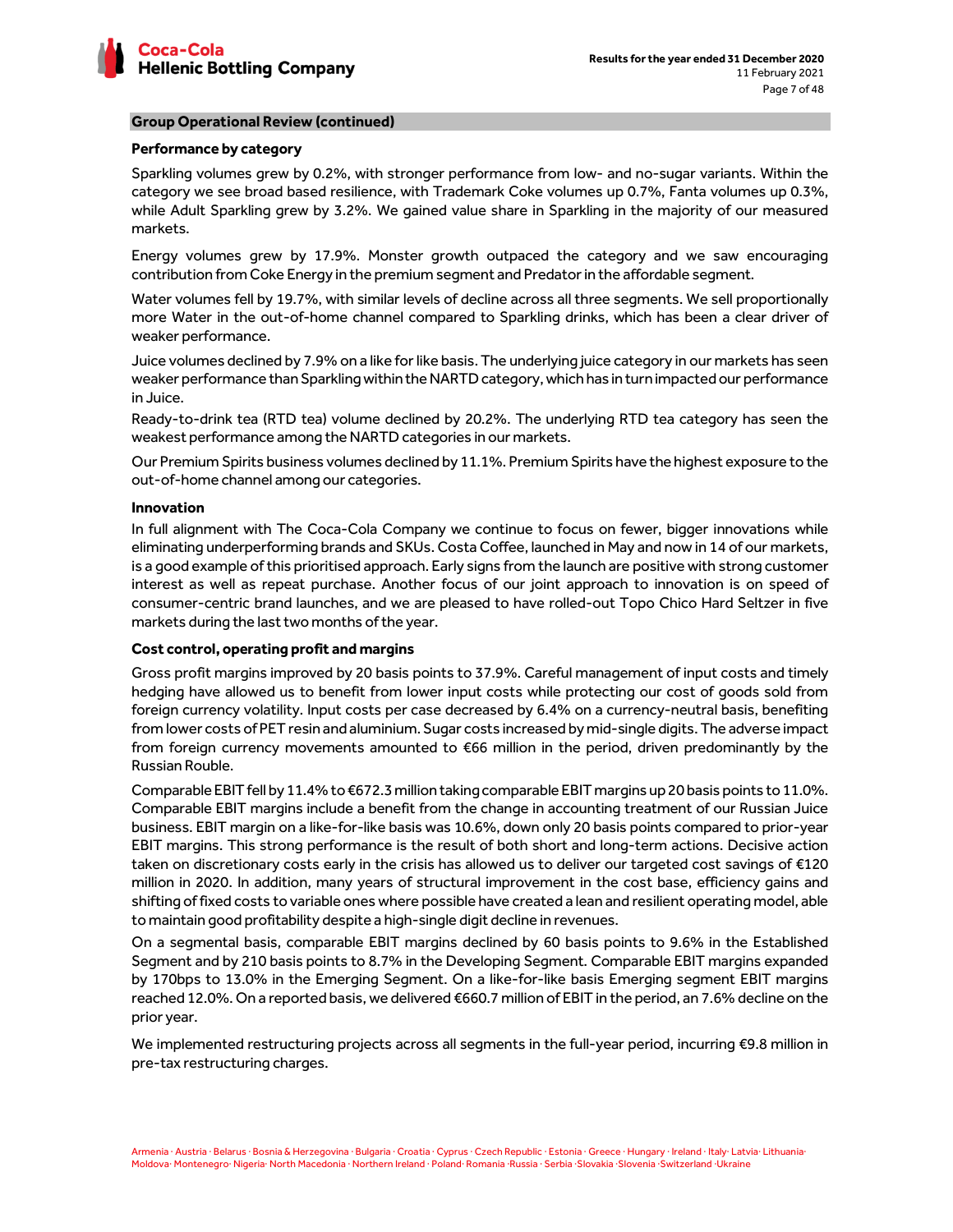

# **Group Operational Review (continued)**

## **Net profit and free cash flow**

Comparable net profit of €431.4 million and comparable basic earnings per share of €1.185 were 17.4% and 17.5% lower than in the prior-year period, respectively. Reported net profit and reported basic earnings per share in the period were €414.9 million and €1.140, respectively.

Comparable taxes amounted to €174.0 million, representing a tax rate of 28.7%, 290bps higher than the rate in the prior year. This increase is due to certain one-off items that impacted the year, as well as the settlement of the 2011-2019 Transfer Price tax audit in Nigeria.<sup>2</sup>

Financing costs amounted to €70.1 million in the year, €3.0 million higher compared to the prior-year period, in line with expectations. The increase was driven by the change in the accounting treatment of Multon in addition to lower deposit rates, partially offset by lower interest rates on our bonds.

Free cash flow was €497.0 million, an increase of €54.4 million compared to the prior-year period, mainly driven by cash generated from working capital of €108.3 million. Working capital benefited from the phasing of payments of certain customers, driving a strong improvement in receivables performance during Q4 which we expect to partly reverse in H1 2021.

### **Balance sheet**

Our strong balance sheet and liquidity position continue to support and allow investment in the business and inorganic expansion potential. At the balance sheet date, the Group had cash and cash equivalents and other financial assets of €1.3 billion, an undrawn and available Revolving Credit Facility of €0.8 billion, as well as €0.8 billion available out of the €1.0 billion Commercial Paper Programme. None of these credit lines carry any financial covenants and we have no further bond maturities until November 2024.

# **Technical adjustments and the Bambi acquisition**

# Acquisition of Bambi

We cycled the acquisition of Bambi at the end of H1 2020, so as of that point we started including Bambi's financials in our like-for-like growth. The impact of Bambi on our reported numbers in the first half of the year benefited our full-year volume and FX-neutral revenue growth by 60bps and our full year comparable EBIT by €13.1 million.

# Accounting changes

From early May, the accounting treatment of our Russian Juice business, which is undertaken jointly with The Coca-Cola Company, has changed following its re-organisation. Without this change, Group volume and FX-neutral revenue growth would have been 180bps and 170 bps better respectively.

As of 1 January 2020, the Group elected to classify its share of results from integral equity method investments within operating profit.

Without the above accounting changes, comparable EBIT would have been lower by €2.9 million. Please refer to notes 1 and 16 of the condensed consolidated financial statements for further detail.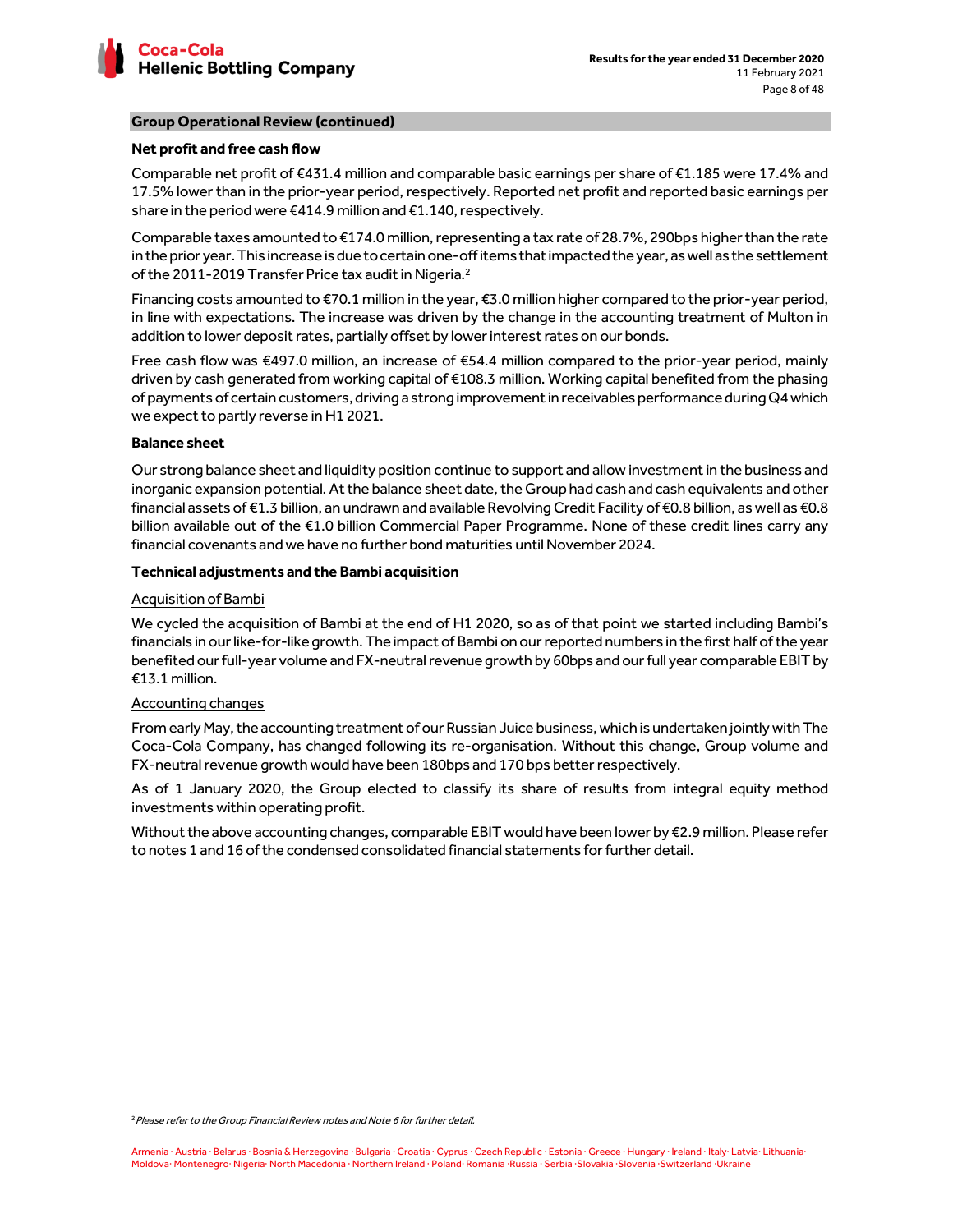

# **Operational Review by Reporting Segment**

| <b>Established markets</b>                                   |                  |         |           |
|--------------------------------------------------------------|------------------|---------|-----------|
|                                                              | <b>Full Year</b> |         | Change    |
|                                                              | 2020             | 2019    |           |
| Volume (m unit cases)                                        | 536.9            | 624.5   | $-14.0\%$ |
| Net sales revenue ( $\epsilon$ m)                            | 2,174.6          | 2,517.6 | $-13.6\%$ |
| Net sales revenue per unit case $(\epsilon)$                 | 4.05             | 4.03    | 0.5%      |
| $FX$ -neutral net sales revenue ( $\epsilon$ m)              | 2,174.6          | 2,531.0 | $-14.1%$  |
| $FX$ -neutral net sales revenue per unit case ( $\epsilon$ ) | 4.05             | 4.05    | $-0.1%$   |
| Operating profit (EBIT) $(\epsilon m)$                       | 203.3            | 236.0   | $-13.9%$  |
| Comparable EBIT $(\epsilon m)$                               | 209.0            | 256.2   | $-18.4%$  |
| EBIT margin (%)                                              | 9.3              | 9.4     |           |
| Comparable EBIT margin (%)                                   | 9.6              | 10.2    | -60bps    |

- Established markets volume declined by 14.0% in the full year, driven mainly by the extended duration of the lockdowns in several of the biggest countries as well as the higher exposure to out-of-home sales relative to the other segments. Energy was the best performing category with mid teens growth in the period, followed by Sparkling with a low double-digit decline. The period saw weaker performance in stills categories with Water declining in the low twenties.
- On a currency-neutral basis, net sales revenue per unit case was stable at -0.1% in the year, helped by positive country and category mix as well as pricing taken at the start of the year.
- FX-neutral net sales revenue declined by 14.1%. Declines in volume, package and channel mix were partially offset by improvements in category and price mix. Net sales revenue decreased by 13.6%, helped by the Swiss Franc strength in the period.
- Volume in Italy was down 13.9%. Italy was the first of our markets to enter lockdown at the start of the year and has high exposure to the out-of-home channel. However, a return to growth in the at-home-channel as consumer behaviour adapted helped to protect performance. Sparkling and Energy were the most resilient categories.
- Volume in Greece declined by 20.6% in the year, being one of the hardest hit countries in the segment given its high exposure to the out-of-home channel and tourism. Volume performance during Q4 saw a significant improvement despite cycling high comparatives.
- In Ireland, volume declined by 11.8%. While faced with several lockdowns in the year, the country benefited from good performance in the at-home channel.
- In Switzerland, volume declined by 8.1%. Performance in the country was supported by the relatively less restrictive measures in place and easier comparatives during the prior year period. Sparkling and Energy have been the best performing categories, moving back to growth during the second half of the year.
- Comparable operating profit in the Established segment declined by 18.4% to  $\epsilon$ 209.0 million. Comparable EBIT margin declined by 60 basis points to 9.6%. Volume decline and lower price mix more than offset lower input costs and operating expenses. On a reported basis, operating profit was €203.3 million, 13.9% lower compared to the prior-year period.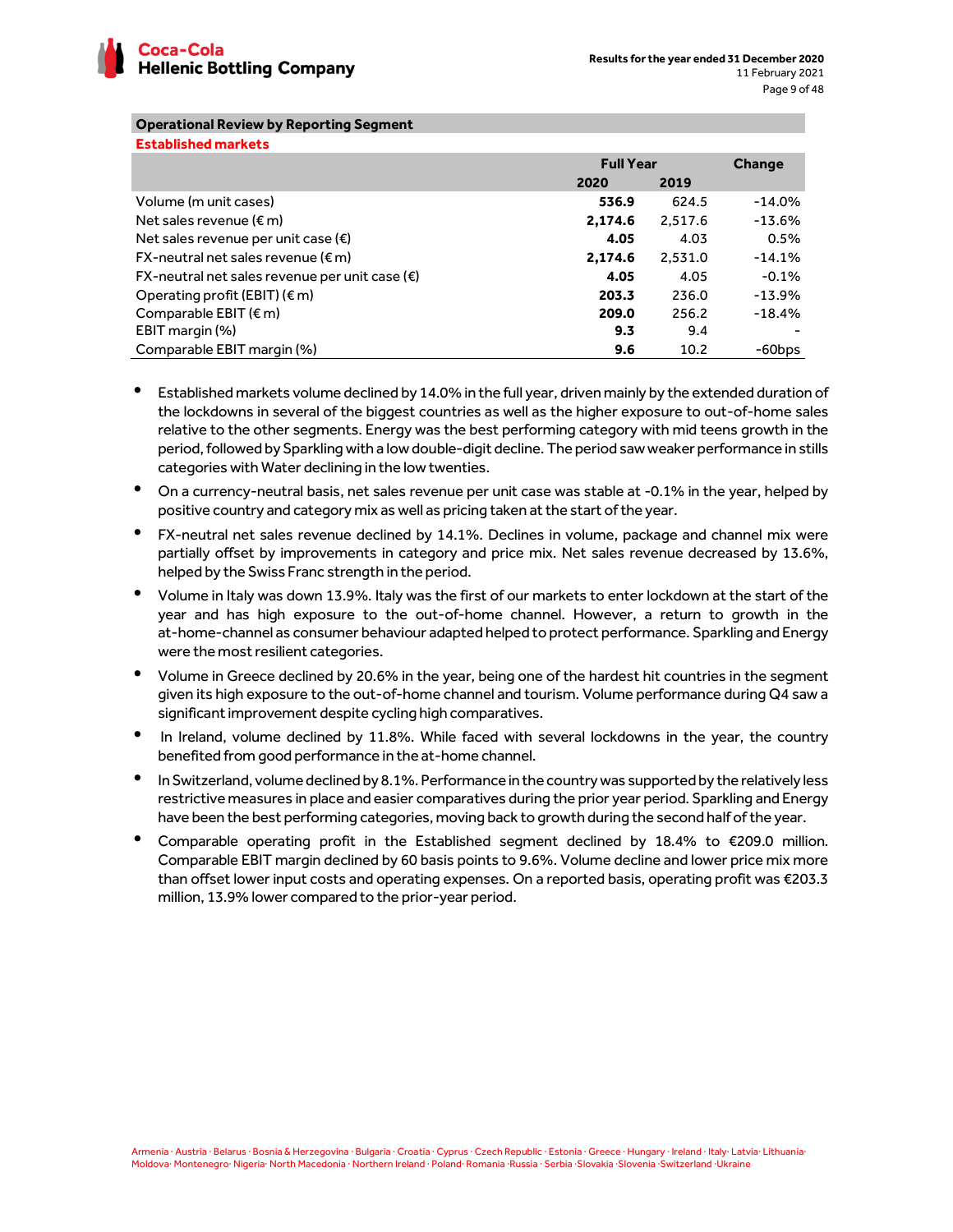

**Developing markets** 

# **Operational Review by Reporting Segment (continued)**

| <b>Developing markets</b>                               |                  |         |               |
|---------------------------------------------------------|------------------|---------|---------------|
|                                                         | <b>Full Year</b> |         | <b>Change</b> |
|                                                         | 2020             | 2019    |               |
| Volume (m unit cases)                                   | 412.1            | 431.1   | $-4.4%$       |
| Net sales revenue $(\epsilon m)$                        | 1,170.9          | 1,352.1 | $-13.4%$      |
| Net sales revenue per unit case $(\epsilon)$            | 2.84             | 3.14    | $-9.4%$       |
| $FX$ -neutral net sales revenue ( $\epsilon$ m)         | 1,170.9          | 1,305.9 | $-10.3%$      |
| FX-neutral net sales revenue per unit case $(\epsilon)$ | 2.84             | 3.03    | $-6.2\%$      |
| Operating profit (EBIT) $(\epsilon m)$                  | 97.0             | 139.0   | $-30.2%$      |
| Comparable EBIT $(\epsilon m)$                          | 102.1            | 146.4   | $-30.3%$      |
| EBIT margin (%)                                         | 8.3              | 10.3    | $-200$ bps    |
| Comparable EBIT margin (%)                              | 8.7              | 10.8    | $-210$ bps    |

- Developing markets volume fell by 4.4% in the year. The segment is less exposed to the out-of-home channel as well as tourism when compared to our Established markets, which supported performance during the year. The energy and sparkling categories performed best, with Energy in high teens growth and Sparkling flattish in the year, helped by mid-single digit growth in Adult Sparkling beverages. Stills' performance was weaker, with low to mid-twenties declines in Water and Juice.
- On a currency-neutral basis, net sales revenue per unit case declined by 6.2%. This is the result of the negative impact that the COVID-19 pandemic had on channel and package mix as well as the strategic decision to take less pricing in some of these markets compared to the previous years. Category mix was positive given the better performance from Sparkling compared to Stills.
- FX-neutral revenue declined by 10.3%, as volume, package, channel and price mix declines were only partially offset by an improvement in category mix. Net sales revenue fell by 13.4% in the period, impacted by the Hungarian Forint and Polish Zloty weakness.
- Poland was the best performing country in the segment with volumes up 3.0% in the year. Strong growth in Sparkling was led by low- and no-sugar variants up over 40%. Polish growth was also supported by growth from the at-home channel as well as the country's relatively larger exposure to at home. During Q4 we saw some stock-up activity by customers in anticipation of the sugar tax that came into effect on the January 1st, 2021.
- Volume in Hungary declined by 13.5% in the year, impacted by a relatively late lifting of the restrictions compared to other countries in the segment during the first wave, followed by a second national lockdown in force since November.
- In the Czech Republic, volume declined by 5.7%. Although the country benefitted from an earlier lifting of the restrictions during the first lockdown, the prolonged and stricter lockdown in the second half of the year weighed on the full-year performance.
- The Developing markets segment delivered comparable operating profit of €102.1 million, a 30.3% decline compared with last year. Comparable operating profit margin for the segment decreased by 210 basis points to 8.7%. Volume decline and lower price/mix more than offset lower input costs and operating expenses. On a reported basis, operating profit was €97.0 million, a decline of 30.2% compared to the prior year period.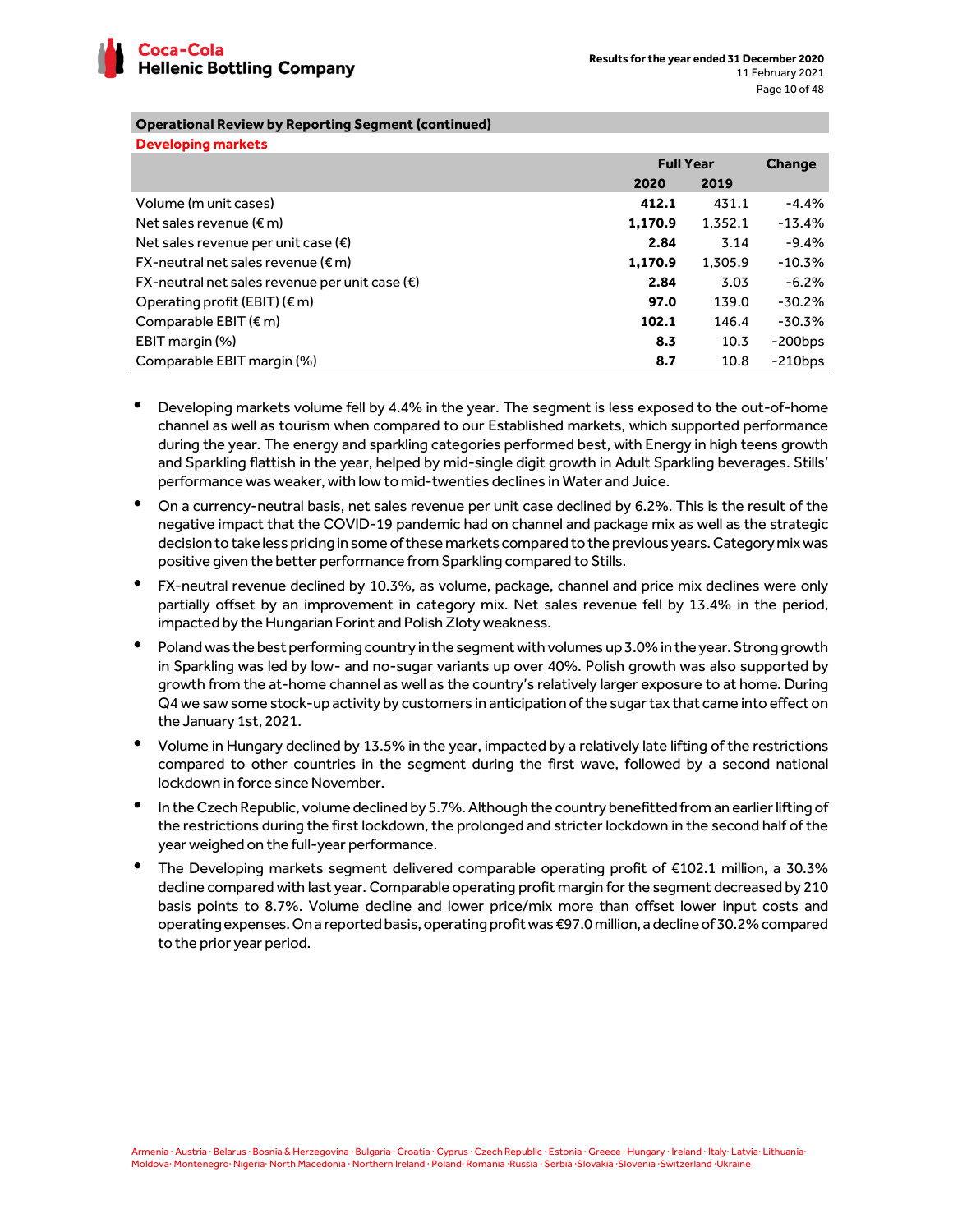

# **Operational Review by Reporting Segment (continued)**

| <b>Emerging markets</b>                                 |                  |         |               |
|---------------------------------------------------------|------------------|---------|---------------|
|                                                         | <b>Full Year</b> |         | <b>Change</b> |
|                                                         | 2020             | 2019    |               |
| Volume (m unit cases)                                   | 1,186.6          | 1,208.9 | $-1.8%$       |
| Net sales revenue ( $\epsilon$ m)                       | 2,786.3          | 3,156.3 | $-11.7%$      |
| Net sales revenue per unit case $(\epsilon)$            | 2.35             | 2.61    | $-10.1%$      |
| $FX$ -neutral net sales revenue ( $\epsilon$ m)         | 2,786.3          | 2,944.8 | $-5.4%$       |
| FX-neutral net sales revenue per unit case $(\epsilon)$ | 2.35             | 2.44    | -3.6%         |
| Operating profit (EBIT) ( $\varepsilon$ m)              | 360.4            | 340.3   | 5.9%          |
| Comparable EBIT $(\epsilon m)$                          | 361.2            | 356.1   | 1.4%          |
| EBIT margin (%)                                         | 12.9             | 10.8    | 220bps        |
| Comparable EBIT margin (%)                              | 13.0             | 11.3    | 170bps        |

- Emerging markets volumes declined by 1.8% or increased by 0.3% on a like-for-like basis. The segment's performance was driven by Russia, Nigeria and Ukraine where a lower level of COVID restrictions in place helped to maintain good growth momentum. On a category level, Energy and Sparkling performed best with both growing, while Water saw declines in the high-teens and Juice declined by high single digits.
- FX-neutral net sales revenue per case declined by 3.6%, or 3.1% on a like-for-like basis, impacted by the pricing investments implemented in Nigeria in the last quarter of 2019, as well as negative country mix due to good volume development in lower revenue per case markets such as Nigeria and Ukraine.
- FX-neutral revenues declined by 5.4%, or 2.8% on a like-for-like basis. We saw declining volume, package, channel and price mix while category mix improved due to the relative strength of Sparkling and Energy. Net sales revenue fell by 11.7%, also impacted by the weaker Russian Rouble and Nigerian Naira.
- Russian Federation volumes declined by 10.4% or grew by 1.0% on a like-for-like basis. Russia has a relatively low proportion of revenue from the out-of-home channel and saw fewer restrictions in place during the year. We continue to drive strong results from a Revenue-Growth-Management approach that addresses both affordability and premiumisation within the portfolio; this delivered strong results in the sparkling category led by Adult Sparkling and low- and no-sugar variants.
- In Nigeria, the limited duration of the first lockdown and virtually no restrictions imposed later in the year helped support volumes. Volume grew 13.5% in the period with continued momentum through the last quarter of the year despite a high comparative. All categories grew double digits, with the exception of Water and we have continued to invest in the market to increase capacity. Our competitive position benefited from our fully operational route-to-market, sophisticated customer segmentation provided by Big Data and Advanced Analytics as well as successful price investments implemented in 2019.
- Volume in Romania declined by 8.9% in the year, as the country experienced a long period of COVID-19 related restrictions which extended into the second half of the year. The sparkling category was broadly stable with Trademark Coke and Adult Sparkling in growth.
- In Ukraine, volume grew by 2.8%. This resilient performance reflects the lower-than-average contribution from the out-of-home channel in the country as well as growth in Sparkling and Energy during the period.
- The Emerging segment had comparable operating profit of €361.2 million, an increase of 1.4% compared to last year, leading to a 170 basis points increase in comparable operating margin to 13.0%. The Bambi acquisition, as well as the change in accounting treatment of our Russian Juice business and change in classification of our share of results of integral equity method investments, benefited the Emerging segment's EBIT margin by 100 bps. Volume growth, favourable category mix as well as lower input costs and the decline in operating expenses more than offset unfavourable price mix as well as a negative foreign exchange impact. On a reported basis, operating profit was €360.4 million, 5.9% higher compared to the prior year.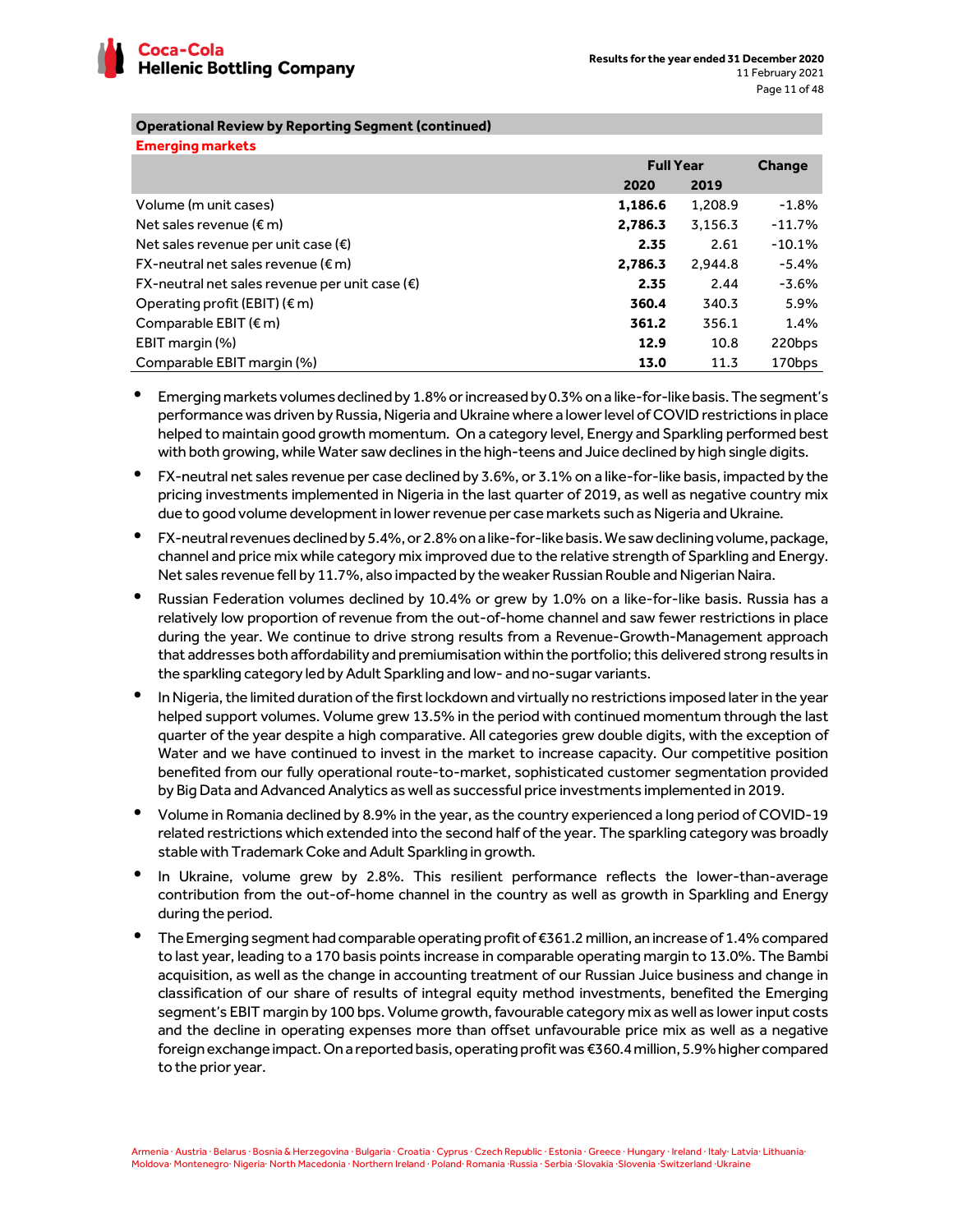

#### **Business Outlook**

While the outlook for the global economy in 2021 remains uncertain, we are encouraged by our resilient performance and share gains in 2020.

We expect to see a strong FX-neutral revenue recovery in 2021 on the back of gradual volume recovery against the COVID-19 impact in 2020, as well as price/mix recovery led by improved package mix and pricing taken in relation to the Polish sugar tax. We plan to increase marketing investments in 2021, to fuel this top-line recovery.

We believe that the actions taken over several years to improve our cost base will continue to benefit our margin resilience. We expect to be able to have another year in which we achieve strong cost control, which we will be able to adjust depending on the trading environment, allowing us to manage our profitability.

We expect high-single digit input cost per unit case inflation and that the negative impact of foreign currency on EBIT will be higher in 2021 than in 2020.

With this in mind, we believe that we will be able to achieve a small expansion in our EBIT margin versus 2020.

Looking further ahead, beverages continue to be a high-potential industry and we see many growth opportunities within our evolving brand portfolio and the markets we operate in. Therefore, we believe that once the recovery is underway, the business can return to the growth algorithm we set out at our Capital Markets Day in 2019, which was for FX-neutral revenue growth of 5-6%, with 20-40 basis points of EBIT margin expansion per year on average.

### **Technical guidance**

Comparability of our top-line growth until May 2021 continues to be impacted by the change in the accounting treatment of Multon made in 2020. This change and its impact on full year performance are summarised in the Supplementary Information section. It is expected that the impact of this change in 2021 will be to remove approximately 90 bps of growth from FX-neutral revenue and volume growth.

We expect comparable EBIT margin in 2021 compared to 2020 to be impacted by the following items:

- 1. The implementation of a sugar tax in Poland on January 1, 2021. We expect this tax to lead to an inflation in revenue, with minimal net impact on Group EBIT and a negative impact on EBIT margin of approximately 40 to 45 bps.
- 2. From January 1, 2021 the expected useful economic lives of certain assets will change, positively impacting the annual depreciation charge, and therefore positively impacting comparable EBIT margin by approximately 40 to 45 bps.
- 3. We expect no significant impact, year over year, for the Multon accounting impact.

As a result, we expect no significant net impact on our like-for-like EBIT margin movement, year over year, from the factors noted above.

We remain focused on continuously improving operational efficiencies in the business. For 2021, we have identified restructuring initiatives of approximately €26 million. We expect these initiatives to yield €10 million in annualised benefits from 2021 onwards, while the initiatives already taken in 2020 and those that will be taken in 2021 are expected to yield €34 million of total benefits in 2021.

We expect financing costs to be lower by around 10% compared to 2020, following completion of our refinancing in June 2020.

Considering the dynamics of the evolving mix of profitability in our country portfolio, we expect our comparable effective tax rate to be in the range of 25% and 27%.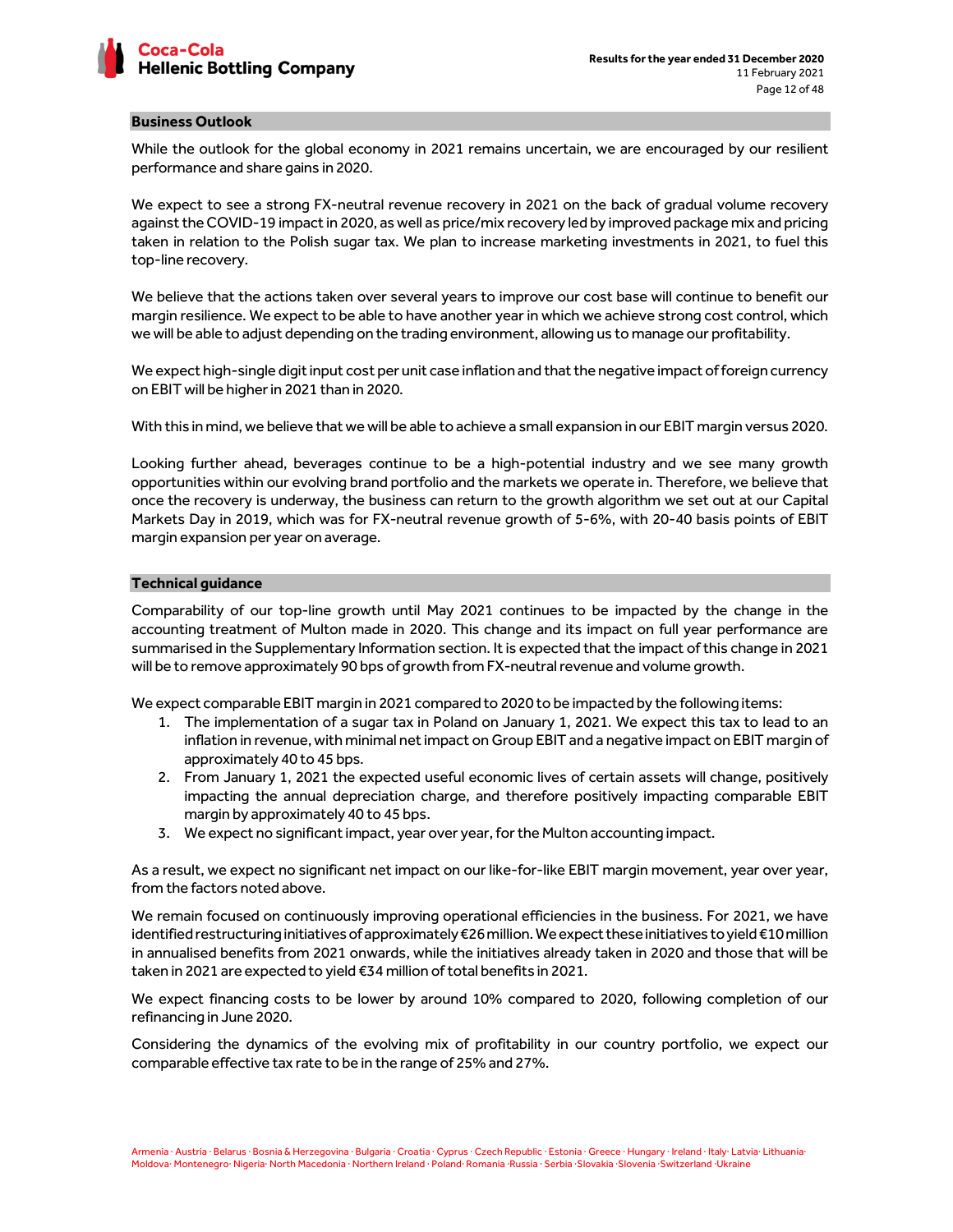

#### **Group Financial Review**

| Income statement                                                        |                    | <b>Full Year</b>   |           |
|-------------------------------------------------------------------------|--------------------|--------------------|-----------|
|                                                                         | 2020               | 2019               | $\%$      |
|                                                                         | $\epsilon$ million | $\epsilon$ million | Change    |
| Volume (m unit cases)                                                   | 2,135.6            | 2.264.5            | $-5.7%$   |
| Net sales revenue                                                       | 6,131.8            | 7,026.0            | $-12.7%$  |
| Net sales revenue per unit case $(\epsilon)$                            | 2.87               | 3.10               | -7.5%     |
| FX-neutral net sales revenue <sup>1</sup>                               | 6,131.8            | 6.781.7            | $-9.6%$   |
| FX-neutral net sales revenue per unit case $(\epsilon)^1$               | 2.87               | 2.99               | $-4.1%$   |
| Cost of goods sold                                                      | (3,810.3)          | (4,380.4)          | $-13.0\%$ |
| Comparable cost of goods sold <sup>1</sup>                              | (3,808.7)          | (4,378.0)          | $-13.0\%$ |
| Gross profit                                                            | 2,321.5            | 2.645.6            | $-12.3%$  |
| Comparable gross profit <sup>1</sup>                                    | 2,323.1            | 2,648.0            | $-12.3%$  |
| Operating expenses                                                      | (1,682.2)          | (1,930.3)          | $-12.9%$  |
| Comparable operating expenses <sup>1</sup>                              | (1,672.4)          | (1,889.3)          | $-11.5%$  |
| Share of results of integral equity method investments <sup>2</sup>     | 21.4               |                    | NM.       |
| Operating profit (EBIT) <sup>2</sup>                                    | 660.7              | 715.3              | $-7.6%$   |
| Comparable operating profit (EBIT) <sup>1</sup>                         | 672.3              | 758.7              | $-11.4%$  |
| Adjusted EBITDA <sup>1</sup>                                            | 1,059.2            | 1,110.7            | $-4.6%$   |
| Comparable adjusted EBITDA <sup>1</sup>                                 | 1,070.8            | 1,152.9            | $-7.1\%$  |
| Finance costs, net                                                      | (70.1)             | (67.1)             | 4.5%      |
| Share of results of equity method investments                           |                    | 13.0               | <b>NM</b> |
| Share of results of non-integral equity method investments <sup>2</sup> | 3.3                |                    | <b>NM</b> |
| Tax                                                                     | (178.9)            | (173.2)            | 3.3%      |
| Comparable tax $1$                                                      | (174.0)            | (181.9)            | $-4.3%$   |
| Net profit $3$                                                          | 414.9              | 487.5              | $-14.9%$  |
| Comparable net profit <sup>1,3</sup>                                    | 431.4              | 522.2              | $-17.4%$  |
| Basic earnings per share $(\epsilon)$                                   | 1.140              | 1.340              | $-14.9%$  |
| Comparable basic earnings per share $(\epsilon)^1$                      | 1.185              | 1.436              | $-17.5%$  |

<sup>1</sup> Refer to the 'Definitions and reconciliations of APMs' section.

<sup>2</sup> Refer to the condensed consolidated income statement.

<sup>3</sup>Net Profit and comparable net profit refer to net profit and comparable net profit respectively after tax attributable to owners of the parent.

Net sales revenue declined by 12.7% in 2020, compared to the prior year, driven by lower volume and negative package and channel mix due to the impact of COVID-19 related measures to the out-of-home consumption as well as unfavourable foreign currency movements, which more than offset the favourable category mix and pricing. On a currency-neutral basis, net sales revenue declined by 9.6% during 2020, compared to the prior year.

Comparable cost of goods sold and Cost of goods sold decreased by 13.0% in 2020, compared to the prior year, mainly driven by the volume decline and lower input costs, due to the decrease in cost of PET and other raw materials, which more than offset a slight increase in the cost of sugar.

Comparable operating expenses decreased by 11.5% in 2020, compared to the prior year, mainly driven by lower volumes and our focus on cost control. Operating expenses decreased by 12.9% in 2020, compared to the prior year, due to lower volumes, cost control and lower restructuring costs.

Comparable operating profit declined by 11.4% in 2020, compared to the prior year, driven by lower volume and net sales revenue, due to the out-of-home consumption decline resulting from the COVID-19 related measures, as well as unfavorable foreign currency movements, which were only partially offset by lower input costs and operating expenses, as well as the positive contribution from the Bambi acquisition. Operating profit declined by 7.6% in 2020, compared to the prior year, as volume and net sales revenue decline as well as unfavorable foreign currency movements, more than offset lower input costs and operating expenses, including restructuring costs, as well as the positive contribution from the Bambi acquisition.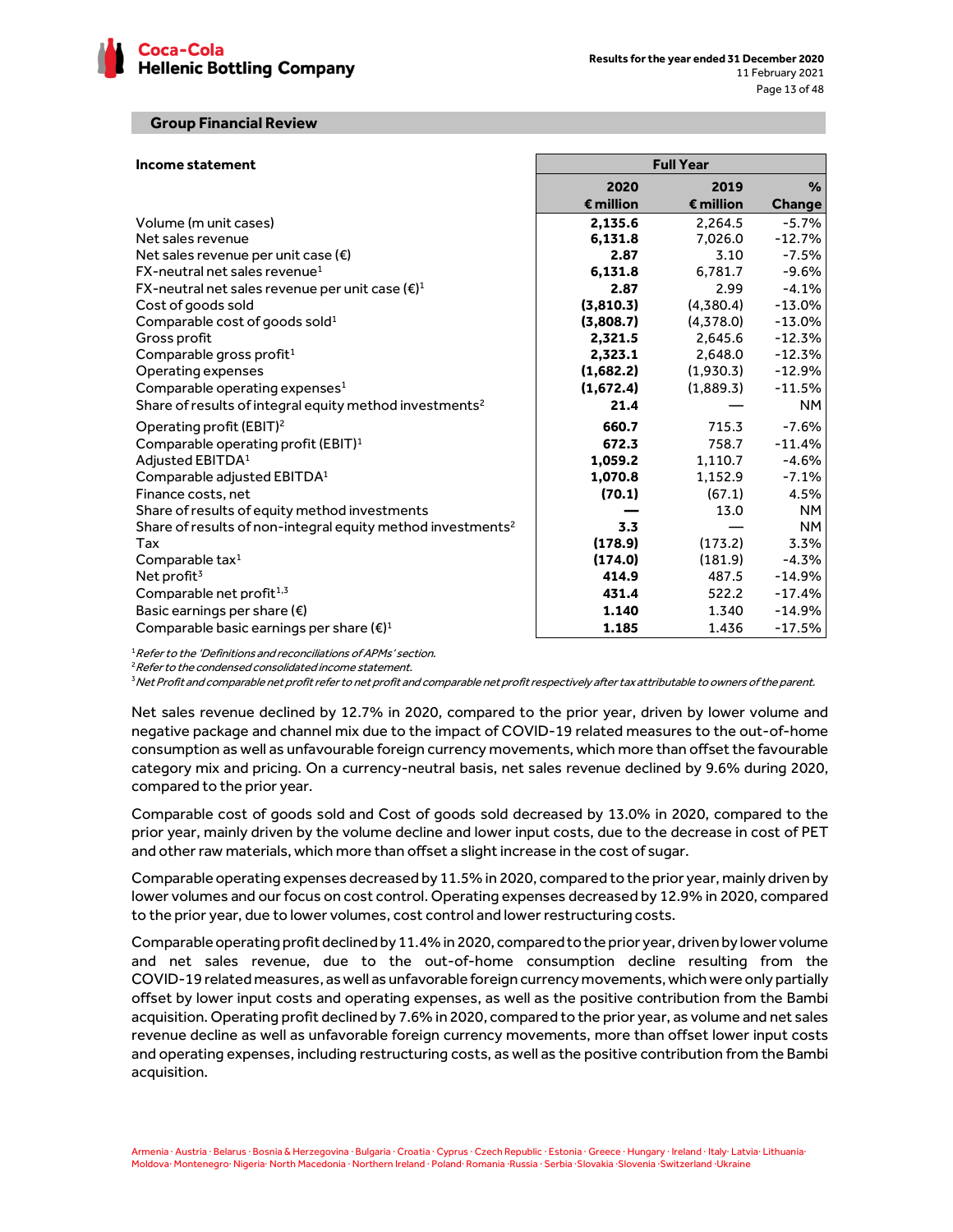

# **Group Financial Review (continued)**

### **Income statement (continued)**

Net finance costs increased by €3.0 million in 2020, compared to the prior year, driven by the change in accounting treatment of Multon, which resulted in higher interest expense, as well as lower deposit rates, partially offset by lower interest rates on our bonds.

On a comparable basis, the effective tax rate was 28.7% for 2020 and 25.8% for 2019. On a reported basis, the effective tax rate was 30.1% for 2020 and 26.2% for 2019. The Group's effective tax rate varies depending on the mix of taxable profits by territory, the non-deductibility of certain expenses, non-taxable income and other one-off tax items across its territories.

In August 2020, Nigerian Bottling Company Ltd ("NBC"), the Group's subsidiary in Nigeria, settled the additional tax assessed by the Nigerian tax authorities ("FIRS") following the completion of their income tax audit for the years 2005–2019 and transfer pricing ("TP") audit for the years 2011-2019. The net impact to the Tax line item in the income statement, following the utilisation of provisions for uncertain tax positions, was €16.5 million, out of which €7.2 million is attributable to the results of the TP audit. This additional tax charge of €16.5 million resulted in a 2.8pp increase of the Group's effective tax rate on a reported basis, for 2020.

NBC was audited by the FIRS with respect to TP for the first time since the inception of the TP rules and principles in the country. The TP audit focused on the transactions between NBC and The Coca-Cola Company Group entities ("TCCC") over a 9-year period (2011-2019). The FIRS challenged the prices of concentrate purchased from and the charges for services provided by TCCC to NBC. As a result, the FIRS adjusted NBC's profitability, increasing its taxable base accordingly. The TP audit concluded with a settlement between FIRS and NBC.

This increase of NBC's taxable base over this 9-year period amounted to €195 million (Naira 90 billion) and resulted in the elimination of accumulated capital allowances of €183 million (Naira 84 billion). In addition, to the extent that the available capital allowances were not sufficient to offset the full impact of the tax adjustment in a certain year, a tax payment was required to be made. Following the settlement, the total tax assessed by the FIRS amounted to €62.7 million (Naira 28.6 billion), of which €7.6 million (Naira 3.5 billion) was settled in cash and €55.1 million (Naira 25.1 billion) was settled through the elimination of the deferred tax asset relating to the available capital allowances.

The FIRS applied Nigerian TP rules and principles to assess tax on a portion of the income earned by TCCC from its transactions with NBC which, the FIRS determined, should have been subject to taxation in Nigeria. The outcome of the TP audit and the additional related tax that was assessed by the FIRS, is therefore not associated with the operations of NBC. Consequently, we consider that the income statement impact of this TP audit (net income statement charge of €7.2m after the utilisation of provisions for uncertain tax positions) distorts users' understanding of the Group's underlying financial performance for 2020 and therefore have excluded it from the comparable after-tax results, by reporting it under 'Other tax matters' for comparability purposes. Adjusting for this TP audit charge, the Group's effective tax rate on a comparable basis was 28.7% for 2020, an increase of 2.9pp year on year.

Comparable net profit and net profit decreased by 17.4% and 14.9% respectively in 2020 compared to the prior year, driven by operating profitability decline.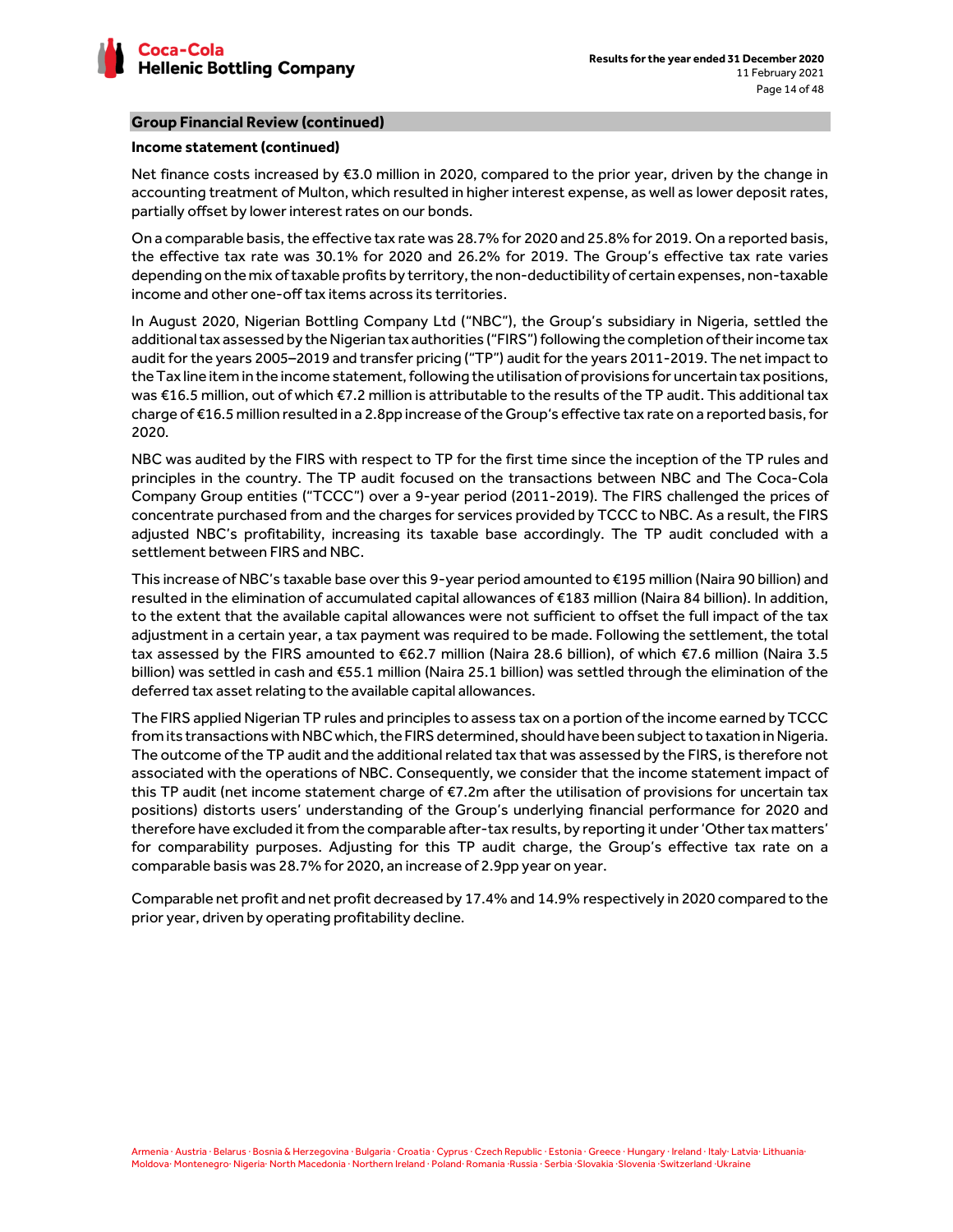

## **Group Financial Review (continued)**

#### **Balance Sheet**

|                                     |           | As at 31 December  |                    |
|-------------------------------------|-----------|--------------------|--------------------|
|                                     | 2020      | 2019               | Change             |
| <b>Assets</b>                       | € million | $\epsilon$ million | $\epsilon$ million |
| Total non-current assets            | 5.046.0   | 5.137.7            | $-91.7$            |
| Total current assets                | 2,527.1   | 3,076.3            | $-549.2$           |
| <b>Total assets</b>                 | 7,573.1   | 8,214.0            | $-640.9$           |
| <b>Liabilities</b>                  |           |                    |                    |
| Total current liabilities           | 2,026.2   | 2,667.2            | $-641.0$           |
| Total non-current liabilities       | 2,913.6   | 2,846.6            | 67.0               |
| <b>Total liabilities</b>            | 4,939.8   | 5,513.8            | $-574.0$           |
| <b>Equity</b>                       |           |                    |                    |
| Owners of the parent                | 2,630.7   | 2.697.5            | $-66.8$            |
| Non-controlling interests           | 2.6       | 2.7                | $-0.1$             |
| Total equity                        | 2,633.3   | 2,700.2            | $-66.9$            |
| <b>Total equity and liabilities</b> | 7,573.1   | 8.214.0            | $-640.9$           |
| <b>Net current assets</b>           | 500.9     | 409.1              | 91.8               |

Total non-current assets decreased by €91.7 million in 2020, mainly due to currency translation and the elimination of non-current deferred tax asset resulting from the Nigerian tax audit, partially offset by fixed assets additions over depreciation and the impact of the change in Multon's accounting treatment, following its reorganisation. Net current assets increased by €91.8 million in 2020 mainly as a result of the repayment of the remaining bond which matured in June 2020 and lower investments in financial assets, partially offset by increased cash and cash equivalents. Total non-current liabilities increased by €67.0 million in 2020, mainly due to the partial drawdown of the Nigerian property, plant and equipment related US dollar facility as well as increased deferred tax liabilities.

#### **Cash flow**

|                                                                      |                    | <b>Full Year</b> |        |
|----------------------------------------------------------------------|--------------------|------------------|--------|
|                                                                      | 2020               | 2019             | $\%$   |
|                                                                      | $\epsilon$ million | € million        | Change |
| Net cash from operating activities <sup>1</sup>                      | 961.5              | 926.2            | 3.8%   |
| Capital expenditure <sup>1</sup>                                     | (464.5)            | (483.6)          | -3.9%  |
| Free cash flow <sup>1</sup>                                          | 497.0              | 442.6            | 12.3%  |
| $^1$ Refer to the 'Definitions and reconciliations of APMs' section. |                    |                  |        |

Net cash from operating activities increased by 3.8% or €35.3 million, in 2020, compared to the prior-year, mainly due to cash generated from working capital movements.

Capital expenditure decreased by 3.9% in 2020, compared to the prior year. In 2020, capital expenditure amounted to €464.5 million of which 56% was related to investment in production equipment and facilities and 18% to the acquisition of marketing equipment. In 2019, capital expenditure amounted to €483.6 million of which 53% was related to investment in production equipment and facilities and 27% to the acquisition of marketing equipment.

In 2020, free cash flow increased by 12.3% or €54.4 million, compared to the prior year, driven by the increased cash from operating activities and decreased capital expenditure.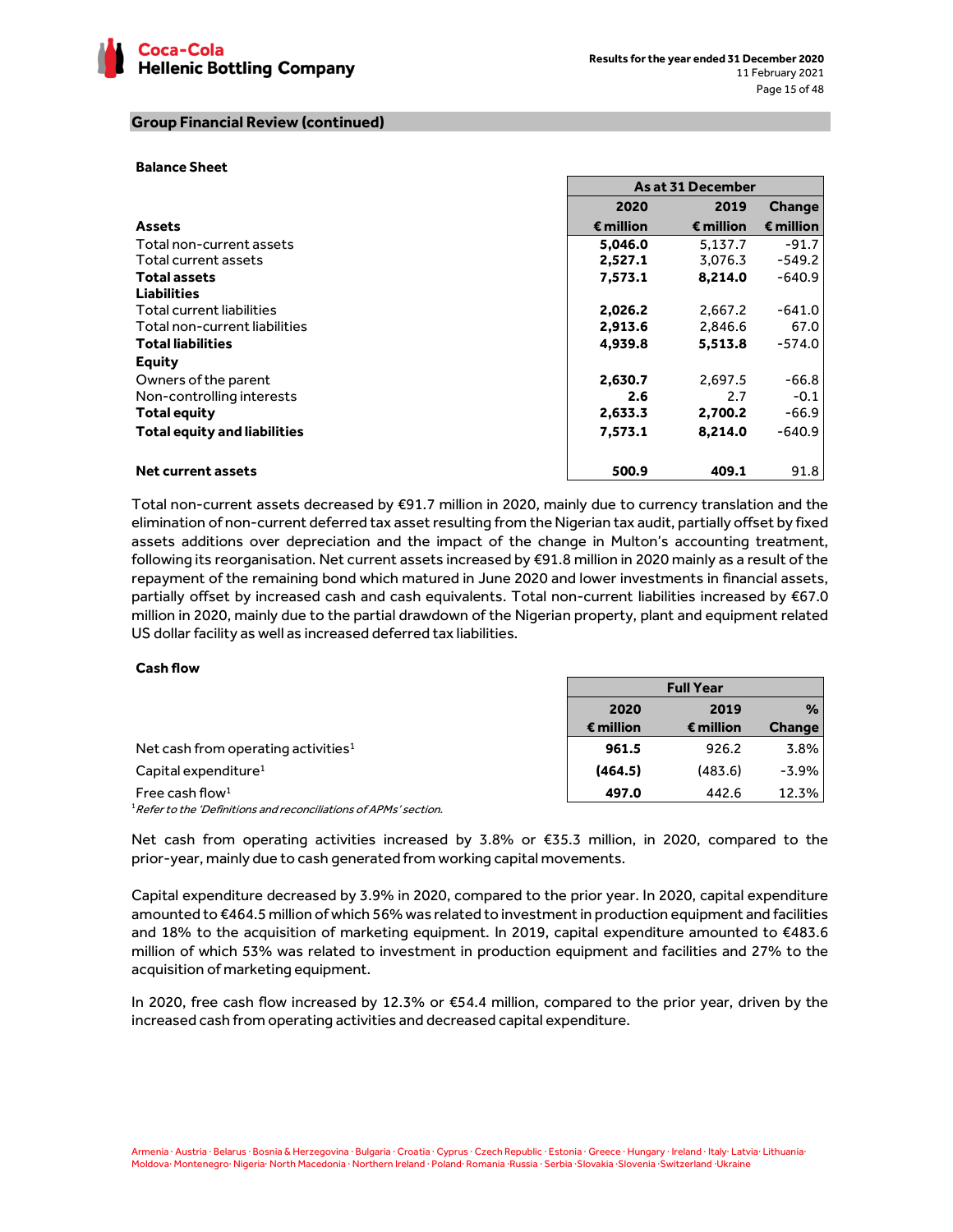

#### **Supplementary Information**

Effective May 2020, following a re-organisation of Multon's structure, the joint arrangement was reclassified from a joint operation to a joint venture. Also, in H2 2020 we cycled the acquisition of Bambi. As of 1 January 2020, the Group elected to classify its share of results from integral equity method investments within operating profit. The table below depicts these impacts to the Group's growth compared to the prior year:

|                    | Net sales revenue per unit case |                       |                        |               |                            |                       |                        |               |                     |                       |                        |               |  |
|--------------------|---------------------------------|-----------------------|------------------------|---------------|----------------------------|-----------------------|------------------------|---------------|---------------------|-----------------------|------------------------|---------------|--|
| 2020 vs 2019       | Volume                          |                       |                        |               |                            | <b>FX-neutral</b>     |                        |               |                     | Reported              |                        |               |  |
| Growth (%)         | <b>Total</b><br><b>CCH</b>      | Excl.<br><b>Bambi</b> | Incl.<br><b>Multon</b> | Like-for-like | <b>Total</b><br><b>CCH</b> | Excl.<br><b>Bambi</b> | Incl.<br><b>Multon</b> | Like-for-like | Total<br><b>CCH</b> | Excl.<br><b>Bambi</b> | Incl.<br><b>Multon</b> | Like-for-like |  |
| <b>Total Group</b> | $-5.7$                          | $-6.3$                | $-3.9$                 | $-4.6$        | $-4.1$                     | $-4.1$                | $-4.1$                 | $-4.1$        | $-7.5$              | $-7.5$                | $-7.4$                 | $-7.4$        |  |
| Established        | $-14.0$                         | $-14.0$               | $-14.0$                | $-14.0$       | $-0.1$                     | $-0.1$                | $-0.1$                 | $-0.1$        | 0.5                 | 0.5                   | 0.5                    | 0.5           |  |
| Developing         | $-4.4$                          | $-4.4$                | $-4.4$                 | $-4.4$        | $-6.2$                     | $-6.2$                | $-6.2$                 | $-6.2$        | $-9.4$              | $-9.4$                | $-9.4$                 | $-9.4$        |  |
| Emerging           | $-1.8$                          | $-3.0$                | 1.5                    | 0.3           | $-3.6$                     | $-3.9$                | $-2.8$                 | $-3.1$        | $-10.1$             | $-10.3$               | $-9.4$                 | $-9.6$        |  |

|                    | Net sales revenue |             |                     |               |                  |             |                     |               |  |  |  |
|--------------------|-------------------|-------------|---------------------|---------------|------------------|-------------|---------------------|---------------|--|--|--|
| 2020 vs 2019       |                   |             | <b>FX-neutral</b>   |               | Reported         |             |                     |               |  |  |  |
| Growth (%)         | <b>Total CCH</b>  | Excl. Bambi | <b>Incl. Multon</b> | Like-for-like | <b>Total CCH</b> | Excl. Bambi | <b>Incl. Multon</b> | Like-for-like |  |  |  |
| <b>Total Group</b> | $-9.6$            | $-10.2$     | $-7.9$              | $-8.5$        | $-12.7$          | $-13.3$     | $-11.1$             | $-11.7$       |  |  |  |
| Established        | $-14.1$           | $-14.1$     | $-14.1$             | $-14.1$       | $-13.6$          | $-13.6$     | $-13.6$             | $-13.6$       |  |  |  |
| Developing         | $-10.3$           | $-10.3$     | $-10.3$             | $-10.3$       | $-13.4$          | $-13.4$     | $-13.4$             | $-13.4$       |  |  |  |
| Emerging           | $-5.4$            | $-6.8$      | $-1.4$              | $-2.8$        | $-11.7$          | $-13.1$     | $-8.0$              | $-9.4$        |  |  |  |

|                    | <b>EBIT</b>                |                       |                        |                                           |               |                            |                       |                        |                                           |               |  |  |
|--------------------|----------------------------|-----------------------|------------------------|-------------------------------------------|---------------|----------------------------|-----------------------|------------------------|-------------------------------------------|---------------|--|--|
| 2020 vs 2019       |                            |                       | Reported               |                                           |               | Comparable                 |                       |                        |                                           |               |  |  |
| Growth (%)         | <b>Total</b><br><b>CCH</b> | Excl.<br><b>Bambi</b> | Incl.<br><b>Multon</b> | Excl.<br>Share of<br>results <sup>1</sup> | Like-for-like | <b>Total</b><br><b>CCH</b> | Excl.<br><b>Bambi</b> | Incl.<br><b>Multon</b> | Excl.<br>Share of<br>results <sup>1</sup> | Like-for-like |  |  |
| <b>Total Group</b> | $-7.6$                     | $-9.5$                | $-7.3$                 | $-8.3$                                    | $-9.9$        | $-11.4$                    | $-13.1$               | $-11.1$                | $-12.1$                                   | $-13.5$       |  |  |
| Established        | $-13.9$                    | $-13.9$               | $-13.9$                | $-13.3$                                   | $-13.3$       | $-18.4$                    | $-18.4$               | $-18.4$                | $-17.9$                                   | $-17.9$       |  |  |
| Developing         | $-30.2$                    | $-30.2$               | $-30.2$                | $-30.0$                                   | $-30.0$       | $-30.3$                    | $-30.3$               | $-30.3$                | $-30.1$                                   | $-30.1$       |  |  |
| Emerging           | 5.9                        | 2.1                   | 6.6                    | 4.0                                       | 0.3           | 1.4                        | $-2.3$                | 2.0                    | $-0.4$                                    | $-3.5$        |  |  |

 $^{\rm I}$  The impact to share of integral equity method investments from the change in accounting treatment of Multon, is considered in the context of the "Incl. Multon" adjustment.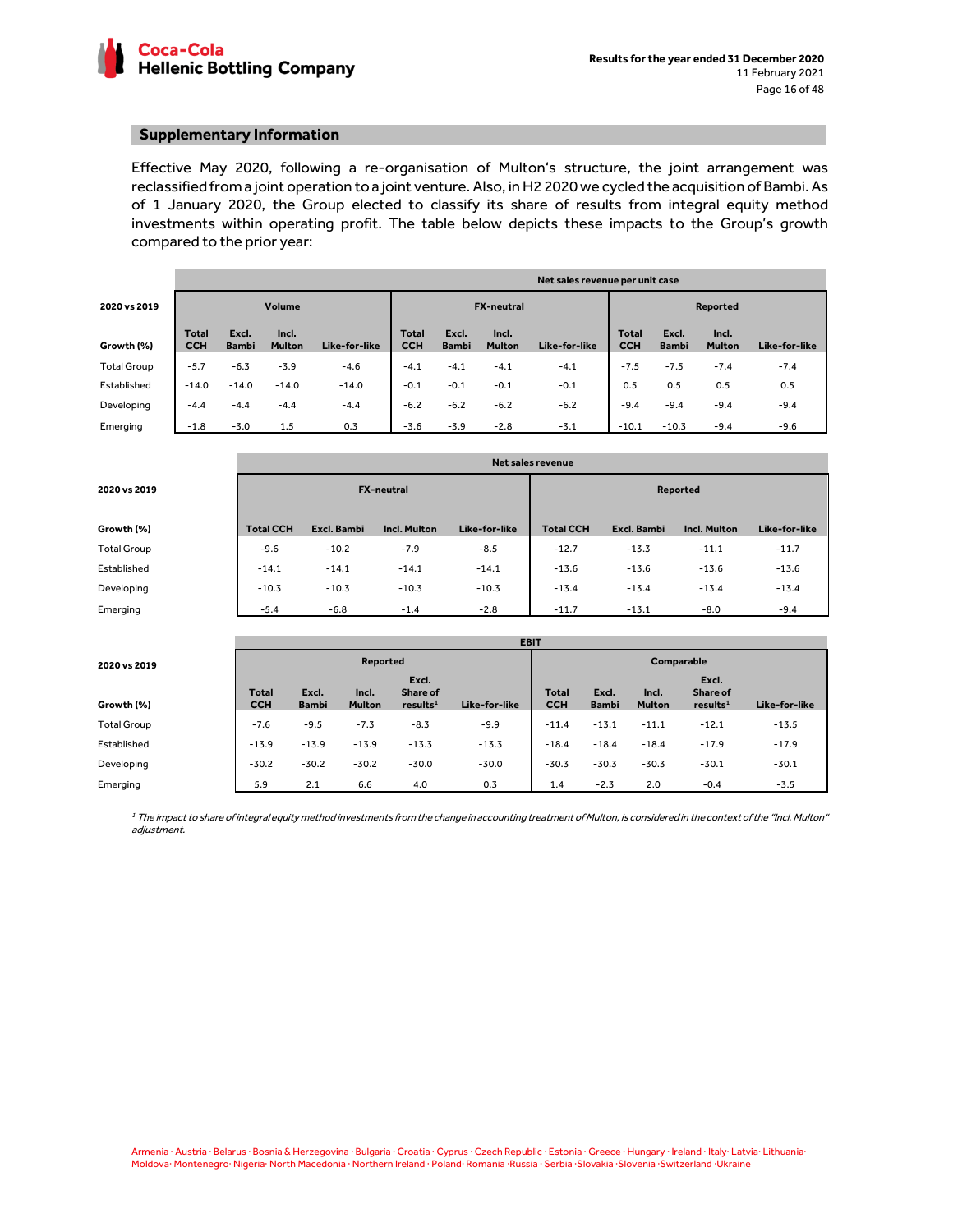

# **Supplementary Information (continued)**

The volume, net sales revenue and net sales revenue per unit case on a reported and currency-neutral basis, are provided for NARTD and Premium Spirits, as set out below:

|                                                         | <b>Full Year</b> |         | %         |
|---------------------------------------------------------|------------------|---------|-----------|
| <b>NARTD</b>                                            | 2020             | 2019    | Change    |
| Volume (m in unit cases) <sup>1</sup>                   | 2,133.2          | 2,261.8 | $-5.7\%$  |
| Net sales revenue ( $\epsilon$ m)                       | 5,974.4          | 6,845.7 | $-12.7%$  |
| Net sales revenue per unit case $(\epsilon)$            | 2.80             | 3.03    | $-7.5%$   |
| $FX$ -neutral net sales revenue ( $\epsilon$ m)         | 5,974.4          | 6,606.8 | $-9.6%$   |
| FX-neutral net sales revenue per unit case $(\epsilon)$ | 2.80             | 2.92    | $-4.1%$   |
|                                                         | <b>Full Year</b> |         | $\%$      |
| <b>Premium Spirits</b>                                  | 2020             | 2019    | Change    |
| Volume (m in unit cases) $1$                            | 2.421            | 2.722   | $-11.1%$  |
| Net sales revenue ( $\epsilon$ m)                       | 157.4            | 180.3   | $-12.7%$  |
| Net sales revenue per unit case $(\epsilon)$            | 65.01            | 66.24   | $-1.8%$   |
| $FX$ -neutral net sales revenue ( $\epsilon$ m)         | 157.4            | 174.9   | $-10.0\%$ |
| FX-neutral net sales revenue per unit case $(\epsilon)$ | 65.01            | 64.25   | 1.2%      |
|                                                         | <b>Full Year</b> |         | $\%$      |
| Total                                                   | 2020             | 2019    | Change    |
| Volume (m in unit cases) <sup>1</sup>                   | 2,135.6          | 2,264.5 | $-5.7\%$  |
| Net sales revenue ( $\epsilon$ m)                       | 6,131.8          | 7,026.0 | $-12.7%$  |
| Net sales revenue per unit case $(\epsilon)$            | 2.87             | 3.10    | $-7.5%$   |
| $FX$ -neutral net sales revenue ( $\epsilon$ m)         | 6,131.8          | 6,781.7 | $-9.6%$   |
| FX-neutral net sales revenue per unit case $(\epsilon)$ | 2.87             | 2.99    | $-4.1%$   |

<sup>1</sup>For NARTD volume, one unit case corresponds to approximately 5.678 litres or 24 servings, being a typically used measure of volume. For Premium Spirits volume, one unit case also corresponds to 5.678 litres. For biscuits volume, one unit case corresponds to 1 kilogram.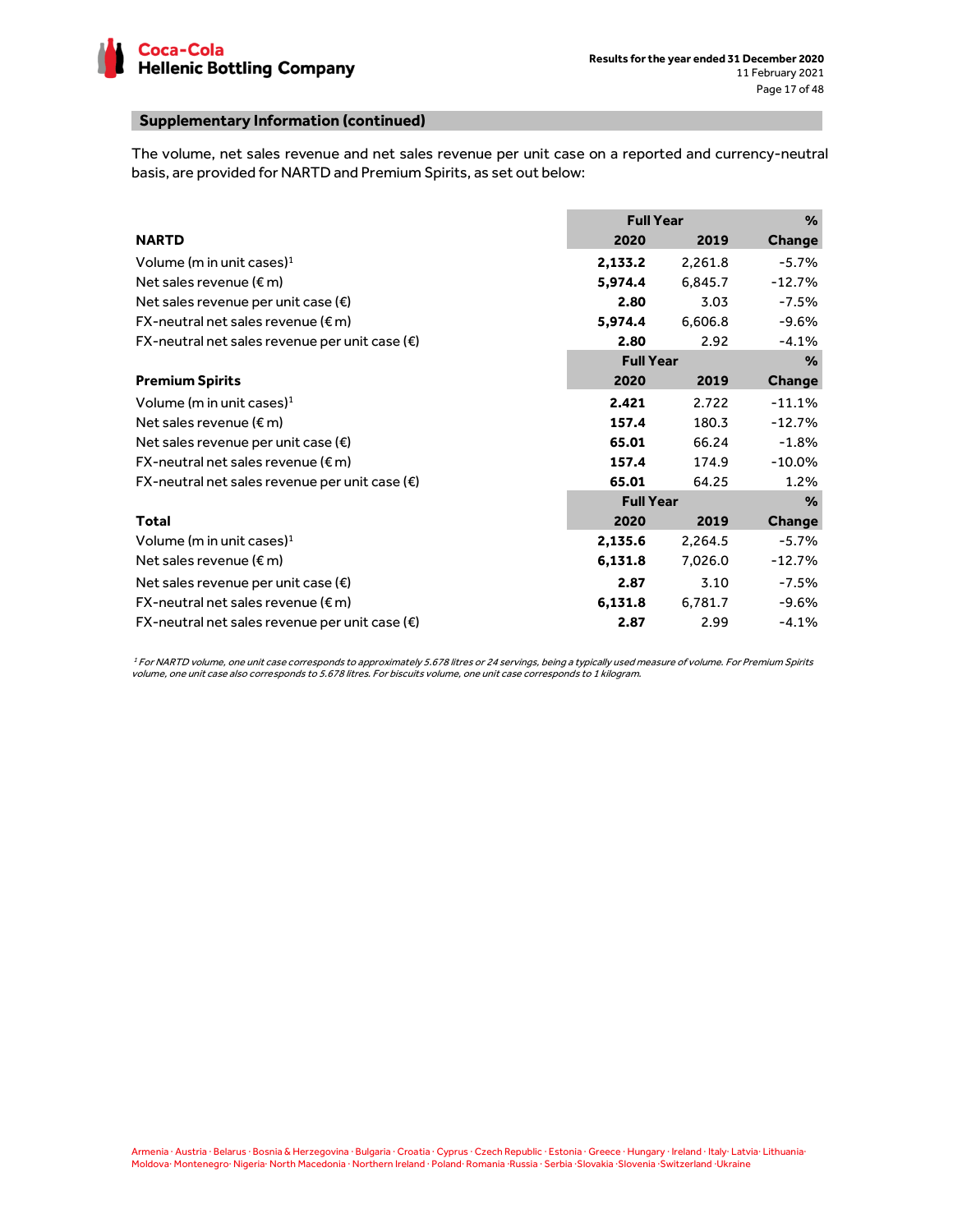

# **1. Comparable APMs<sup>1</sup>**

In discussing the performance of the Group, "comparable" measures are used, which are calculated by deducting from the directly reconcilable IFRS measures the impact of the Group's restructuring costs, the mark-to-market valuation of the commodity hedging activity, acquisition costs and certain other tax items, which are collectively considered as items impacting comparability, due to their nature. More specifically the following items are considered as items that impact comparability:

1) Restructuring costs

Restructuring costs comprise costs arising from significant changes in the way the Group conducts business, such as significant supply chain infrastructure changes, outsourcing of activities and centralisation of processes. These costs are included within the income statement line "Operating expenses". However, they are excluded from the comparable results in order for the user to obtain a better understanding of the Group's operating and financial performance achieved from underlying activity.

2) Commodity hedging

The Group has entered into certain commodity derivative transactions in order to hedge its exposure to commodity price risk. Although these transactions are economic hedging activities that aim to manage our exposure to sugar, aluminium, gas oil and PET price volatility, hedge accounting has not been applied in all cases. In addition, the Group recognises certain derivatives embedded within commodity purchase contracts that have been accounted for as stand-alone derivatives and do not qualify for hedge accounting. The fair value gains and losses on the derivatives and embedded derivatives are immediately recognised in the income statement in the cost of goods sold and operating expenses line items. The Group's comparable results exclude the gains or losses resulting from the mark-to-market valuation of these derivatives to which hedge accounting has not been applied (primarily PET) and embedded derivatives. These gains or losses are reflected in the comparable results in the period when the underlying transactions occur, to match the profit or loss to that of the corresponding underlying transactions. We believe this adjustment provides useful information related to the impact of our economic risk management activities.

3) Acquisition costs

Acquisition costs comprise costs incurred to effect a business combination such as finder's fees, advisory, legal, accounting, valuation and other professional or consulting fees. These costs are included within the income statement line "Operating expenses". However, to the extent that they relate to business combinations that have completed or are expected to be completed, they are excluded from the comparable results in order for the user to obtain a better understanding of the Group's operating and financial performance achieved from underlying activity.

4) Other tax items

Other tax items represent the tax impact of (a) changes in income tax rates affecting the opening balance of deferred tax arising during the year and (b) certain tax related matters selected based on their nature. Both (a) and (b) are excluded from comparable after-tax results in order for the user to obtain a better understanding of the Group's underlying financial performance.

The Group discloses comparable performance measures to enable users to focus on the underlying performance of the business on a basis which is common to both periods for which these measures are presented.

The reconciliation of comparable measures to the directly related measures calculated in accordance with IFRS is as follows:

<sup>1</sup>Comparable APMs refer to comparable COGS, comparable Gross Profit, comparable Operating expenses, comparable EBIT, comparable EBIT margin, comparable Adjusted EBITDA, comparable tax, comparable net profit and comparable EPS.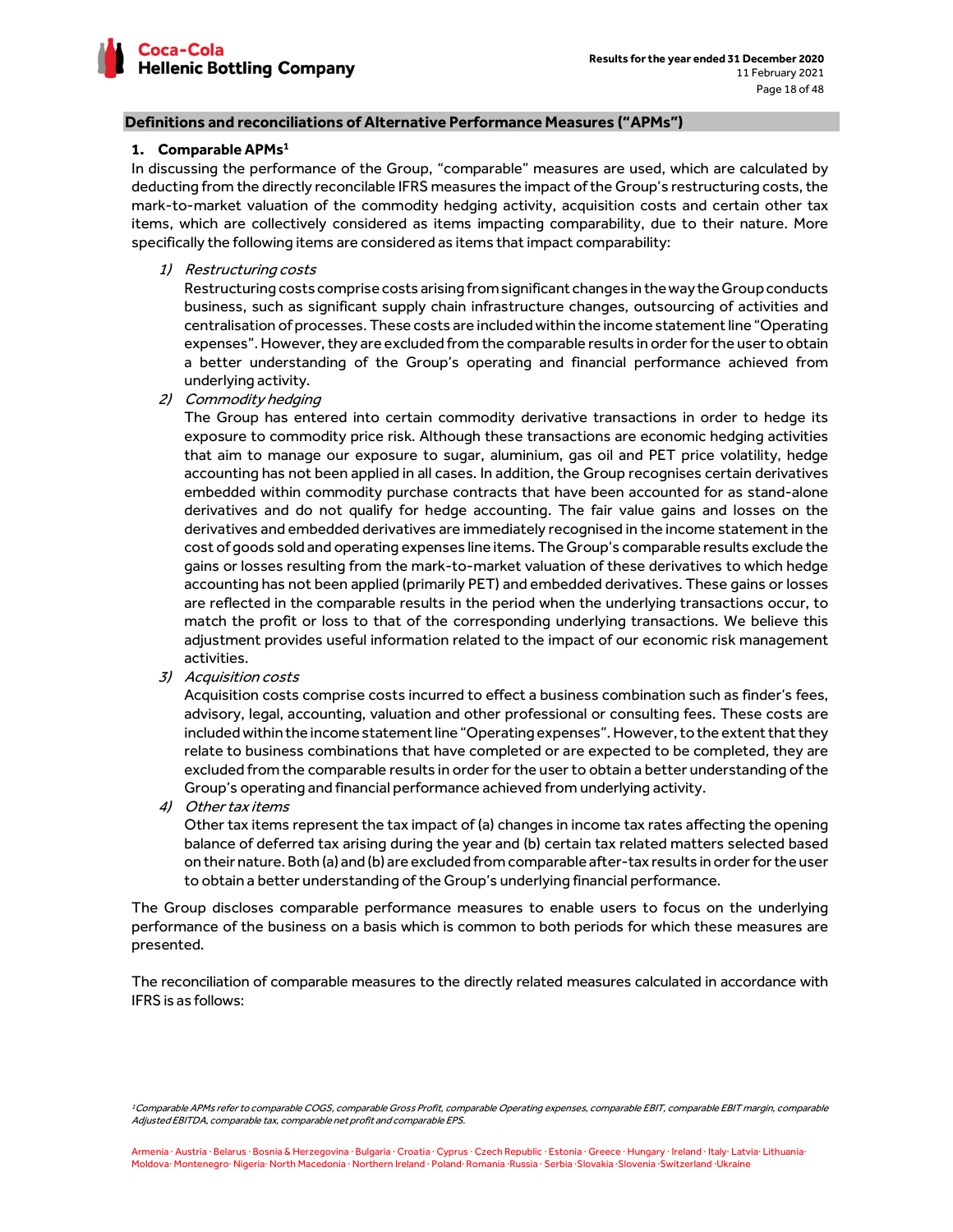|                              |             | Full Year 2020                |                              |                   |                                  |         |                                   |                            |  |  |  |  |
|------------------------------|-------------|-------------------------------|------------------------------|-------------------|----------------------------------|---------|-----------------------------------|----------------------------|--|--|--|--|
|                              | <b>COGS</b> | <b>Gross</b><br><b>Profit</b> | <b>Operating</b><br>expenses | EBIT <sup>1</sup> | <b>Adjusted</b><br><b>EBITDA</b> | Tax     | <b>Net</b><br>Profit <sup>2</sup> | <b>EPS</b><br>$(\epsilon)$ |  |  |  |  |
| As reported                  | (3,810.3)   | 2,321.5                       | (1,682.2)                    | 660.7             | 1,059.2                          | (178.9) | 414.9                             | 1.140                      |  |  |  |  |
| Restructuring costs          |             |                               | 9.8                          | 10.0              | 10.0                             | (1.6)   | 8.4                               | 0.022                      |  |  |  |  |
| Commodity hedging            | 1.6         | 1.6                           |                              | 1.6               | 1.6                              | (0.3)   | 1.3                               | 0.004                      |  |  |  |  |
| Other tax items <sup>3</sup> |             |                               |                              |                   |                                  | 6.8     | 6.8                               | 0.019                      |  |  |  |  |
| Comparable                   | (3,808.7)   | 2,323.1                       | (1,672.4)                    | 672.3             | 1,070.8                          | (174.0) | 431.4                             | 1.185                      |  |  |  |  |
|                              |             |                               |                              | Full Year 2019    |                                  |         |                                   |                            |  |  |  |  |
|                              |             | <b>Gross</b>                  | Operating                    |                   | <b>Adjusted</b>                  |         | <b>Net</b>                        | <b>EPS</b>                 |  |  |  |  |
|                              | <b>COGS</b> | <b>Profit</b>                 | expenses                     | <b>EBIT</b>       | <b>EBITDA</b>                    | Tax     | Profit <sup>1</sup>               | $(\epsilon)$               |  |  |  |  |
| As reported                  | (4,380.4)   | 2,645.6                       | (1,930.3)                    | 715.3             | 1,110.7                          | (173.2) | 487.5                             | 1.340                      |  |  |  |  |
| Restructuring costs          |             |                               | 37.8                         | 37.8              | 36.6                             | (8.6)   | 29.2                              | 0.080                      |  |  |  |  |
| Commodity hedging            | 2.4         | 2.4                           |                              | 2.4               | 2.4                              | (0.5)   | 1.9                               | 0.005                      |  |  |  |  |
| Acquisition costs            |             |                               | 3.2                          | 3.2               | 3.2                              | (0.5)   | 2.7                               | 0.008                      |  |  |  |  |
| Other tax items              |             |                               |                              |                   |                                  | 0.9     | 0.9                               | 0.003                      |  |  |  |  |
| <b>Comparable</b>            | (4,378.0)   | 2.648.0                       | (1.889.3)                    | 758.7             | 1.152.9                          | (181.9) | 522.2                             | 1.436                      |  |  |  |  |

#### **Reconciliation of comparable financial indicators** (numbers in € million except per share data)

1 EBIT for 2020 includes €0.2 million from restructuring within share of results of integral equity method investments (2019: €nil).

2 Net Profit and comparable net profit refer to net profit and comparable net profit respectively after tax attributable to owners of the parent.

<sup>3</sup>Amount includes €7.2 million regarding net impact from the settlement of transfer pricing audit for years 2011-2019 in Nigeria (refer to Group Financial review section for relevant details).

#### **Reconciliation of comparable EBIT per reportable segment** (numbers in € million)

|                        | <b>Full Year 2020</b> |                                      |                 |                     |  |  |  |
|------------------------|-----------------------|--------------------------------------|-----------------|---------------------|--|--|--|
|                        | <b>Established</b>    | <b>Developing</b><br><b>Emerging</b> |                 |                     |  |  |  |
| EBIT <sup>1</sup>      | 203.3                 | 97.0                                 | 360.4           | 660.7               |  |  |  |
| Restructuring costs    | 5.5                   | 4.0                                  | 0.5             | 10.0                |  |  |  |
| Commodity hedging      | 0.2                   | 1.1                                  | 0.3             | 1.6                 |  |  |  |
| <b>Comparable EBIT</b> | 209.0                 | 102.1                                | 361.2           | 672.3               |  |  |  |
|                        | Full Year 2019        |                                      |                 |                     |  |  |  |
|                        | <b>Established</b>    | <b>Developing</b>                    | <b>Emerging</b> | <b>Consolidated</b> |  |  |  |
| <b>EBIT</b>            | 236.0                 | 139.0                                | 340.3           | 715.3               |  |  |  |
| Restructuring costs    | 20.0                  | 6.7                                  | 11.1            | 37.8                |  |  |  |
| Commodity hedging      | 0.2                   | 0.5                                  | 1.7             | 2.4                 |  |  |  |
| Acquisition costs      |                       | 0.2                                  | 3.0             | 3.2                 |  |  |  |
| <b>Comparable EBIT</b> | 256.2                 | 146.4                                | 356.1           | 758.7               |  |  |  |

1 EBIT for 2020 includes €0.2 million from restructuring within share of results of integral equity method investments (2019: €nil).

# **2. FX-neutral APMs**

The Group also evaluates its operating and financial performance on an FX-neutral basis (i.e. without giving effect to the impact of variation of foreign currency exchange rates from year to year). FX-neutral APMs are calculated by adjusting prior period amounts for the impact of exchange rates applicable to the current year. FX-neutral measures enable users to focus on the performance of the business on a basis which is not affected by changes in foreign currency exchange rates applicable to the Group's operating activities from year to year. The most common FX-neutral measures used by the Group are: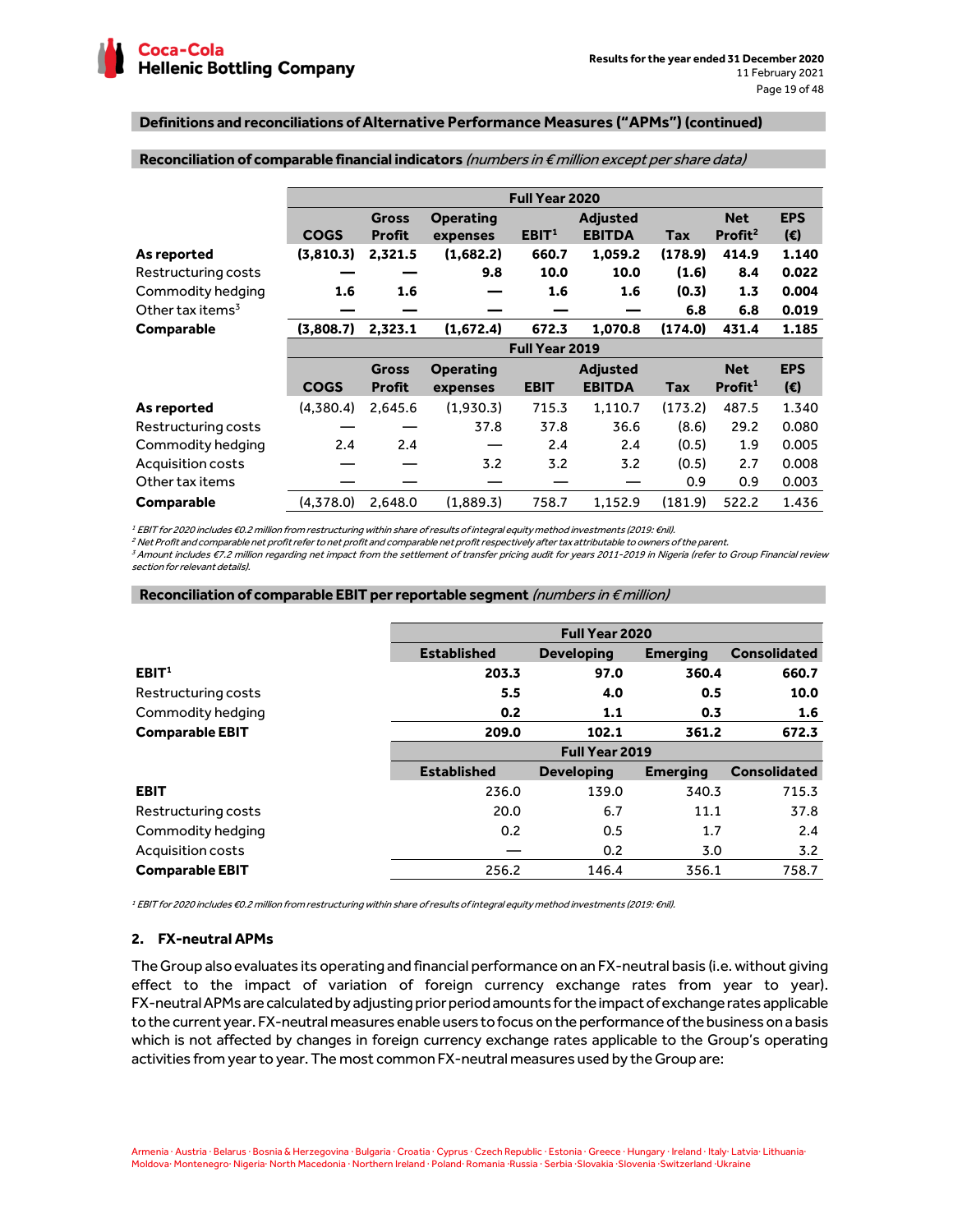

1) FX-neutral net sales revenue and FX-neutral net sales revenue per unit case FX-neutral net sales revenue and FX-neutral net sales revenue per unit case are calculated by adjusting prior year net sales revenue for the impact of changes in exchange rates applicable in the current year.

2) FX-neutral comparable input costs per unit case

FX-neutral comparable input costs per unit case is calculated by adjusting prior year commodity costs and more specifically, sugar, resin, aluminium and fuel commodity costs, excluding commodity hedging as described above; and other raw materials costs for the impact of changes in exchange rates applicable in the current year.

The calculations of the FX-neutral APMs and the reconciliation to the most directly related measures calculated in accordance with IFRS is as follows:

# **Reconciliation of FX-neutral net sales revenue per unit case** (numbers in € million otherwise stated)

|                                                         | <b>Full Year 2020</b> |                   |                 |                     |  |  |  |
|---------------------------------------------------------|-----------------------|-------------------|-----------------|---------------------|--|--|--|
|                                                         | <b>Established</b>    | <b>Developing</b> | <b>Emerging</b> | <b>Consolidated</b> |  |  |  |
| Net sales revenue                                       | 2,174.6               | 1.170.9           | 2.786.3         | 6,131.8             |  |  |  |
| Currency impact                                         |                       |                   |                 |                     |  |  |  |
| <b>FX-neutral net sales revenue</b>                     | 2,174.6               | 1,170.9           | 2,786.3         | 6,131.8             |  |  |  |
| Volume (m unit cases)                                   | 536.9                 | 412.1             | 1,186.6         | 2,135.6             |  |  |  |
| FX-neutral net sales revenue per unit case $(\epsilon)$ | 4.05                  | 2.84              | 2.35            | 2.87                |  |  |  |

|                                                                           | <b>Full Year 2019</b> |                   |                 |                     |  |  |  |
|---------------------------------------------------------------------------|-----------------------|-------------------|-----------------|---------------------|--|--|--|
|                                                                           | <b>Established</b>    | <b>Developing</b> | <b>Emerging</b> | <b>Consolidated</b> |  |  |  |
| Net sales revenue                                                         | 2.517.6               | 1.352.1           | 3,156.3         | 7,026.0             |  |  |  |
| Currency impact                                                           | 13.4                  | (46.2)            | (211.5)         | (244.3)             |  |  |  |
| <b>FX-neutral net sales revenue</b>                                       | 2,531.0               | 1,305.9           | 2.944.8         | 6,781.7             |  |  |  |
| Volume (m unit cases)                                                     | 624.5                 | 431.1             | 1.208.9         | 2,264.5             |  |  |  |
| <b>FX-neutral net sales revenue per unit case (<math>\epsilon</math>)</b> | 4.05                  | 3.03              | 2.44            | 2.99                |  |  |  |

#### **Reconciliation of FX-neutral input costs per unit case** (numbers in € million unless otherwise stated)

|                                                              | <b>Full Year</b> | <b>Full Year</b> |
|--------------------------------------------------------------|------------------|------------------|
|                                                              | 2020             | 2019             |
| Input costs                                                  | 1,554.2          | 1,824.4          |
| Commodity hedging                                            | (1.6)            | (2.4)            |
| Comparable input costs                                       | 1,552.6          | 1,822.0          |
| Currency impact                                              |                  | (62.1)           |
| $FX$ -neutral comparable input costs ( $\varepsilon$ )       | 1,552.6          | 1,759.9          |
| Volume (m unit cases)                                        | 2,135.6          | 2,264.5          |
| FX-neutral comparable input costs per unit case $(\epsilon)$ | 0.73             | 0.78             |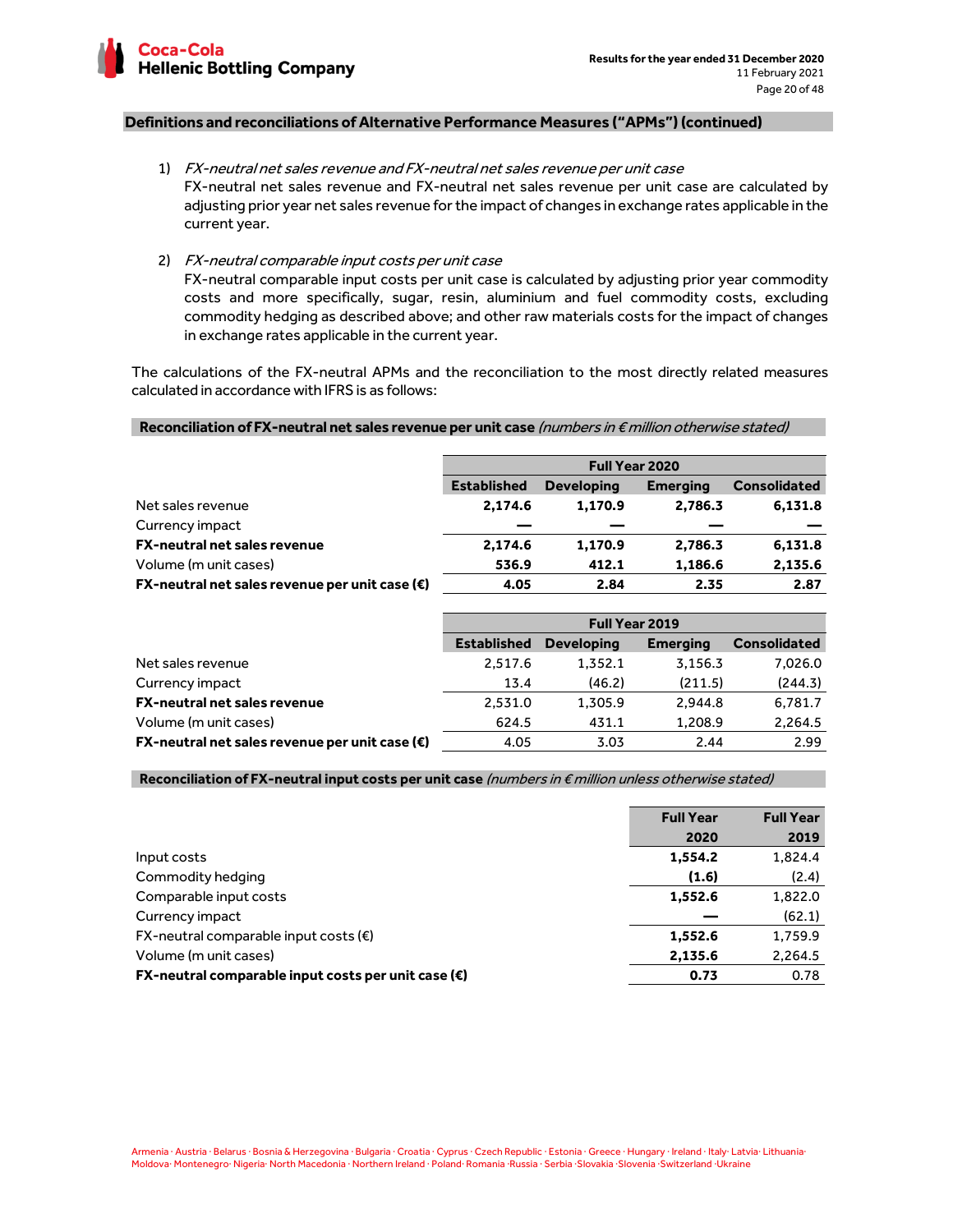

## **3. Other APMs**

# **Adjusted EBITDA**

Adjusted EBITDA is calculated by adding back to operating profit the depreciation and impairment of property, plant and equipment, the amortisation and impairment of intangible assets, the employee share option and performance share costs and items, if any, reported in line "Other non-cash items" of the consolidated cash flow statement. Adjusted EBITDA is intended to provide useful information to analyse the Group's operating performance excluding the impact of operating non-cash items as defined above. It is also intended to measure the level of financial leverage of the Group by comparing Adjusted EBITDA to Net debt.

Adjusted EBITDA is not a measure of profitability and liquidity under IFRS and has limitations, some of which are as follows: Adjusted EBITDA does not reflect our cash expenditures, or future requirements, for capital expenditures or contractual commitments; Adjusted EBITDA does not reflect changes in, or cash requirements for, our working capital needs; although depreciation and amortisation are non-cash charges, the assets being depreciated and amortised will often have to be replaced in the future, and Adjusted EBITDA does not reflect any cash requirements for such replacements. Because of these limitations, Adjusted EBITDA should not be considered as a measure of discretionary cash available to us and should be used only as a supplementary APM.

# **Free cash flow**

Free cash flow is an APM used by the Group and defined as cash generated by operating activities after payments for purchases of property, plant and equipment net of proceeds from sales of property, plant and equipment and including principal repayments of lease obligations. Free cash flow is intended to measure the cash generation from the Group's business, based on operating activities, including the efficient use of working capital and taking into account its net payments for purchases of property, plant and equipment. The Group considers the purchase and disposal of property, plant and equipment as ultimately non-discretionary since ongoing investment in plant, machinery, technology and marketing equipment, including coolers, is required to support the day-to-day operations and the Group's growth prospects. The Group presents free cash flow because it believes the measure assists users of the financial statements in understanding the Group's cash generating performance as well as availability for interest payment, dividend distribution and own retention. The free cash flow measure is used by management for its own planning and reporting purposes since it provides information on operating cash flows, working capital changes and net capital expenditure that local managers are most directly able to influence.

Free cash flow is not a measure of cash generation under IFRS and has limitations, some of which are as follows: Free cash flow does not represent the Group's residual cash flow available for discretionary expenditures since the Group has debt payment obligations that are not deducted from the measure; free cash flow does not deduct cash flows used by the Group in other investing and financing activities and free cash flow does not deduct certain items settled in cash. Other companies in the industry in which the Group operates may calculate free cash flow differently, limiting its usefulness as a comparative measure.

### **Capital expenditure**

The Group uses capital expenditure as an APM to ensure that the cash spending is in line with its overall strategy for the use of cash. Capital expenditure is defined as payments for purchases of property, plant and equipment plus principal repayments of lease obligations less proceeds from sale of property, plant and equipment.

The following table illustrates how Adjusted EBITDA, Free Cash Flow and Capital Expenditure are calculated: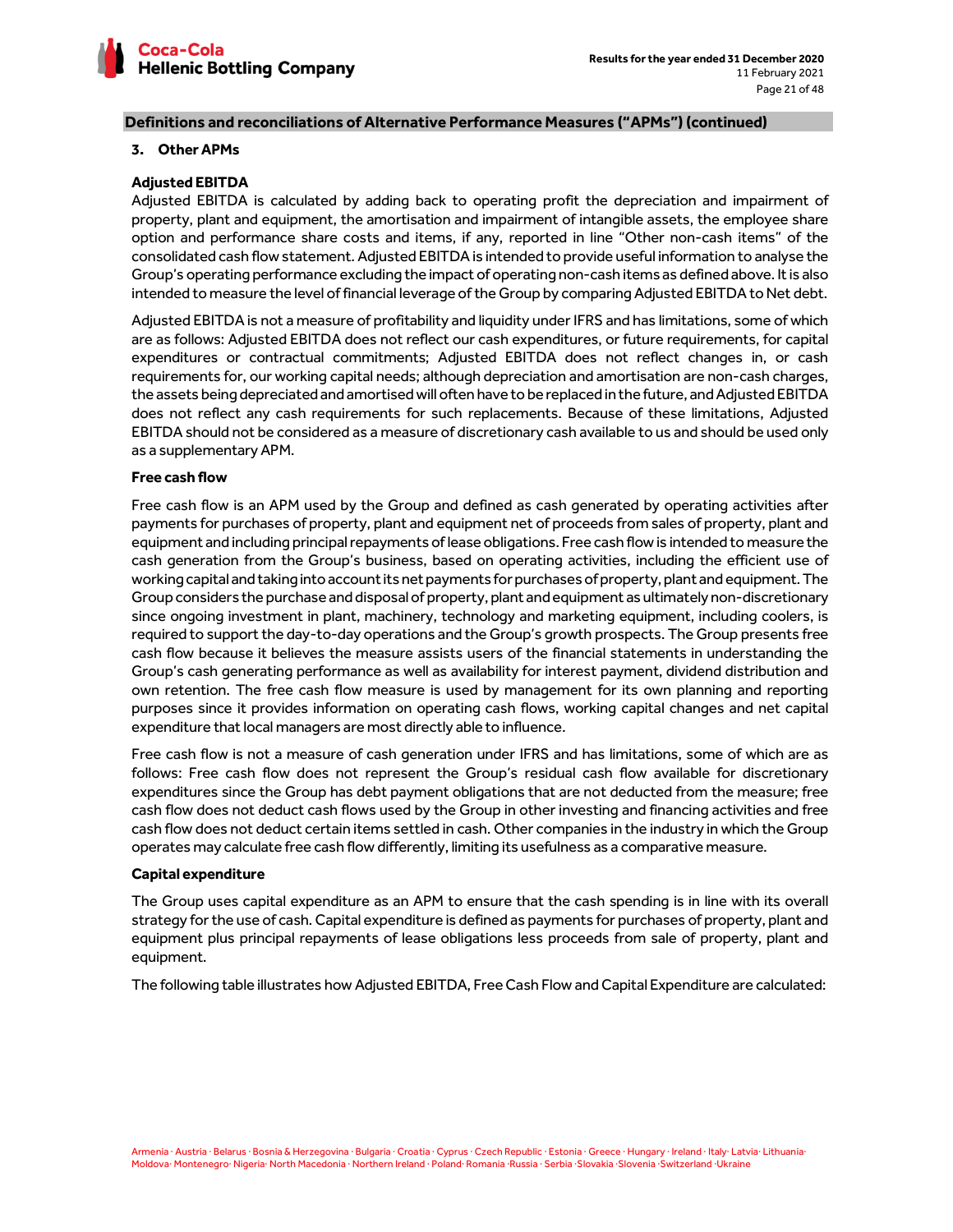

|                                                                                  | <b>Full Year</b>   | <b>Full Year</b>   |
|----------------------------------------------------------------------------------|--------------------|--------------------|
|                                                                                  | 2020               | 2019               |
|                                                                                  | $\epsilon$ million | $\epsilon$ million |
| <b>Operating profit (EBIT)</b>                                                   | 660.7              | 715.3              |
| Depreciation and impairment of property, plant and equipment, including right of |                    |                    |
| use assets                                                                       | 388.1              | 384.8              |
| Amortisation of intangible assets                                                | 0.9                | 0.7                |
| Employee performance shares                                                      | 9.5                | 9.9                |
| <b>Adjusted EBITDA</b>                                                           | 1,059.2            | 1,110.7            |
| Share of results of integral equity method investments                           | (21.4)             |                    |
| Gain on disposals of non-current assets                                          | (1.4)              | (6.2)              |
| Cash generated from working capital movements                                    | 108.3              | 33.2               |
| Tax paid                                                                         | (183.2)            | (211.5)            |
| Net cash from operating activities                                               | 961.5              | 926.2              |
| Payments for purchases of property, plant and equipment                          | (419.2)            | (473.2)            |
| Principal repayments of lease obligations                                        | (58.7)             | (45.5)             |
| Proceeds from sales of property, plant and equipment                             | 13.4               | 35.1               |
| <b>Capital expenditure</b>                                                       | (464.5)            | (483.6)            |
| <b>Free cash flow</b>                                                            | 497.0              | 442.6              |

# **Net debt**

Net debt is an APM used by management to evaluate the Group's capital structure and leverage. Net debt is defined as current borrowings plus non-current borrowings less cash and cash equivalents and financial assets (time deposits, treasury bills and money market funds), as illustrated below:

|                           | As at              |                                   |  |  |
|---------------------------|--------------------|-----------------------------------|--|--|
|                           |                    | 31 December 2020 31 December 2019 |  |  |
|                           | $\epsilon$ million | $\epsilon$ million                |  |  |
| Current borrowings        | 315.2              | 761.8                             |  |  |
| Non-current borrowings    | 2,610.3            | 2,562.9                           |  |  |
| Other financial assets    | (92.9)             | (728.8)                           |  |  |
| Cash and cash equivalents | (1, 215.8)         | (823.0)                           |  |  |
| Net debt                  | 1,616.8            | 1,772.9                           |  |  |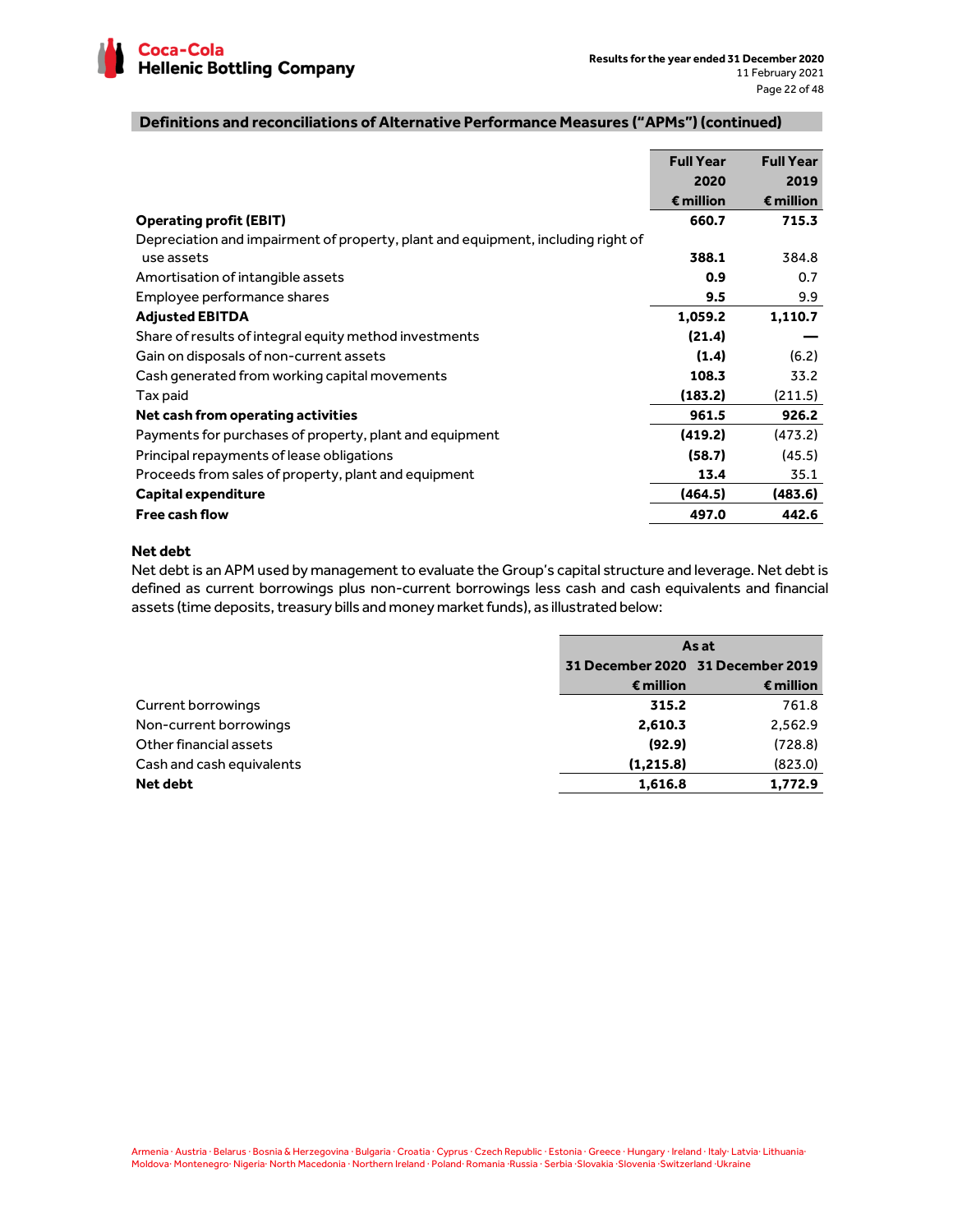

**Condensed consolidated financial statements for the six months and the year ended 31 December 2020**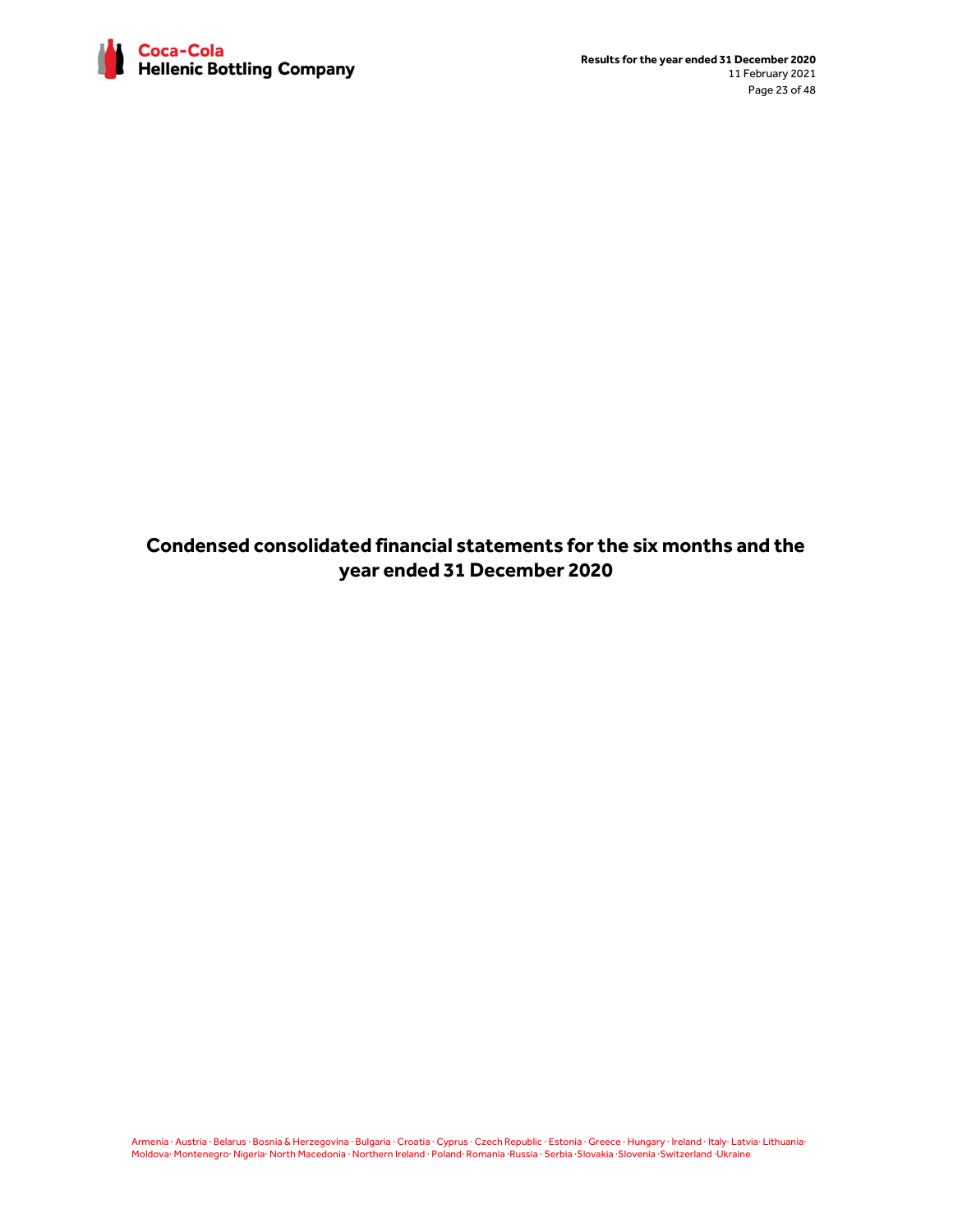

# **Condensed consolidated income statement (unaudited)**

|                                                        |             | Six months ended 31 December |                    |  |  |
|--------------------------------------------------------|-------------|------------------------------|--------------------|--|--|
|                                                        |             | 2020                         | 2019               |  |  |
|                                                        | <b>Note</b> | $\epsilon$ million           | $\epsilon$ million |  |  |
| Net sales revenue                                      | 3           | 3,300.6                      | 3,673.6            |  |  |
| Cost of goods sold                                     |             | (2,028.2)                    | (2, 272.0)         |  |  |
| <b>Gross profit</b>                                    |             | 1,272.4                      | 1,401.6            |  |  |
| Operating expenses                                     | 4           | (831.4)                      | (975.2)            |  |  |
| Share of results of integral equity method investments | 1           | 16.8                         |                    |  |  |
| <b>Operating profit</b>                                | 3           | 457.8                        | 426.4              |  |  |
| Finance costs, net                                     | 5           | (33.9)                       | (34.3)             |  |  |
| Share of results of equity method investments          |             |                              | 8.3                |  |  |
| Share of results of non-integral equity method         |             |                              |                    |  |  |
| investments                                            | 1           | 2.8                          |                    |  |  |
| <b>Profit before tax</b>                               |             | 426.7                        | 400.4              |  |  |
| Tax                                                    | 6           | (135.8)                      | (107.6)            |  |  |
| <b>Profit after tax</b>                                |             | 290.9                        | 292.8              |  |  |
| Attributable to:                                       |             |                              |                    |  |  |
| Owners of the parent                                   |             | 290.9                        | 292.4              |  |  |
| Non-controlling interests                              |             |                              | 0.4                |  |  |
|                                                        |             | 290.9                        | 292.8              |  |  |
| Basic earnings per share $(\epsilon)$                  | 7           | 0.80                         | 0.81               |  |  |
| Diluted earnings per share $(\epsilon)$                | 7           | 0.80                         | 0.80               |  |  |

The accompanying notes form an integral part of these condensed consolidated financial statements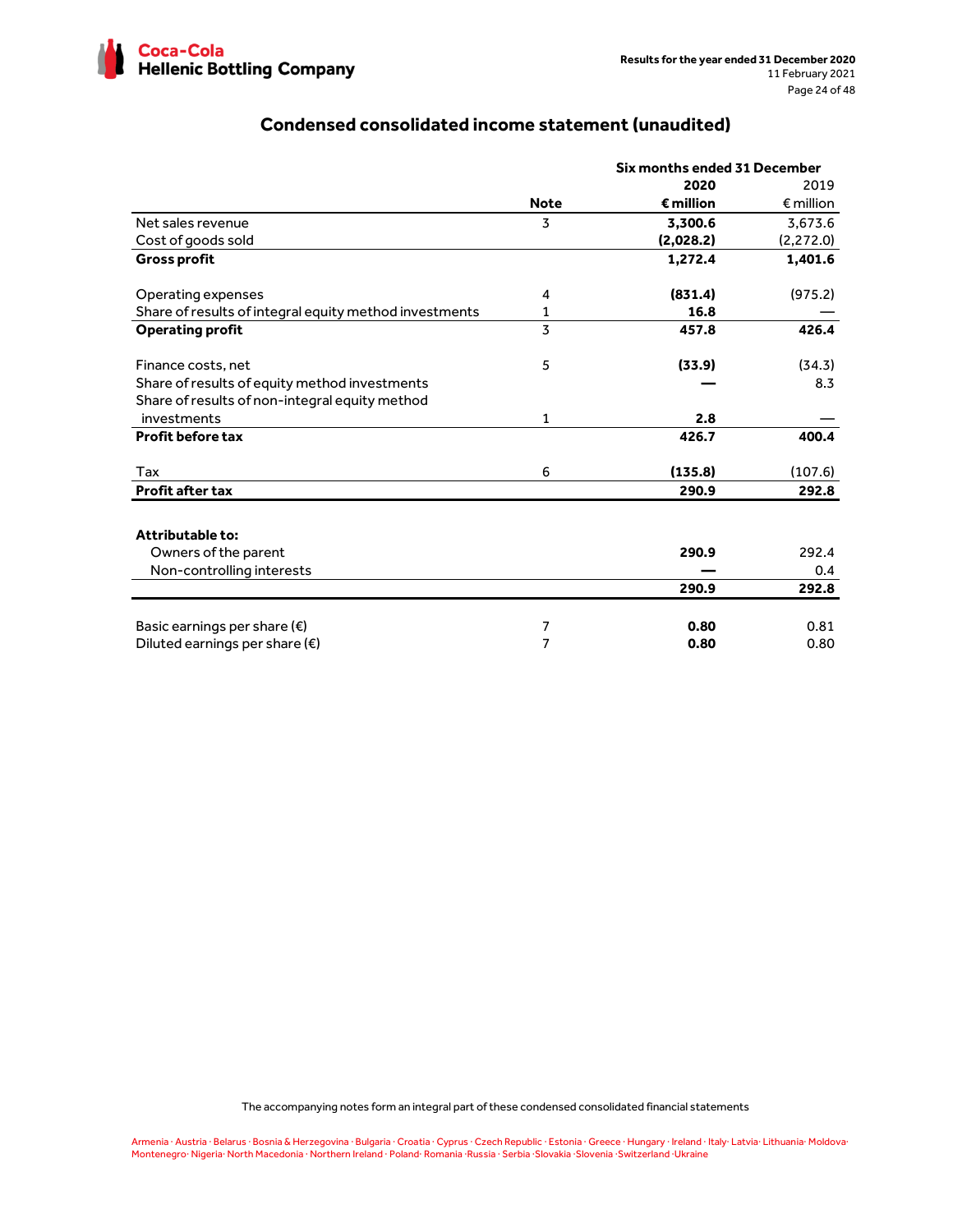

# **Condensed consolidated statement of comprehensive income (unaudited)**

|                                                                    | Six months ended 31 December |                    |
|--------------------------------------------------------------------|------------------------------|--------------------|
|                                                                    | 2020                         | 2019               |
|                                                                    | $\epsilon$ million           | $\epsilon$ million |
| Profit after tax                                                   | 290.9                        | 292.8              |
| Other comprehensive income:                                        |                              |                    |
| Items that may be subsequently reclassified to income              |                              |                    |
| statement:                                                         |                              |                    |
| Cost of hedging                                                    |                              | (2.2)              |
| Net gain of cash flow hedges                                       | 18.3                         | 3.2                |
| Foreign currency translation                                       | (116.2)                      | 45.7               |
| Share of other comprehensive (loss) / income of equity method      |                              |                    |
| investments                                                        | (31.3)                       | 0.3                |
| Income tax relating to items that may be subsequently reclassified |                              |                    |
| to income statement                                                | (2.7)                        | 0.6                |
|                                                                    | (131.9)                      | 47.6               |
| Items that will not be subsequently reclassified to income         |                              |                    |
| statement:                                                         |                              |                    |
| Valuation gain on equity investments at fair value through other   |                              |                    |
| comprehensive income                                               | 0.1                          |                    |
| Actuarial gains                                                    | 10.8                         | 6.6                |
| Income tax relating to items that will not be subsequently         |                              |                    |
| reclassified to income statement                                   | (2.3)                        | (2.1)              |
|                                                                    | 8.6                          | 4.5                |
| Other comprehensive (loss) / income for the period, net of tax     | (123.3)                      | 52.1               |
| Total comprehensive income for the period                          | 167.6                        | 344.9              |
|                                                                    |                              |                    |
| Total comprehensive income attributable to:                        |                              |                    |
| Owners of the parent                                               | 167.6                        | 344.5              |
| Non-controlling interests                                          |                              | 0.4                |
|                                                                    | 167.6                        | 344.9              |

The accompanying notes form an integral part of these condensed consolidated financial statements

Armenia · Austria · Belarus · Bosnia & Herzegovina · Bulgaria · Croatia · Cyprus · Czech Republic · Estonia · Greece · Hungary · Ireland · Italy· Latvia· Lithuania· Moldova· Montenegro· Nigeria· North Macedonia · Northern Ireland · Poland· Romania ·Russia · Serbia ·Slovakia ·Slovenia ·Switzerland ·Ukraine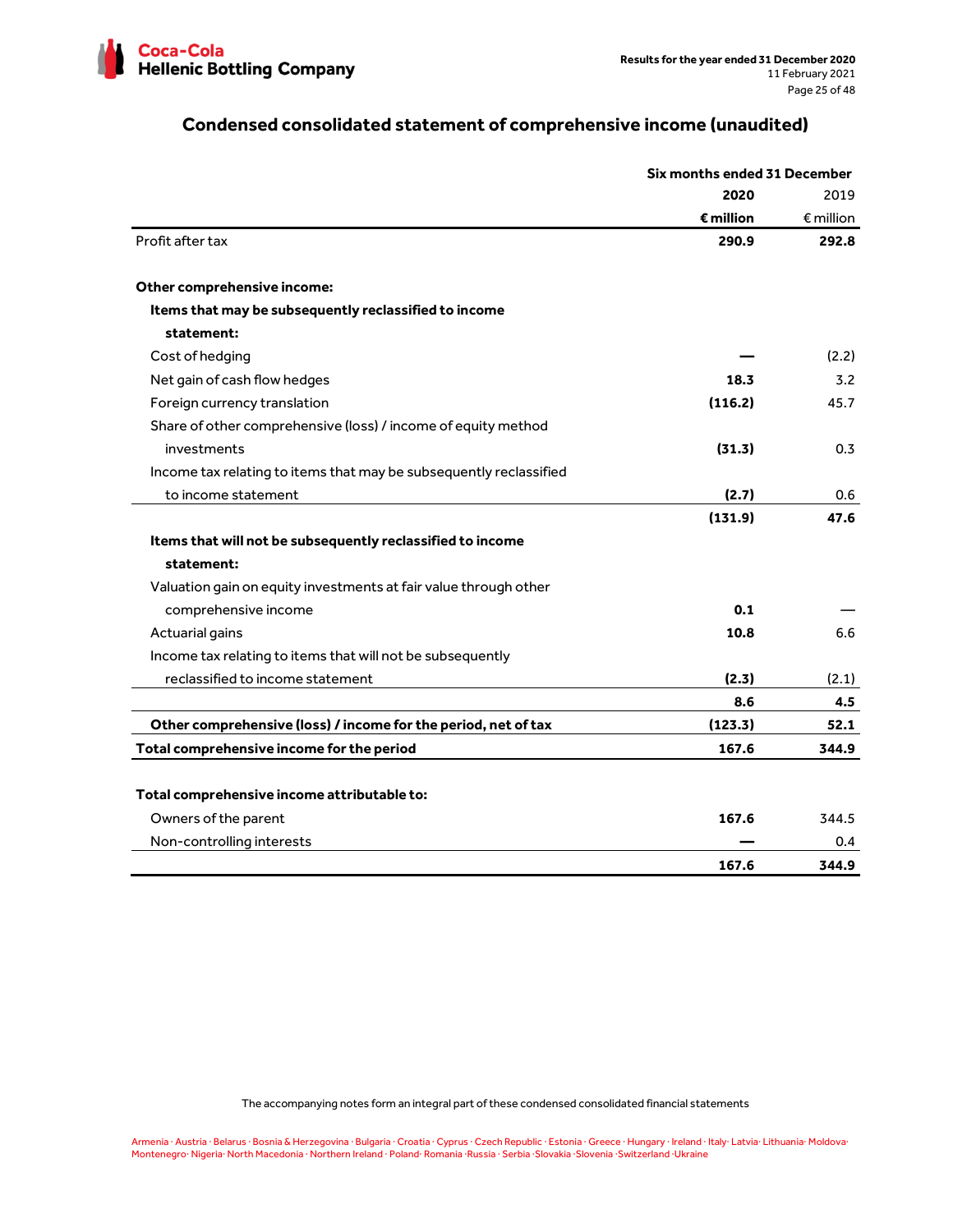

# **Condensed consolidated income statement (unaudited)**

|                                                            |             | Year ended 31 December |                    |
|------------------------------------------------------------|-------------|------------------------|--------------------|
|                                                            |             | 2020                   | 2019               |
|                                                            | <b>Note</b> | $\epsilon$ million     | $\epsilon$ million |
| Net sales revenue                                          | 3           | 6,131.8                | 7,026.0            |
| Cost of goods sold                                         |             | (3,810.3)              | (4,380.4)          |
| <b>Gross profit</b>                                        |             | 2,321.5                | 2,645.6            |
| Operating expenses                                         | 4           | (1,682.2)              | (1,930.3)          |
| Share of results of integral equity method investments     | 1           | 21.4                   |                    |
| <b>Operating profit</b>                                    | 3           | 660.7                  | 715.3              |
| Finance costs, net                                         | 5           | (70.1)                 | (67.1)             |
| Share of results of equity method investments              |             |                        | 13.0               |
| Share of results of non-integral equity method investments | 1           | 3.3                    |                    |
| <b>Profit before tax</b>                                   |             | 593.9                  | 661.2              |
| Tax                                                        | 6           | (178.9)                | (173.2)            |
| <b>Profit after tax</b>                                    |             | 415.0                  | 488.0              |
| <b>Attributable to:</b>                                    |             |                        |                    |
| Owners of the parent                                       |             | 414.9                  | 487.5              |
| Non-controlling interests                                  |             | 0.1                    | 0.5                |
|                                                            |             | 415.0                  | 488.0              |
| Basic earnings per share $(\epsilon)$                      | 7           | 1.14                   | 1.34               |
| Diluted earnings per share $(\epsilon)$                    | 7           | 1.14                   | 1.33               |

The accompanying notes form an integral part of these condensed consolidated financial statements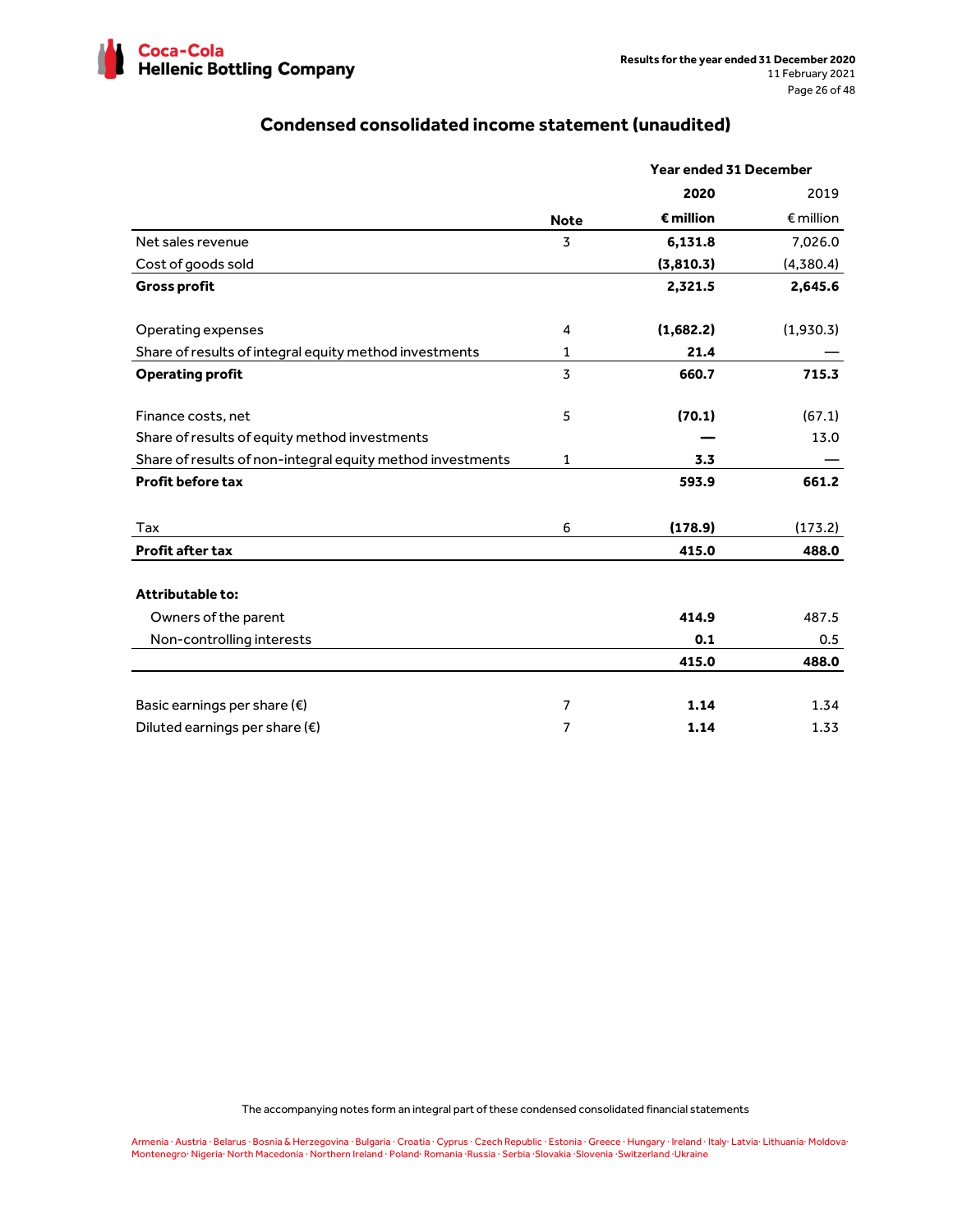

# **Condensed consolidated statement of comprehensive income (unaudited)**

|                                                                           | <b>Year ended 31 December</b> |                          |
|---------------------------------------------------------------------------|-------------------------------|--------------------------|
|                                                                           | 2020                          | 2019                     |
|                                                                           | $\epsilon$ million            | $\pmb{\epsilon}$ million |
| Profit after tax                                                          | 415.0                         | 488.0                    |
| Other comprehensive income:                                               |                               |                          |
| Items that may be subsequently reclassified to income<br>statement:       |                               |                          |
| Cost of hedging                                                           | (2.2)                         | (11.1)                   |
| Net gain of cash flow hedges                                              | 22.7                          | 2.5                      |
| Foreign currency translation                                              | (254.9)                       | 123.4                    |
| Share of other comprehensive (loss) / income of equity method             |                               |                          |
| investments                                                               | (25.4)                        | 0.7                      |
| Income tax relating to items that may be subsequently reclassified        |                               |                          |
| to income statement                                                       | (2.4)                         | 1.4                      |
|                                                                           | (262.2)                       | 116.9                    |
| Items that will not be subsequently reclassified to income                |                               |                          |
| statement:                                                                |                               |                          |
| Valuation (loss) / gain on equity investments at fair value through other |                               |                          |
| comprehensive income                                                      | (0.2)                         | 0.2                      |
| <b>Actuarial losses</b>                                                   | (12.5)                        | (17.0)                   |
| Income tax relating to items that will not be subsequently                |                               |                          |
| reclassified to income statement                                          | 2.0                           | 1.8                      |
|                                                                           | (10.7)                        | (15.0)                   |
| Other comprehensive (loss) / income for the year, net of tax              | (272.9)                       | 101.9                    |
| Total comprehensive income for the year                                   | 142.1                         | 589.9                    |
|                                                                           |                               |                          |
| Total comprehensive income attributable to:                               |                               |                          |
| Owners of the parent                                                      | 142.0                         | 589.4                    |
| Non-controlling interests                                                 | 0.1                           | 0.5                      |
|                                                                           | 142.1                         | 589.9                    |

The accompanying notes form an integral part of these condensed consolidated financial statements

Armenia · Austria · Belarus · Bosnia & Herzegovina · Bulgaria · Croatia · Cyprus · Czech Republic · Estonia · Greece · Hungary · Ireland · Italy· Latvia· Lithuania· Moldova· Montenegro· Nigeria· North Macedonia · Northern Ireland · Poland· Romania ·Russia · Serbia ·Slovakia ·Slovenia ·Switzerland ·Ukraine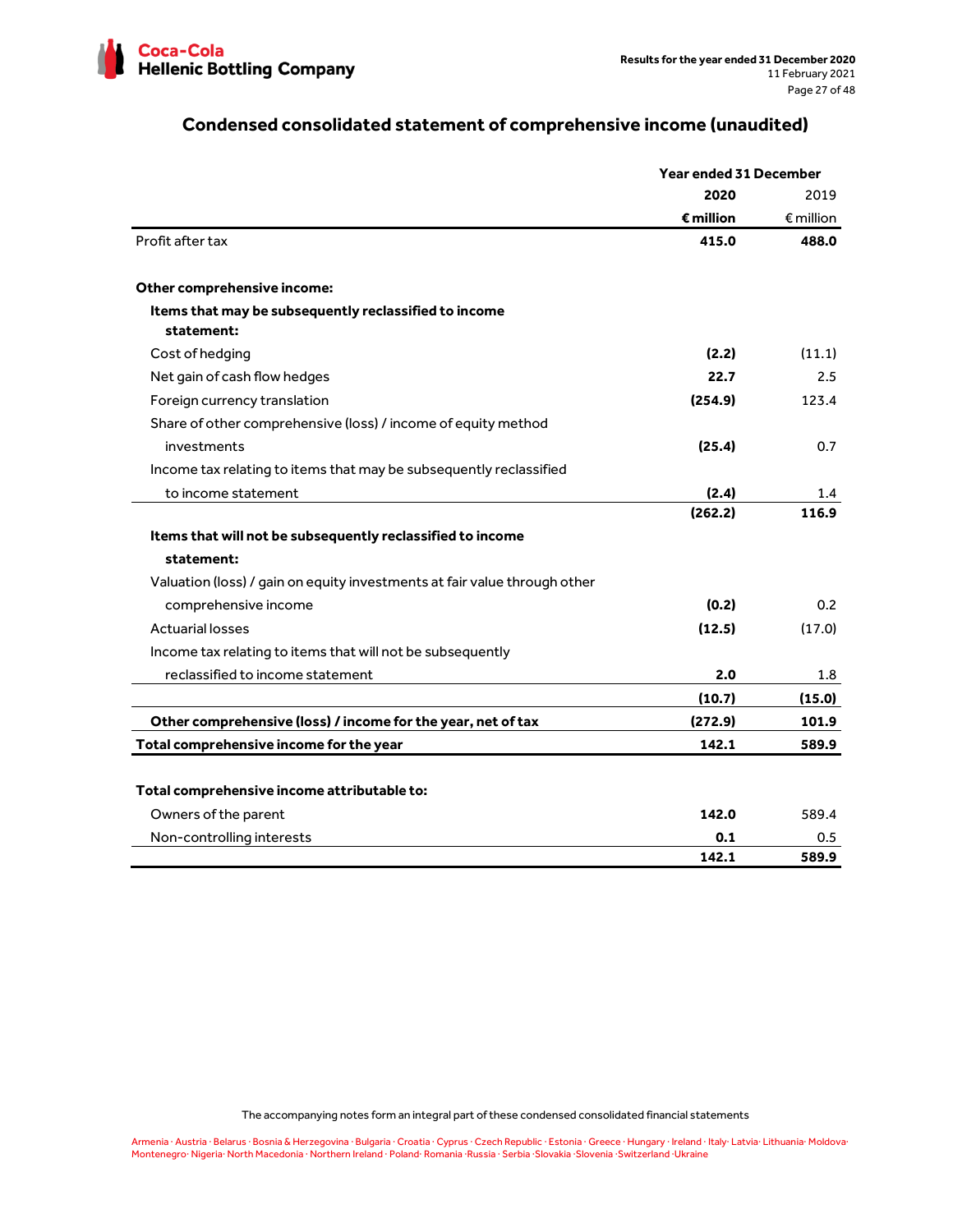

# **Condensed consolidated balance sheet (unaudited)**

|                                      |             |                    | As at 31 December  |
|--------------------------------------|-------------|--------------------|--------------------|
|                                      |             | 2020               | 2019               |
|                                      | <b>Note</b> | $\epsilon$ million | $\epsilon$ million |
| <b>Assets</b>                        |             |                    |                    |
| Intangible assets                    | 8           | 1,986.1            | 2,105.4            |
| Property, plant and equipment        | 8           | 2,616.6            | 2,742.2            |
| Other non-current assets             |             | 443.3              | 290.1              |
| <b>Total non-current assets</b>      |             | 5,046.0            | 5,137.7            |
|                                      |             |                    |                    |
| Inventories                          |             | 417.6              | 488.1              |
| Trade, other receivables and assets  |             | 787.1              | 1,029.7            |
| Other financial assets               | 11          | 106.6              | 734.9              |
| Cash and cash equivalents            | 11          | 1,215.8            | 823.0              |
|                                      |             | 2,527.1            | 3,075.7            |
| Assets classified as held for sale   |             |                    | 0.6                |
| <b>Total current assets</b>          |             | 2,527.1            | 3,076.3            |
| <b>Total assets</b>                  |             | 7,573.1            | 8,214.0            |
|                                      |             |                    |                    |
| <b>Liabilities</b>                   |             |                    |                    |
| Borrowings                           | 11          | 315.2              | 761.8              |
| Other current liabilities            |             | 1,711.0            | 1,905.4            |
| <b>Total current liabilities</b>     |             | 2,026.2            | 2,667.2            |
| Borrowings                           | 11          | 2,610.3            | 2,562.9            |
| Other non-current liabilities        |             | 303.3              | 283.7              |
| <b>Total non-current liabilities</b> |             |                    |                    |
|                                      |             | 2,913.6            | 2,846.6            |
| <b>Total liabilities</b>             |             | 4,939.8            | 5,513.8            |
| <b>Equity</b>                        |             |                    |                    |
| Owners of the parent                 |             | 2,630.7            | 2,697.5            |
| Non-controlling interests            |             | 2.6                | 2.7                |
| <b>Total equity</b>                  |             | 2,633.3            | 2,700.2            |
| <b>Total equity and liabilities</b>  |             | 7,573.1            | 8,214.0            |

The accompanying notes form an integral part of these condensed consolidated financial statements

Armenia · Austria · Belarus · Bosnia & Herzegovina · Bulgaria · Croatia · Cyprus · Czech Republic · Estonia · Greece · Hungary · Ireland · Italy· Latvia· Lithuania· Moldova·<br>Montenegro· Nigeria· North Macedonia · Northern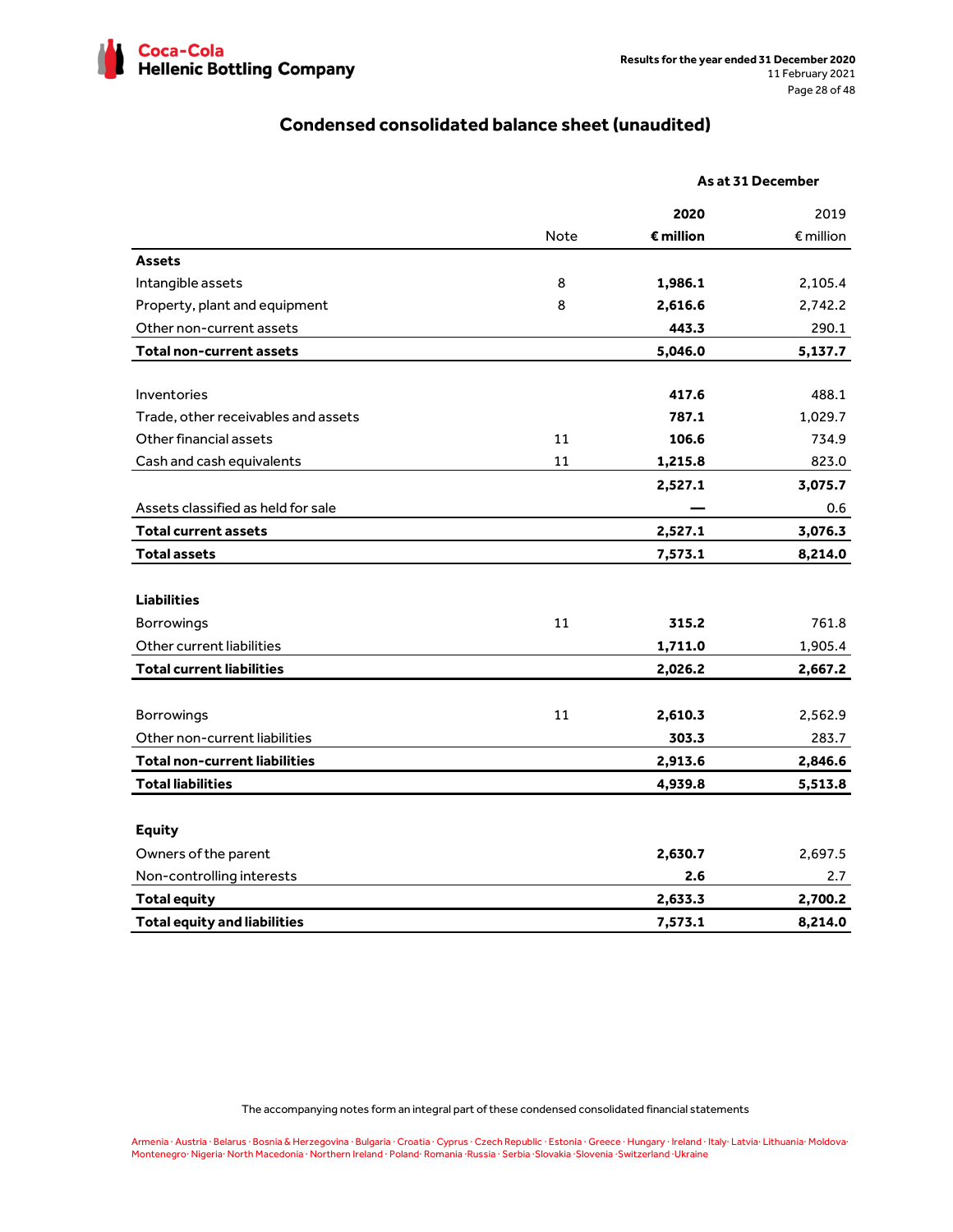

# **Condensed consolidated statement of changes in equity (unaudited)**

|                                           | Share<br>capital<br>$\notin$ million | Share<br>premium<br>$\epsilon$ million | Group<br>Reorganisation<br>reserve<br>$\n  emillion\n$ | Treasury<br>shares<br>$\n  emillion\n$ | Exchange<br>equalisation<br>$\n  emillion\n$ | Other<br>reserve reserves<br>$\epsilon$ million | Retained<br>earnings | Total<br>€ million € million | Non-<br>controlling<br>interests<br>$\epsilon$ million | Total<br>equity<br>$\epsilon$ million |
|-------------------------------------------|--------------------------------------|----------------------------------------|--------------------------------------------------------|----------------------------------------|----------------------------------------------|-------------------------------------------------|----------------------|------------------------------|--------------------------------------------------------|---------------------------------------|
| Balance as at 1 January 2019              | 2,021.2                              | 4,547.9                                | (6, 472.1)                                             | (184.1)                                | (1,088.8)                                    | 269.0                                           | 4,018.0              | 3,111.1                      | 5.3                                                    | 3,116.4                               |
| Shares issued to employees                |                                      |                                        |                                                        |                                        |                                              |                                                 |                      |                              |                                                        |                                       |
| exercising stock options (note 12)        | 8.0                                  | 13.4                                   |                                                        |                                        |                                              |                                                 |                      | 21.4                         |                                                        | 21.4                                  |
| Share-based compensation:                 |                                      |                                        |                                                        |                                        |                                              |                                                 |                      |                              |                                                        |                                       |
| Performance shares                        |                                      |                                        |                                                        |                                        |                                              | 9.9                                             |                      | 9.9                          |                                                        | 9.9                                   |
| Cancellation of shares                    | (18.4)                               | (74.1)                                 |                                                        | 92.5                                   |                                              |                                                 |                      |                              |                                                        |                                       |
| Appropriation of reserves (note 12)       |                                      |                                        |                                                        | 27.9                                   |                                              | (27.5)                                          | (0.4)                |                              |                                                        |                                       |
| Movement of treasury shares (note 12)     |                                      |                                        |                                                        | (106.1)                                |                                              |                                                 |                      | (106.1)                      |                                                        | (106.1)                               |
| Acquisition of shares held by             |                                      |                                        |                                                        |                                        |                                              |                                                 |                      |                              |                                                        |                                       |
| non-controlling interests (note 15)       |                                      |                                        |                                                        |                                        |                                              |                                                 | (7.0)                | (7.0)                        | (2.5)                                                  | (9.5)                                 |
| Dividends (note 14)                       |                                      | (941.9)                                |                                                        |                                        |                                              |                                                 | 8.8                  | (933.1)                      | (0.6)                                                  | (933.7)                               |
| Transfer of cash flow hedge reserve,      |                                      |                                        |                                                        |                                        |                                              |                                                 |                      |                              |                                                        |                                       |
| including cost of hedging                 |                                      |                                        |                                                        |                                        |                                              |                                                 |                      |                              |                                                        |                                       |
| to inventories, net of tax <sup>(1)</sup> |                                      |                                        |                                                        |                                        |                                              | 11.9                                            |                      | 11.9                         |                                                        | 11.9                                  |
|                                           | 2,010.8                              | 3,545.3                                | (6, 472.1)                                             | (169.8)                                | (1,088.8)                                    | 263.3                                           | 4,019.4              | 2,108.1                      | 2.2                                                    | 2,110.3                               |
| Profit for the year, net of tax           |                                      |                                        |                                                        |                                        |                                              |                                                 | 487.5                | 487.5                        | 0.5                                                    | 488.0                                 |
| Other comprehensive income                |                                      |                                        |                                                        |                                        |                                              |                                                 |                      |                              |                                                        |                                       |
| for the year, net of tax                  |                                      |                                        |                                                        |                                        | 124.1                                        | (7.0)                                           | (15.2)               | 101.9                        |                                                        | 101.9                                 |
| Total comprehensive income                |                                      |                                        |                                                        |                                        |                                              |                                                 |                      |                              |                                                        |                                       |
| for the year, net of tax <sup>(2)</sup>   |                                      |                                        |                                                        |                                        | 124.1                                        | (7.0)                                           | 472.3                | 589.4                        | 0.5                                                    | 589.9                                 |
| Balance as at 31 December 2019            | 2,010.8                              | 3,545.3                                | (6, 472.1)                                             | (169.8)                                | (964.7)                                      | 256.3                                           | 4,491.7              | 2.697.5                      | 2.7                                                    | 2.700.2                               |

#### Attributable to owners of the parent

 $^{\left( 1\right) }$  The amount included in other reserves of €11.9 million loss for 2019 represents the cash flow hedge reserve, including cost of hedging, transferred to inventory of €15.1 million loss, and the deferred tax income thereof amounting to €3.2 million.

 ${}^{(2)}$ The amount included in the exchange equalisation reserve of €124.1 million gain for 2019 represents the exchange gain attributed to the owners of the parent, primarily related to the Russian Rouble but also the Swiss Franc and Ukrainian Hryvnia, including €0.7 million gain relating to share of other comprehensive income of equity method investments.

The amount of other comprehensive income net of tax included in other reserves of €7.0 million loss for 2019 consists of gain on valuation of equity investments at fair value through other comprehensive income of €0.2 million, cash flow hedges loss of €8.6 million, and the deferred tax income thereof amounting to €1.4 million. The amount of €472.3 million gain attributable to owners of the parent comprises profit for the year of €487.5 million plus actuarial losses of €17.0 million, minus deferred tax income of €1.8 million.

The amount of €0.5 million gain included in non-controlling interests for 2019 represents the share of non-controlling interests in profit for the year.

The accompanying notes form an integral part of these condensed consolidated financial statements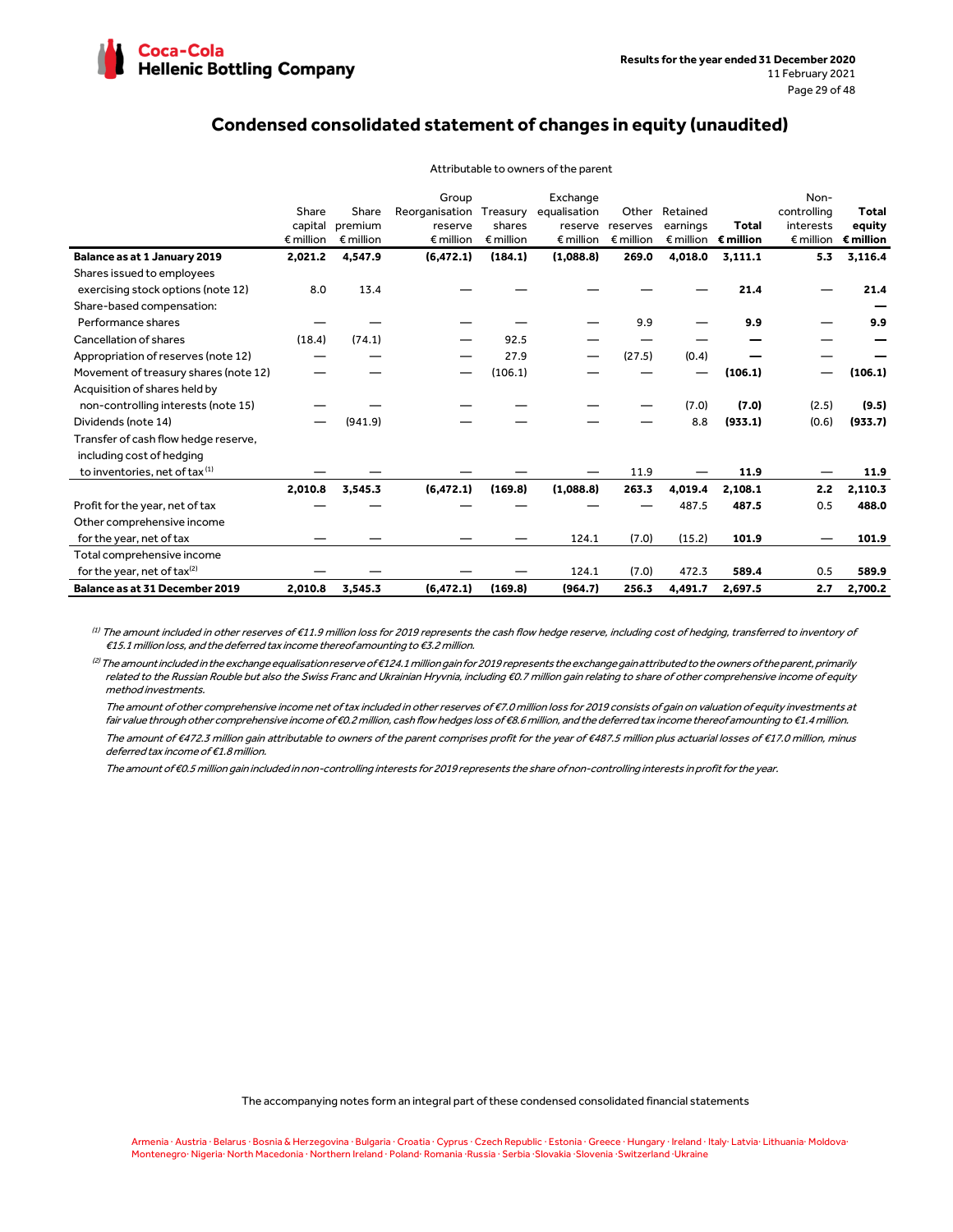

# **Condensed consolidated statement of changes in equity (unaudited)**

|                                        | Share<br>capital<br>$\n  emillion\n$ | Share<br>premium<br>$\epsilon$ million | Group<br>Reorganisation<br>reserve<br>$\notin$ million | Treasury<br>shares<br>$\epsilon$ million | Exchange<br>equalisation<br>reserve<br>$\epsilon$ million | Other<br>reserves<br>$\epsilon$ million | Retained<br>earnings<br>$\epsilon$ million | <b>Total</b><br>$\epsilon$ million | Non-<br>controlling<br>interests<br>$\epsilon$ million | Total<br>equity<br>$\epsilon$ million |
|----------------------------------------|--------------------------------------|----------------------------------------|--------------------------------------------------------|------------------------------------------|-----------------------------------------------------------|-----------------------------------------|--------------------------------------------|------------------------------------|--------------------------------------------------------|---------------------------------------|
| Balance as at 1 January 2020           | 2,010.8                              | 3,545.3                                | (6, 472.1)                                             | (169.8)                                  | (964.7)                                                   | 256.3                                   | 4,491.7                                    | 2,697.5                            | 2.7                                                    | 2,700.2                               |
| Shares issued to employees             |                                      |                                        |                                                        |                                          |                                                           |                                         |                                            |                                    |                                                        |                                       |
| exercising stock options (note 12)     | 3.6                                  | 4.0                                    |                                                        |                                          |                                                           |                                         |                                            | 7.6                                |                                                        | 7.6                                   |
| Share-based compensation:              |                                      |                                        |                                                        |                                          |                                                           |                                         |                                            |                                    |                                                        |                                       |
| Performance shares                     |                                      |                                        |                                                        |                                          |                                                           | 9.5                                     |                                            | 9.5                                |                                                        | 9.5                                   |
| Appropriation of reserves (note 12)    |                                      |                                        |                                                        | 14.3                                     |                                                           | (13.9)                                  | (0.4)                                      |                                    |                                                        |                                       |
| Dividends (note 14)                    |                                      | (227.9)                                |                                                        |                                          |                                                           |                                         | 2.2                                        | (225.7)                            | (0.2)                                                  | (225.9)                               |
| Transfer of cash flow hedge reserve,   |                                      |                                        |                                                        |                                          |                                                           |                                         |                                            |                                    |                                                        |                                       |
| including cost of hedging to           |                                      |                                        |                                                        |                                          |                                                           |                                         |                                            |                                    |                                                        |                                       |
| inventories, net of tax <sup>(3)</sup> |                                      |                                        |                                                        |                                          |                                                           | (0.2)                                   |                                            | (0.2)                              |                                                        | (0.2)                                 |
|                                        | 2,014.4                              | 3,321.4                                | (6, 472.1)                                             | (155.5)                                  | (964.7)                                                   | 251.7                                   | 4,493.5                                    | 2,488.7                            | 2.5                                                    | 2,491.2                               |
| Profit for the year net of tax         |                                      |                                        |                                                        |                                          |                                                           |                                         | 414.9                                      | 414.9                              | 0.1                                                    | 415.0                                 |
| Other comprehensive loss               |                                      |                                        |                                                        |                                          |                                                           |                                         |                                            |                                    |                                                        |                                       |
| for the year, net of tax               |                                      |                                        |                                                        |                                          | (277.4)                                                   | 15.0                                    | (10.5)                                     | (272.9)                            | -                                                      | (272.9)                               |
| Total comprehensive income             |                                      |                                        |                                                        |                                          |                                                           |                                         |                                            |                                    |                                                        |                                       |
| for the year, net of tax $(4)$         |                                      |                                        |                                                        |                                          | (277.4)                                                   | 15.0                                    | 404.4                                      | 142.0                              | 0.1                                                    | 142.1                                 |
| Balance as at 31 December 2020         | 2,014.4                              | 3,321.4                                | (6, 472.1)                                             | (155.5)                                  | (1,242.1)                                                 | 266.7                                   | 4,897.9                                    | 2,630.7                            | 2.6                                                    | 2,633.3                               |

Attributable to owners of the parent

 $^{(3)}$  The amount included in other reserves of €0.2 million gain for 2020 represents the cash flow hedge reserve, including cost of hedging, transferred to inventory of €0.1 million loss, and the deferred tax income thereof amounting to €0.3 million.

 $^{(4)}$  The amount included in the exchange equalisation reserve of €277.4 million loss for 2020 represents the exchange loss attributed to the owners of the parent, primarily related to the Nigerian Naira and the Russian Rouble, including €22.5 million loss relating to the share of other comprehensive income of equity methods investments.

 The amount of other comprehensive income net of tax included in other reserves of €15.0 million gain for 2020 consists of loss on valuation of equity investments at fair value through other comprehensive income of €0.2 million, cash flow hedges gain of €20.5 million, share of other comprehensive income of equity method investments of €2.9 million loss and the deferred tax expense thereof amounting to €2.4 million.

 The amount of €404.4 million gain attributable to owners of the parent comprises profit for the period of €414.9 million plus actuarial losses of €12.5 million minus deferred tax income of €2.0 million.

The amount of €0.1 million gain included in non-controlling interests for 2020 represents the share of non-controlling interests in profit for the year.

The accompanying notes form an integral part of these condensed consolidated financial statements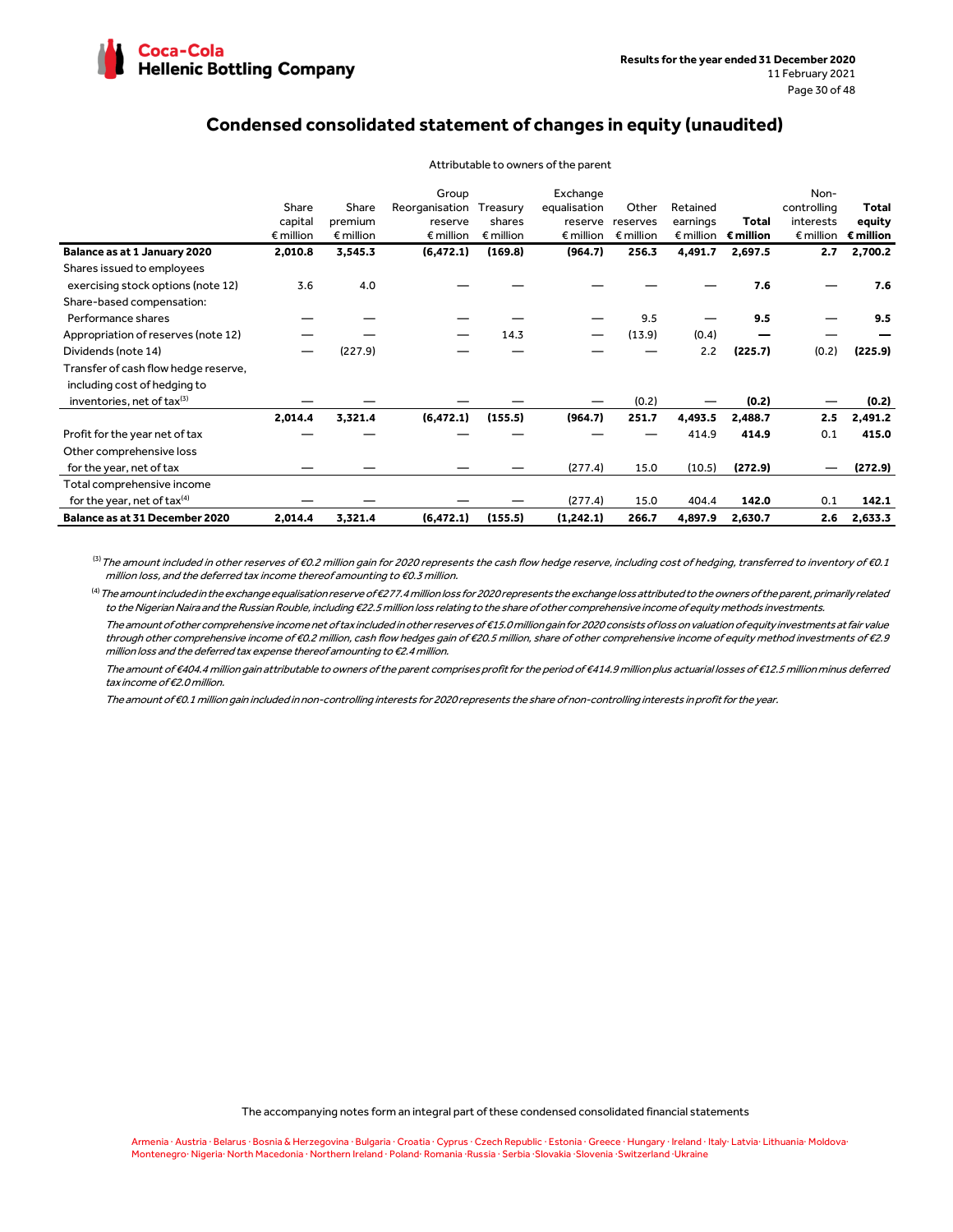

# **Condensed consolidated cash flow statement (unaudited)**

|                                                                                    |              |                    | Year ended 31 December |
|------------------------------------------------------------------------------------|--------------|--------------------|------------------------|
|                                                                                    | <b>Note</b>  | 2020               | 2019                   |
|                                                                                    |              | $\epsilon$ million | $\epsilon$ million     |
| <b>Operating activities</b>                                                        |              |                    |                        |
| Profit after tax for the period                                                    |              | 415.0              | 488.0                  |
| Finance costs, net                                                                 | 5            | 70.1               | 67.1                   |
| Share of results of equity method investments                                      |              |                    | (13.0)                 |
| Share of results of non-integral equity method investments                         | $\mathbf{1}$ | (3.3)              |                        |
| Tax charged to the income statement                                                |              | 178.9              | 173.2                  |
| Depreciation and impairment of property, plant and equipment                       |              | 388.1              | 384.8                  |
| Employee performance shares                                                        |              | 9.5                | 9.9                    |
| Amortisation of intangible assets                                                  | 8            | 0.9                | 0.7                    |
|                                                                                    |              | 1,059.2            | 1,110.7                |
|                                                                                    |              |                    |                        |
| Share of results of integral equity-method investments                             | 1            | (21.4)             |                        |
| Gain on disposals of non-current assets                                            |              | (1.4)              | (6.2)                  |
| Decrease in inventories                                                            |              | 9.4                | 14.2                   |
| Decrease/(increase) in trade and other receivables                                 |              | 178.5              | (18.0)                 |
| (Decrease)/increase in trade and other payables                                    |              | (79.6)             | 37.0                   |
| Tax paid                                                                           |              | (183.2)            | (211.5)                |
| Net cash inflow from operating activities                                          |              | 961.5              | 926.2                  |
| <b>Investing activities</b>                                                        |              |                    |                        |
| Payments for purchases of property, plant and equipment                            |              | (419.2)            | (473.2)                |
| Proceeds from sales of property, plant and equipment                               |              | 13.4               | 35.1                   |
| Payments for business combinations, net of cash acquired                           | 15           |                    | (138.2)                |
| Payment for acquisition of equity-method investment                                | 15           |                    | (42.5)                 |
| Net payment for acquisition of integral equity-method investment                   | 16           | (0.5)              |                        |
| Net receipts from integral equity-method investments                               | 17           | 27.1               |                        |
| Payment for acquisition of non-integral equity-method investment                   |              | (2.4)              |                        |
| Net receipts from non-integral equity-method investments                           | 17           | 1.3                |                        |
| Joint arrangement reclassification                                                 | 16           | (13.1)             |                        |
| Net receipts from equity investments                                               |              |                    | 8.9                    |
| Net proceeds from / (payments for) investments in financial assets at              |              |                    |                        |
| amortised cost                                                                     |              | 264.4              | (113.4)                |
| Net proceeds from / (payments for) investments in financial assets at              |              |                    |                        |
| fair value through profit or loss                                                  |              | 370.4              | (337.3)                |
| Loans to related parties                                                           |              | (2.5)              |                        |
| Interest received                                                                  |              | 0.2                | 5.9                    |
| Proceeds from loans                                                                |              |                    | 5.8                    |
|                                                                                    |              | 239.1              |                        |
| Net cash inflow / (outflow) from investing activities                              |              |                    | (1,048.9)              |
| <b>Financing activities</b>                                                        |              |                    |                        |
| Proceeds from shares issued to employees, exercising stock options                 | 12           | 7.6                | 21.4                   |
| Purchase of shares from non-controlling interests                                  | 15           |                    | (9.5)                  |
| Purchase of own shares                                                             | 12           |                    | (192.8)                |
| Proceeds from borrowings                                                           |              | 211.8              | 1,840.0                |
| Repayments of borrowings                                                           |              | (655.8)            | (372.2)                |
| Principal repayments of lease obligations                                          |              | (58.7)             | (45.5)                 |
| Dividends paid to owners of the parent                                             |              | (225.7)            | (933.1)                |
| Dividends paid to non-controlling interests                                        |              | (0.2)              | (0.6)                  |
| Payments for settlement of derivatives regarding financing activities              |              | (1.1)              | (8.3)                  |
| Interest paid                                                                      |              | (64.7)             | (71.8)                 |
| Net cash (outflow) / inflow from financing activities                              |              | (786.8)            | 227.6                  |
|                                                                                    |              |                    |                        |
| Net increase in cash and cash equivalents<br>Movement in cash and cash equivalents |              | 413.8              | 104.9                  |
| Cash and cash equivalents at 1 January                                             |              | 823.0              | 712.3                  |
|                                                                                    |              | 426.9              |                        |
| Net increase in cash and cash equivalents                                          |              |                    | 104.9                  |
| Joint arrangement reclassification                                                 |              | (13.1)             |                        |
| Effect of changes in exchange rates                                                |              | (21.0)             | 5.8                    |
| Cash and cash equivalents at the end of the year                                   |              | 1,215.8            | 823.0                  |

The accompanying notes form an integral part of these condensed consolidated financial statements

Armenia · Austria · Belarus · Bosnia & Herzegovina · Bulgaria · Croatia · Cyprus · Czech Republic · Estonia · Greece · Hungary · Ireland · Italy· Latvia· Lithuania· Moldova· Montenegro· Nigeria· North Macedonia · Northern Ireland · Poland· Romania ·Russia · Serbia ·Slovakia ·Slovenia ·Switzerland ·Ukraine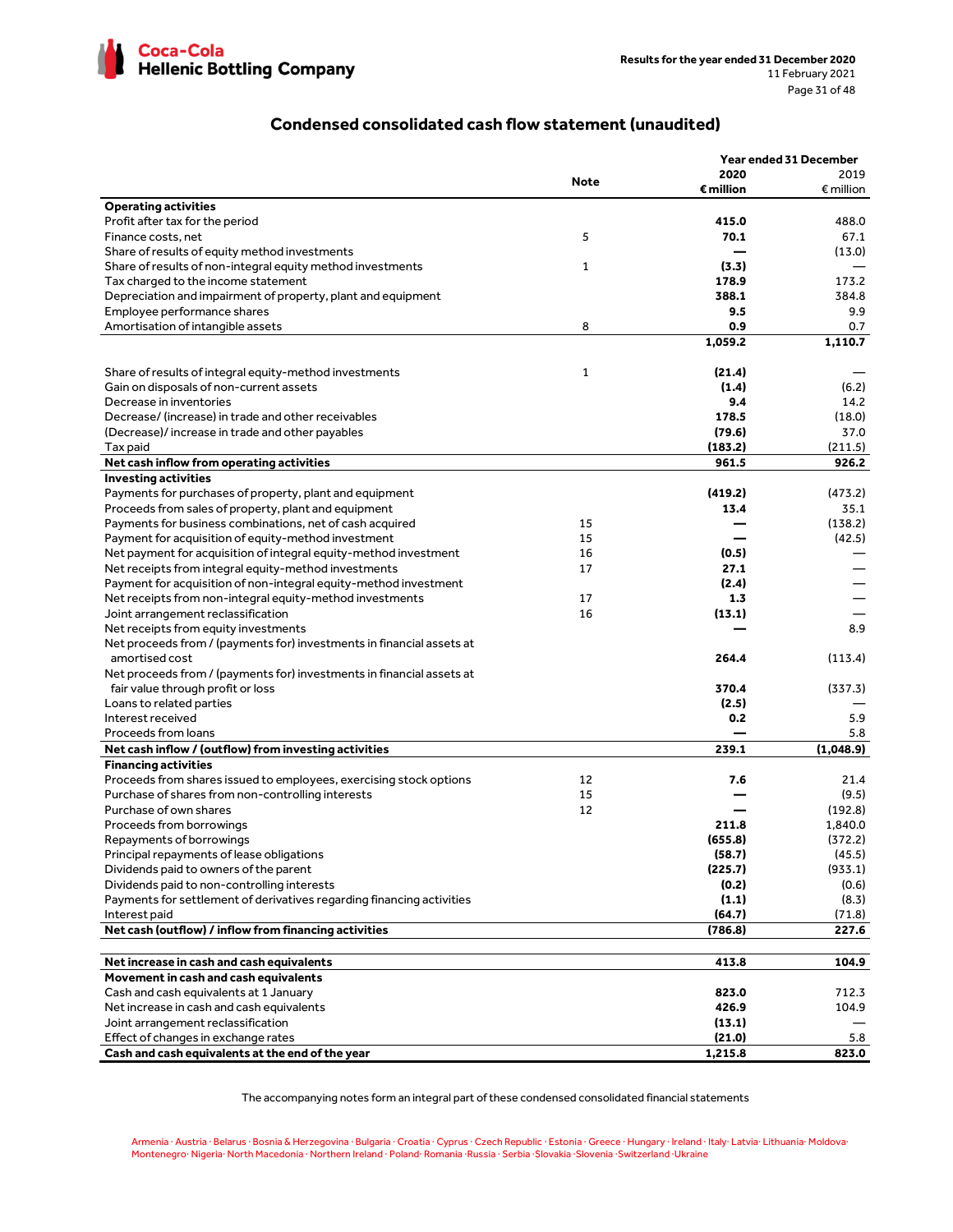

# **1. Accounting policies and basis of preparation**

## **Basis of preparation**

These condensed consolidated financial statements are prepared in accordance with International Financial Reporting Standards ('IFRS') as issued by the International Accounting Standards Board ('IASB') applicable to Financial Reporting ('IAS 34'). These condensed consolidated financial statements do not include all the information and disclosures required in the annual financial statements and should be read in conjunction with the Group's annual consolidated financial statements as at 31 December 2019.

# **COVID-19 considerations**

The outbreak of the COVID-19 global pandemic during the year has been an unprecedented event that, in varying degrees, has impacted people around the world and created, and continues to create, a high degree of uncertainty as to future financial performance of many companies. The implications of this, and particularly the implications of the enforced lockdowns in almost all of our markets during the year and the related impact on the Group's trading, have been considered by the Directors in assessing the ability of the Group to continue trading as a going concern. As the COVID-19 lockdown restrictions ease, the Group's markets are expected to resume their economic activities.

As part of the consideration of whether to adopt the going concern basis in preparing the financial statements, management reviewed a range of scenarios and forecasts. The assumptions have been modelled on the estimated potential impact and plausible severe scenarios, along with the Group's proposed responses as a result of the COVID-19 pandemic. Following the assessment based on a quantitative viability exercise and the performance of various stress tests, the Group continues to adopt the going concern basis in preparing the condensed consolidated financial statements.

The Group has considered the impact of the COVID-19 pandemic on the condensed consolidated financial statements, including critical accounting estimates and judgements as detailed in note 5 of the 2019 consolidated financial statements of the Group. Relevant disclosures have been included where appropriate, refer to note 8 for impairment testing of goodwill and indefinite-lived intangible assets, note 9 for financial risk management considerations and note 10 for trade receivables analysis.

# **Accounting policies**

The accounting policies used in the preparation of the condensed consolidated financial statements of Coca-Cola HBC AG ('Coca-Cola HBC', the 'Company' or the 'Group') are consistent with those used in the 2019 annual financial statements, except for the adoption of new and amended accounting standards effective as of 1 January 2020 and the Group's voluntary change in accounting policy regarding the presentation of its share of results from equity method investments.

The Group has not early adopted any standard, interpretation or amendment that has been issued but is not yet effective.

#### **New and amended standards adopted by the Group**

A number of amendments to the standards became applicable as of 1 January 2020 and were adopted by the Group. The Group did not have to change its accounting policies or make retrospective adjustments as a result of adopting these amendments.

Amendments to IFRS 3, Definition of a Business: The amendments to IFRS 3 clarify that to be considered a business, an integrated set of activities and assets must include, at a minimum, an input and a substantive process that together significantly contribute to the ability to create output. Furthermore, the amendments clarify that a business can exist without including all of the inputs and processes needed to create outputs. These amendments had no impact on these condensed consolidated financial statements of the Group but may impact future periods should the Group enter into any business combinations.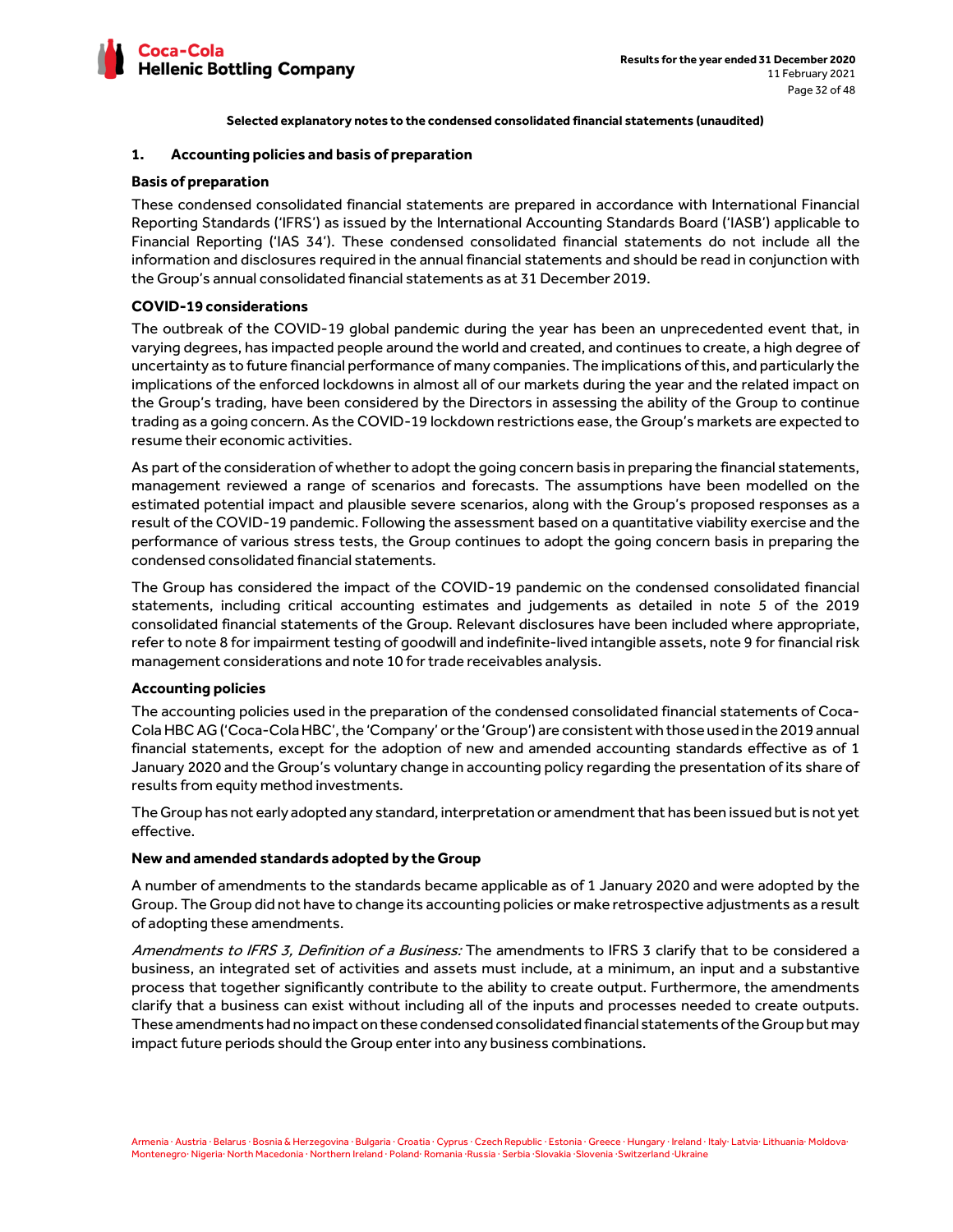

# **1. Accounting policies and basis of preparation (continued)**

Amendments to IFRS 7, IFRS 9 and IAS 39, Interest Rate Benchmark Reform Phase 1: The amendments provide a number of reliefs, which apply to all hedging relationships that are directly affected by interest rate benchmark reform. A hedging relationship is affected if the reform gives rise to uncertainties about the timing and or amount of benchmark-based cash flows of the hedged item or the hedging instrument. These amendments had no impact on these condensed consolidated financial statements of the Group as it does not have any interest rate hedge relationships.

Amendments to IAS 1 and IAS 8 Definition of Material: The amendments provide a new definition of material that states "information is material if omitting, misstating or obscuring it could reasonably be expected to influence decisions that the primary users of general purpose financial statements make on the basis of those financial statements, which provide financial information about a specific reporting entity." The amendments clarify that materiality will depend on the nature or magnitude of information, either individually or in combination with other information, in the context of the financial statements. A misstatement of information is material if it could reasonably be expected to influence decisions made by the primary users. These amendments had no impact on these condensed consolidated financial statements.

Conceptual Framework for Financial Reporting issued on 29 March 2018. The Conceptual Framework is not a standard, and none of the concepts contained therein override the concepts or requirements in any standard. The purpose of the Conceptual Framework is to assist the IASB in developing standards, to help preparers develop consistent accounting policies where there is no applicable standard in place and to assist all parties to understand and interpret the standards. The revised Conceptual Framework includes some new concepts, provides updated definitions and recognition criteria for assets and liabilities and clarifies some important concepts. These amendments had no impact on these condensed consolidated financial statements.

Other amendments issued but not yet effective and not early adopted by the Group

- Interest Rate Benchmark Reform Phase 2 Amendments to IFRS 9, IAS 39, IFRS 7 and IFRS 16;
- COVID-19-Related Rent Concessions Amendments to IFRS 16;
- Property, Plant and Equipment: Proceeds before Intended Use Amendments to IAS 16;
- Onerous Contracts Cost of Fulfilling a Contract Amendments to IAS 37;
- Classification of Liabilities as Current or Non-current Amendments to IAS 1;
- Reference to the Conceptual Framework Amendments to IFRS 3; and
- Annual Improvements to IFRS Standards 2018-2020.

The above amendments are not expected to have a significant impact on the consolidated financial statements of the Group.

# **Change in accounting policy**

The Group re-assessed its presentation of its share of results of equity method investments. The Group had previously presented its share of results from all equity method investments in a single line after operating profit. As of 1 January 2020, the Group elected to change the classification of its investments in joint ventures and associates to integral and non-integral investments and present its share of results from integral equity method investments within operating profit.

Integral investments in joint ventures and associates are those which are considered to be part of the Group's core operations and strategy; therefore, including the Group's share of results from integral equity method investments within operating profit better reflects the relevance of their underlying activities to the Group. The share of results of non-integral equity method investments (i.e. investments that are not considered to be part of the Group's core operations and strategy) continue to be presented below operating profit. Furthermore, as of 1 January 2020 the Group presents cash flows in respect of its investments in integral and non-integral associates and joint ventures separately within investing activities, to reflect the distinction in the income statement.

For 2019 the share of results of equity method investments amounted to €13.0 million of which €8.5 million was attributable to integral equity method investments and €4.5 million to non-integral equity method investments. As the amounts are not material, comparatives have not been restated.

Armenia · Austria · Belarus · Bosnia & Herzegovina · Bulgaria · Croatia · Cyprus · Czech Republic · Estonia · Greece · Hungary · Ireland · Italy· Latvia· Lithuania· Moldova· Montenegro· Nigeria· North Macedonia · Northern Ireland · Poland· Romania ·Russia · Serbia ·Slovakia ·Slovenia ·Switzerland ·Ukraine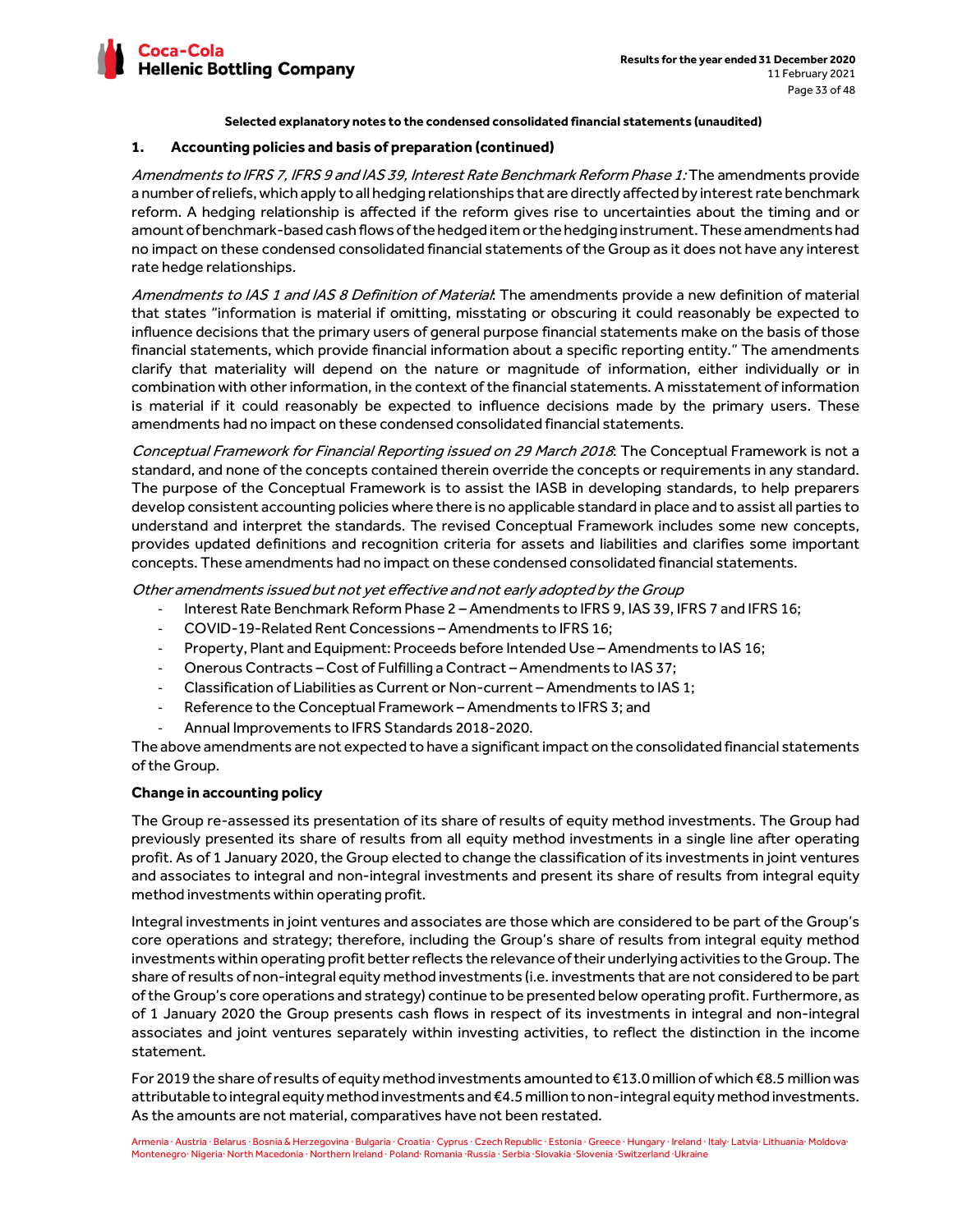

# **2. Foreign currency and translation**

The Group's reporting currency is the Euro (€). Coca-Cola HBC translates the income statements of foreign operations to the Euro at average exchange rates and the balance sheets at the closing exchange rates at 31 December. The principal exchange rates used for translation purposes in respect of one Euro are:

|                       | Average rate for the year ended |                  | Closing rate as at |                  |
|-----------------------|---------------------------------|------------------|--------------------|------------------|
|                       | 31 December 2020                | 31 December 2019 | 31 December 2020   | 31 December 2019 |
| <b>US Dollar</b>      | 1.14                            | 1.12             | 1.22               | 1.12             |
| <b>UK Sterling</b>    | 0.89                            | 0.88             | 0.91               | 0.85             |
| Polish Zloty          | 4.44                            | 4.30             | 4.54               | 4.26             |
| Nigerian Naira        | 435.06                          | 405.07           | 480.68             | 406.66           |
| Hungarian Forint      | 350.65                          | 325.10           | 364.83             | 330.46           |
| Swiss Franc           | 1.07                            | 1.11             | 1.08               | 1.09             |
| <b>Russian Rouble</b> | 82.23                           | 72.54            | 90.55              | 69.43            |
| Romanian Leu          | 4.84                            | 4.74             | 4.88               | 4.79             |
| Ukrainian Hryvnia     | 30.66                           | 29.03            | 34.64              | 25.81            |
| Czech Koruna          | 26.45                           | 25.67            | 26.21              | 25.46            |
| Serbian Dinar         | 117.58                          | 117.87           | 117.57             | 117.55           |

# **3. Segmental analysis**

The Group has essentially one business, being the production, sale and distribution of ready-to-drink, primarily non-alcoholic, beverages. The Group operates in 28 countries which are aggregated in reportable segments as follows:

|                          | Established markets: Austria, Cyprus, Greece, Italy, Northern Ireland, the Republic of Ireland and<br>Switzerland.                                                                               |
|--------------------------|--------------------------------------------------------------------------------------------------------------------------------------------------------------------------------------------------|
|                          | Developing markets: Croatia, Czech Republic, Estonia, Hungary, Latvia, Lithuania, Poland, Slovakia and<br>Slovenia.                                                                              |
| <b>Emerging markets:</b> | Armenia, Belarus, Bosnia and Herzegovina, Bulgaria, Moldova, Montenegro, Nigeria,<br>North Macedonia, Romania, the Russian Federation, Serbia (including the Republic of<br>Kosovo) and Ukraine. |

### **a) Volume and net sales revenue**

The Group sales volume in million unit cases<sup>1</sup> was as follows:

|                     |         | Six months ended 31 December |         | Year ended 31 December |  |
|---------------------|---------|------------------------------|---------|------------------------|--|
|                     | 2020    | 2019                         | 2020    | 2019                   |  |
| Established         | 291.6   | 321.5                        | 536.9   | 624.5                  |  |
| Developing          | 222.4   | 222.9                        | 412.1   | 431.1                  |  |
| Emerging            | 631.1   | 629.7                        | 1.186.6 | 1,208.9                |  |
| <b>Total volume</b> | 1.145.1 | 1.174.1                      | 2,135.6 | 2,264.5                |  |

 $1$ One unit case corresponds to approximately 5.678 litres or 24 servings, being a typically used measure of volume. For biscuits volume, one unit case corresponds to 1 kilogram. Volume data is derived from unaudited operational data.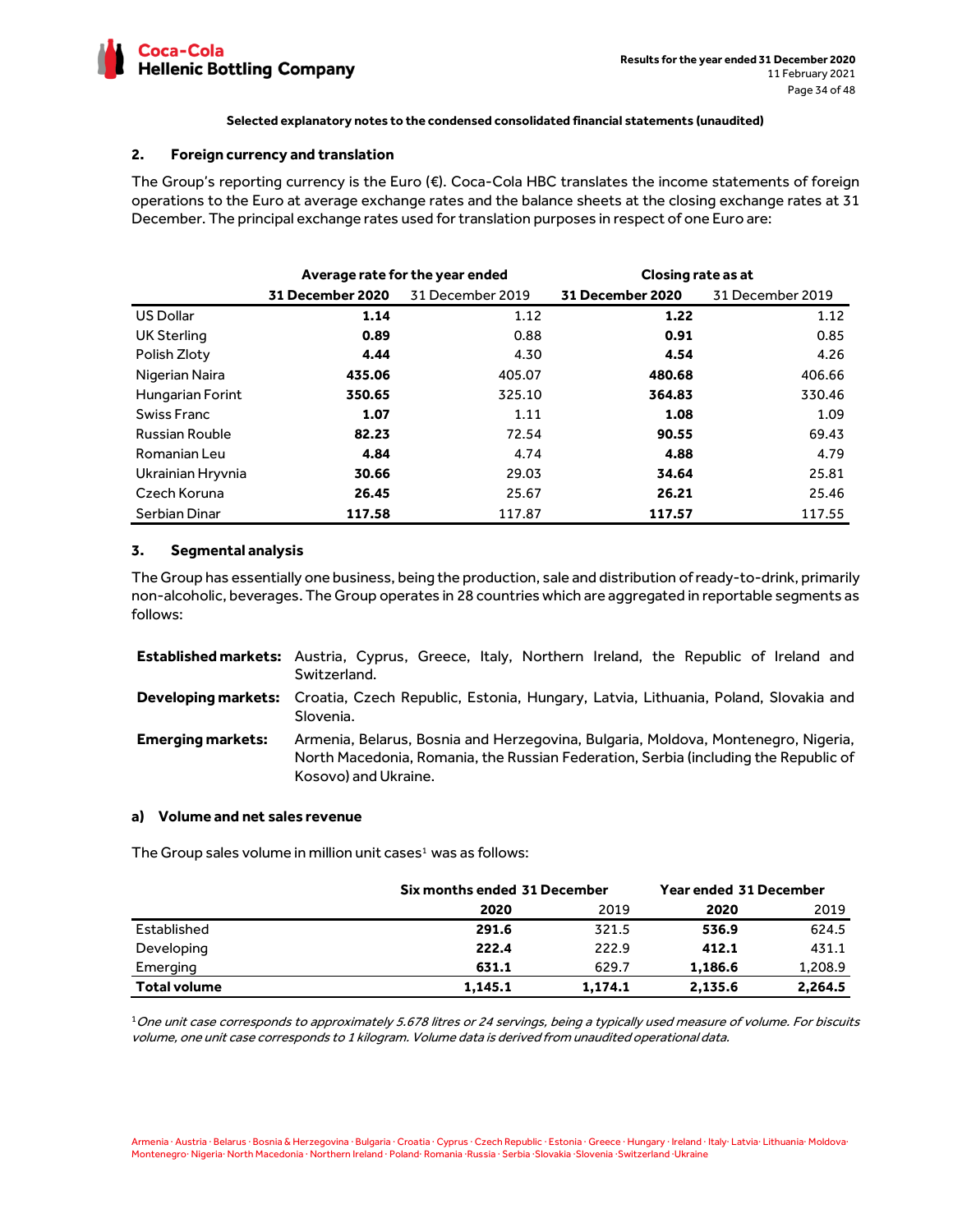

#### **3. Segmental analysis (continued)**

## **a) Volume and net sales revenue (continued)**

Net sales revenue per reportable segment for the six months and the years ended 31 December is presented below:

|                         | Six months ended 31 December |                    | <b>Year ended 31 December</b> |                    |
|-------------------------|------------------------------|--------------------|-------------------------------|--------------------|
|                         | 2020                         | 2019               |                               | 2019               |
|                         | € million                    | $\epsilon$ million | € million                     | $\epsilon$ million |
| Established             | 1,188.7                      | 1,279.9            | 2,174.6                       | 2,517.6            |
| Developing              | 650.7                        | 710.4              | 1,170.9                       | 1,352.1            |
| Emerging                | 1,461.2                      | 1,683.3            | 2,786.3                       | 3,156.3            |
| Total net sales revenue | 3,300.6                      | 3,673.6            | 6,131.8                       | 7,026.0            |

In addition to non-alcoholic ready-to-drink beverages ("NARTD"), the Group sells and distributes Premium Spirits. An analysis of volume and net sales revenue per product type for the six months and the years ended 31 December is presented below:

|                                                 | Six months ended 31 December |                    | <b>Year ended 31 December</b> |                    |
|-------------------------------------------------|------------------------------|--------------------|-------------------------------|--------------------|
|                                                 | 2020                         | 2019               | 2020                          | 2019               |
|                                                 | € million                    | $\epsilon$ million | $\epsilon$ million            | $\epsilon$ million |
| <i>Volume in million unit cases<sup>1</sup></i> |                              |                    |                               |                    |
| NARTD <sup>2</sup>                              | 1,143.6                      | 1,172.6            | 2,133.2                       | 2,261.8            |
| Premium spirits                                 | $1.5\,$                      | $1.5\,$            | 2.4                           | 2.7                |
| <b>Total volume</b>                             | 1,145.1                      | 1,174.1            | 2,135.6                       | 2,264.5            |
| Net sales revenue ( $\notin$ million)           |                              |                    |                               |                    |
| <b>NARTD</b>                                    | 3,202.4                      | 3,569.7            | 5,974.4                       | 6,845.7            |
| Premium spirits                                 | 98.2                         | 103.9              | 157.4                         | 180.3              |
| Total net sales revenue                         | 3.300.6                      | 3.673.6            | 6.131.8                       | 7.026.0            |

 $1$  One unit case corresponds to approximately 5.678 litres or 24 servings, being a typically used measure of volume. For Premium Spirits volume, one unit case also corresponds to 5.678 litres. For biscuits volume, one unit case corresponds to 1 kilogram. Volume data is derived from unaudited operational data.

<sup>2</sup> NARTD: non-alcoholic, ready-to-drink beverages.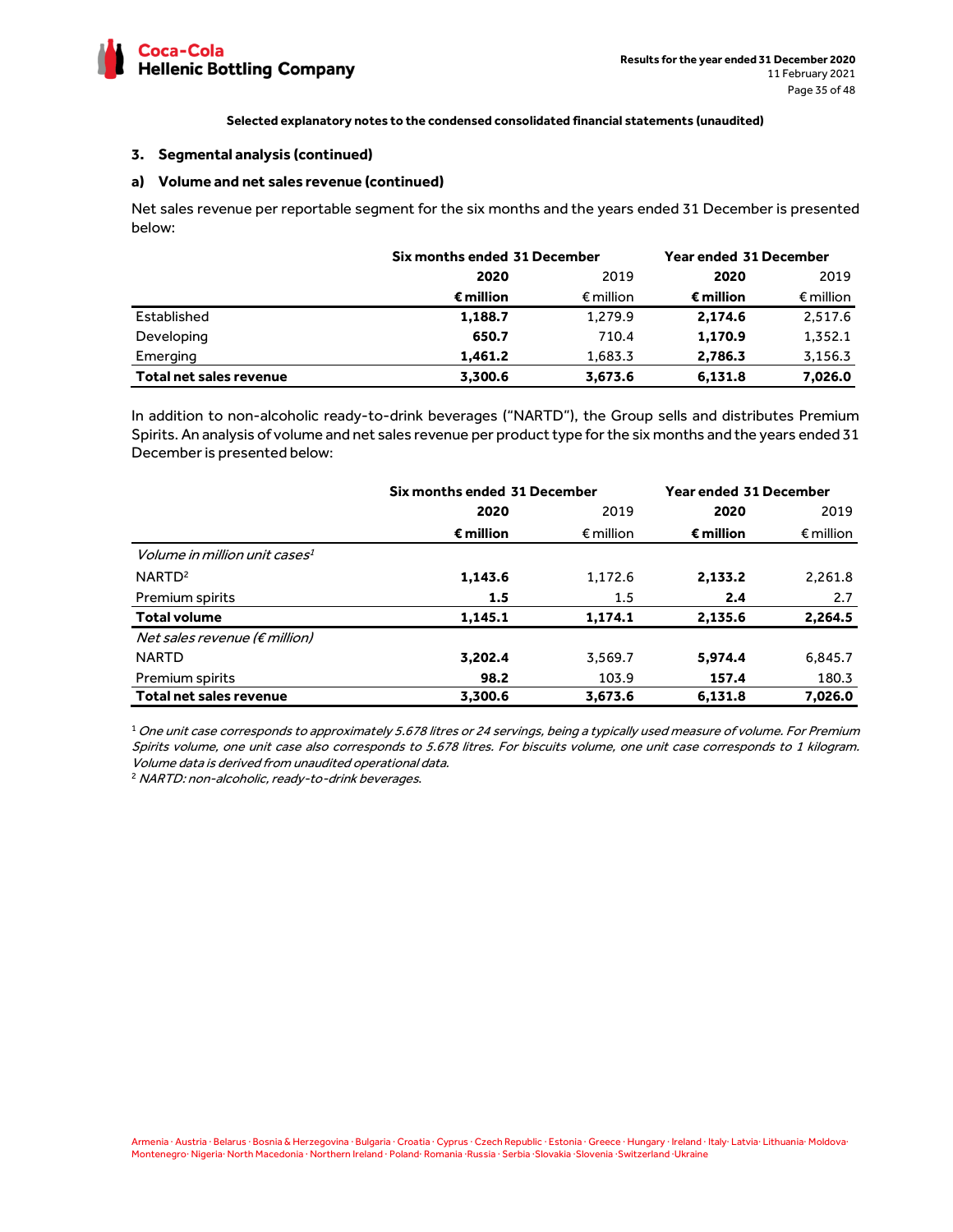

### **3. Segmental analysis (continued)**

### **b) Other income statement items**

|                                      | Six months ended 31 December |                    | <b>Year ended 31 December</b> |                    |
|--------------------------------------|------------------------------|--------------------|-------------------------------|--------------------|
|                                      | 2020                         | 2019               | 2020                          | 2019               |
|                                      | $\epsilon$ million           | $\epsilon$ million | $\epsilon$ million            | $\epsilon$ million |
| Operating profit                     |                              |                    |                               |                    |
| Established                          | 156.7                        | 143.8              | 203.3                         | 236.0              |
| Developing                           | 80.9                         | 89.5               | 97.0                          | 139.0              |
| Emerging                             | 220.2                        | 193.1              | 360.4                         | 340.3              |
| <b>Total operating profit</b>        | 457.8                        | 426.4              | 660.7                         | 715.3              |
| Reconciling items                    |                              |                    |                               |                    |
| Finance costs, net                   | (33.9)                       | (34.3)             | (70.1)                        | (67.1)             |
| Tax                                  | (135.8)                      | (107.6)            | (178.9)                       | (173.2)            |
| Share of results of equity           |                              |                    |                               |                    |
| method investments                   |                              | 8.3                |                               | 13.0               |
| Share of results of non-integral     |                              |                    |                               |                    |
| equity method investments            | 2.8                          |                    | 3.3                           |                    |
| Non-controlling interests            |                              | (0.4)              | (0.1)                         | (0.5)              |
| <b>Profit after tax attributable</b> |                              |                    |                               |                    |
| to owners of the parent              | 290.9                        | 292.4              | 414.9                         | 487.5              |

### **4. Restructuring expenses**

As part of the effort to optimise its cost base and sustain competitiveness in the marketplace, the Company undertakes restructuring initiatives. Restructuring concerns mainly employee costs, which are included within operating expenses. Restructuring expenses per reportable segment for the six months and years ended 31 December are presented below:

|                                  | Six months ended 31 December |                    | Year ended 31 December |                    |
|----------------------------------|------------------------------|--------------------|------------------------|--------------------|
|                                  | 2020                         | 2019               |                        | 2019               |
|                                  | € million                    | $\epsilon$ million | € million              | $\epsilon$ million |
| Established                      | 4.7                          | 0.4                | 5.5                    | 20.0               |
| Developing                       | 4.0                          | 3.3                | 4.0                    | 6.7                |
| Emerging                         | 0.3                          | 3.9                | 0.3                    | 11.1               |
| <b>Total restructuring costs</b> | 9.0                          | 7.6                | 9.8                    | 37.8               |

# **5. Finance costs, net**

|                                       | Six months ended 31 December |                    | <b>Year ended 31 December</b> |                    |
|---------------------------------------|------------------------------|--------------------|-------------------------------|--------------------|
|                                       | 2019<br>2020                 |                    | 2020                          | 2019               |
|                                       | € million                    | $\epsilon$ million | $\epsilon$ million            | $\epsilon$ million |
| Interest income                       | (1.7)                        | (3.2)              | (3.8)                         | (6.3)              |
| Finance costs                         | 35.0                         | 37.7               | 73.6                          | 73.9               |
| Net foreign exchange losses / (gains) | 0.6                          | (0.2)              | 0.3                           | (0.5)              |
| <b>Finance costs, net</b>             | 33.9                         | 34.3               | 70.1                          | 67.1               |

Armenia · Austria · Belarus · Bosnia & Herzegovina · Bulgaria · Croatia · Cyprus · Czech Republic · Estonia · Greece · Hungary · Ireland · Italy· Latvia· Lithuania· Moldova· Montenegro· Nigeria· North Macedonia · Northern Ireland · Poland· Romania ·Russia · Serbia ·Slovakia ·Slovenia ·Switzerland ·Ukraine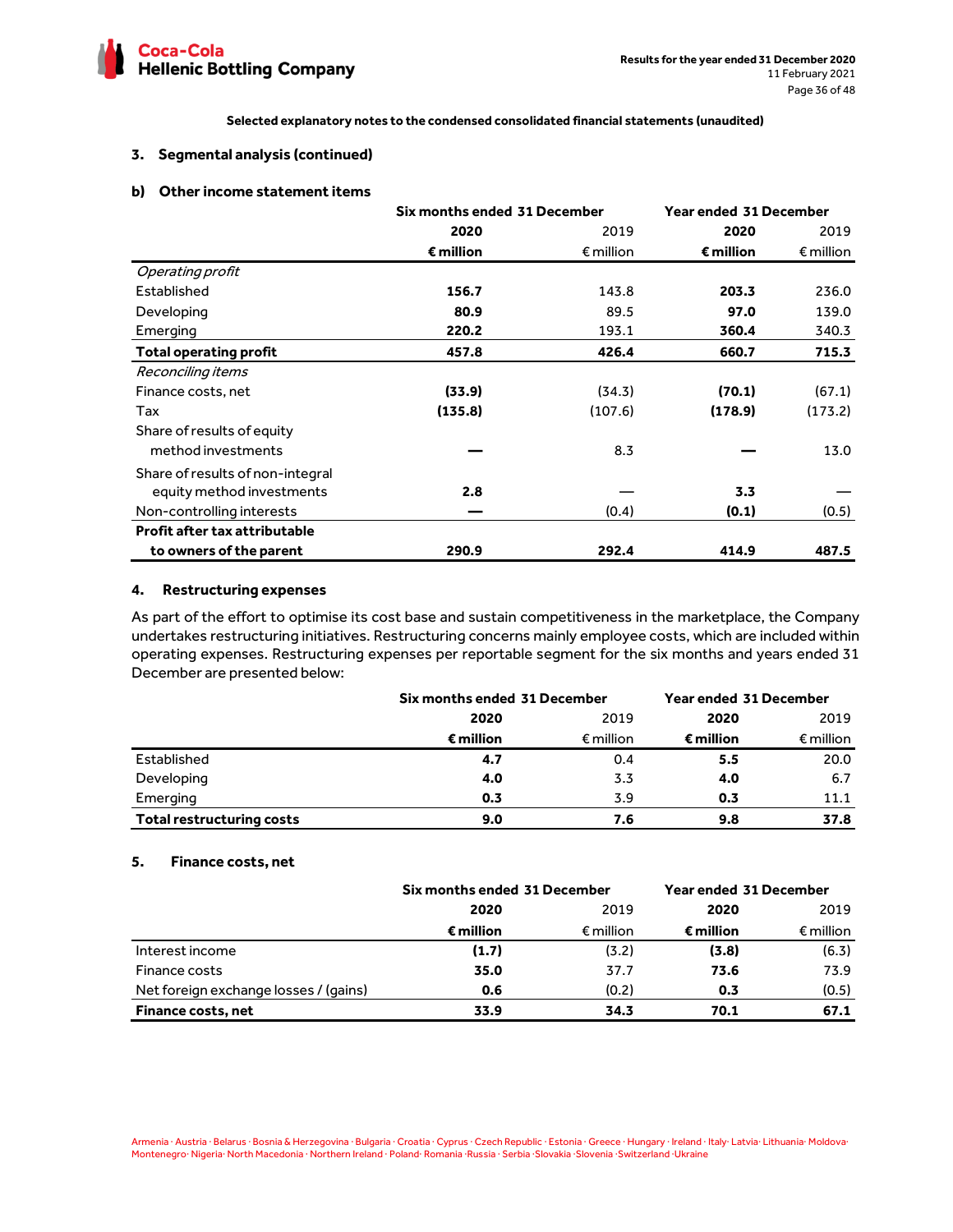

#### **6. Tax**

|                           | Six months ended 31 December |                    | Year ended 31 December |                    |
|---------------------------|------------------------------|--------------------|------------------------|--------------------|
|                           | 2020                         | 2019               |                        | 2019               |
|                           | € million                    | $\epsilon$ million | € million              | $\epsilon$ million |
| Profit before tax         | 426.7                        | 400.4              | 593.9                  | 661.2              |
| Tax                       | (135.8)                      | (107.6)            | (178.9)                | (173.2)            |
| <b>Effective tax rate</b> | 31.8%                        | 26.9%              | 30.1%                  | 26.2%              |

The Group's effective tax rate for 2020 may differ from the theoretical amount that would arise using the weighted average tax rate applicable to profits of the consolidated entities. This difference can be a consequence of a number of factors, the most significant of which are the application of statutory tax rates of the countries in which the Group operates, the non-deductibility of certain expenses, the non-taxable income and one-off tax items.

In August 2020, Nigerian Bottling Company Ltd, the Group's subsidiary in Nigeria, settled the additional tax assessed by the Nigerian tax authorities following the completion of their income tax audit, for the years 2005–2019, and their transfer pricing audit, for the years 2011-2019. The net impact to the Tax line item of the income statement, following the utilisation of provisions for uncertain tax positions, was €16.5 million. These additional tax charges have resulted in a 3.8pp and 2.8pp increase of the Group's effective tax rate for the six months ended 31 December 2020 and full year of 2020, respectively.

# **7. Earnings per share**

Basic earnings per share is calculated by dividing the net profit attributable to the owners of the parent by the weighted average number of shares outstanding during the period (full year of 2020: 363,991,866, full year of 2019: 363,711,686, six months ended 31 December 2020: 364,205,261, six months ended 31 December 2019: 363,159,314). Diluted earnings per share is calculated by adjusting the weighted average number of ordinary shares outstanding to assume conversion of all dilutive ordinary shares arising from exercising employee stock options.

# **8. Intangible assets and property, plant and equipment**

|                                                                       | <b>Intangible</b> | Property, plant |
|-----------------------------------------------------------------------|-------------------|-----------------|
|                                                                       | assets            | and equipment   |
|                                                                       | € million         | € million       |
| Net book value as at 1 January 2020 excluding right-of-use assets     | 2,105.4           | 2,538.0         |
| Additions                                                             |                   | 505.0           |
| Reclassified to assets held for sale                                  |                   | (1.1)           |
| Assets held for sale classified back to property, plant and equipment |                   | 0.1             |
| Disposals <sup>1</sup>                                                | (78.1)            | (44.0)          |
| Depreciation, impairment and amortisation                             | (0.9)             | (332.9)         |
| Foreign currency translation                                          | (40.3)            | (230.6)         |
| Net book value as at 31 December 2020 excluding right-of-use assets   | 1,986.1           | 2,434.5         |
| Net book value as at 1 January 2020 of right-of-use assets            |                   | 204.2           |
| Net book value as at 31 December 2020 of right-of-use assets          |                   | 182.1           |
| Net book value as at 31 December 2020                                 |                   | 2,616.6         |

 $^{\rm 1}$  Disposals line for Intangible assets and Property, plant and equipment includes the impact from the reorganisation of Multon (refer to note 16).

Armenia · Austria · Belarus · Bosnia & Herzegovina · Bulgaria · Croatia · Cyprus · Czech Republic · Estonia · Greece · Hungary · Ireland · Italy· Latvia· Lithuania· Moldova· Montenegro· Nigeria· North Macedonia · Northern Ireland · Poland· Romania ·Russia · Serbia ·Slovakia ·Slovenia ·Switzerland ·Ukraine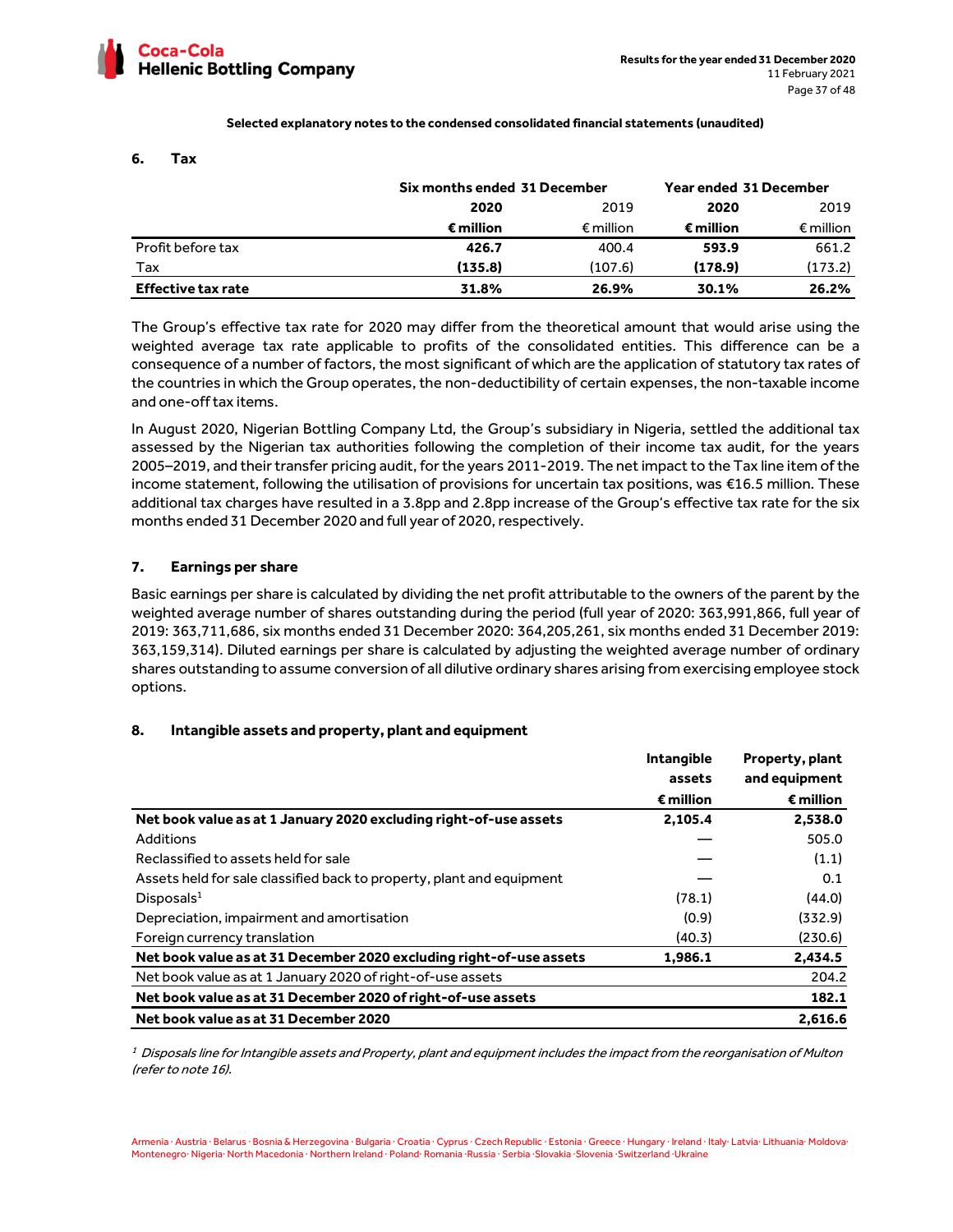

#### **8. Intangible assets and property, plant and equipment (continued)**

#### Impairment testing for goodwill and other indefinite-lived intangible assets

The Group performs its impairment test annually. The recoverable amount of the cash-generating units was determined through a value-in-use calculation, which uses cash flow projections based on financial budgets approved by the Board of Directors covering a one-year period and cash projections for four additional years. Cash flows for years two to five were projected by management based on operation and market-specific high-level assumptions including growth rates, discount rates and forecast selling prices and direct costs. The growth rates used in perpetuity reflect the forecasts in line with management beliefs. These forecasts exceeded, in certain cases, those expected to for the industry in general, due to the strength of our brand portfolio. The Group applies post-tax discount rates to post-tax cash flows as the valuation calculated using this method closely approximates to applying pre-tax discount rates to pre-tax cash flows.

Management determined gross margins based on past performance, expectations for the development of the market and the key impacts of the COVID-19 pandemic to each operation, including restrictions, as well as expectations about raw material costs. No impairment of goodwill and other indefinite-lived assets was identified as at 31 December 2020.

#### Sensitivity analysis

For the cash-generating units of Nigeria and Italy, which held €17.9 million and €752.1 million of goodwill and franchise agreements as at 31 December 2020 respectively, possible changes in key assumptions of the 2020 impairment assessment would remove the remaining headroom. The recoverable amount of the Nigerian and Italian cash-generating units exceeded carrying value by €120.9 million and €310.7 million; changes per assumption that would eliminate remaining headroom are summarised below:

|         | Average gross  | Growth rate   | <b>Discount</b> |
|---------|----------------|---------------|-----------------|
|         | profit margins | in perpetuity | rate            |
| Nigeria | -230bps        | -180bps       | 150bps          |
| Italy   | -330bps        | $-240$ bps    | 190bps          |

The Group will continue to closely monitor these cash-generating units in order to ensure that timely actions and initiatives are undertaken to minimize potential adverse impact on their expected performance, particularly in relation to potential currency volatility in Nigeria. During 2020, revenue from our operations in Nigeria amounted to 8% of consolidated net sales revenue; as at 31 December 2020 non-current assets of our operations in Nigeria amounted to 11% of the consolidated non-current assets.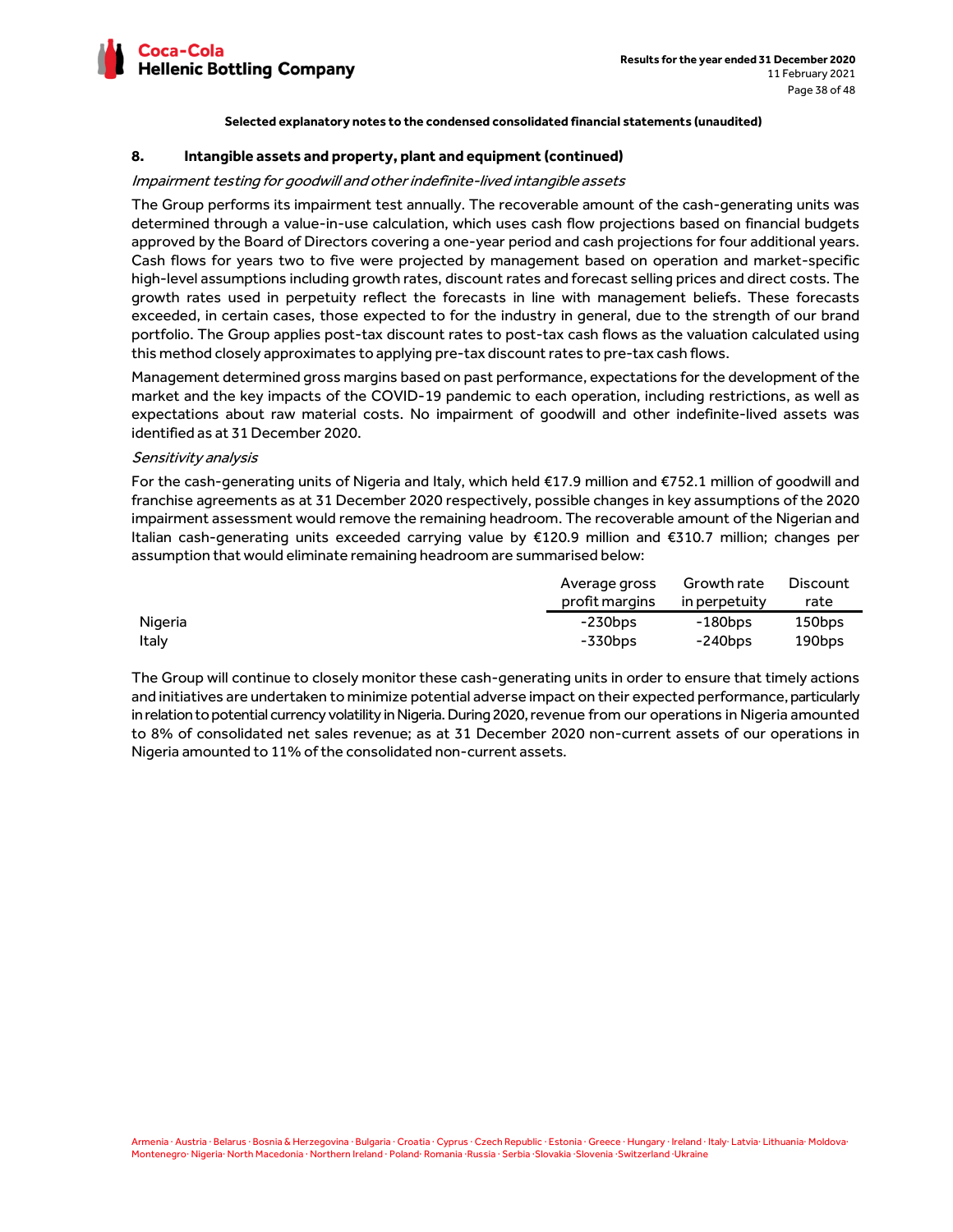

### **9. Financial risk management and financial instruments**

The Group's activities expose it to a variety of financial risks: market risk (including currency risk, interest rate risk and commodity price risk), credit risk, liquidity risk and capital risk. There have been no material changes in the risk management policies since the previous year end.

As described in the 2019 integrated annual report, the Group actively manages its liquidity risk. This has been an area of focus due to the impact of COVID-19, however the Group maintains its healthy liquidity position and is able to meet its liabilities as they fall due. As at 31 December 2020, the Group has a net debt of €1.6 billion (refer to note 11). The Group repaid the remaining bond of €563.4 million which matured in June, while there are no further bond maturities until November 2024. In addition, as at 31 December 2020, the Group has cash and cash equivalents and other financial assets of €1.3 billion, an undrawn Revolving Credit Facility of €0.8 billion available, as well as €0.8 billion available out of the €1.0 billion Commercial Paper Programme. None of our debt facilities are subject to any financial covenants that would impact the Group's liquidity or access to capital. The Group credit ratings as disclosed in the 2019 integrated annual report were re-affirmed during 2020.

The Group's financial instruments recorded at fair value are included in Level 1, Level 2 and Level 3 within the fair value hierarchy as described in the 2019 Integrated Annual Report. The money market funds recorded at fair value are included in Level 1 within the fair value hierarchy. As at 31 December 2020, the fair value of the money market funds amounted to €nil (31 December 2019: €371.5 million). As at 31 December 2020, the total derivatives included in Level 2 were financial assets of €11.3 million and financial liabilities of €5.5 million.

The Group uses derivatives to mitigate the commodity price risk related to PET. As the valuation of these derivatives uses prices that are not observable in the market, it is classified within Level 3. The fair value of the PET derivatives as at 31 December 2020 amounted to a financial liability of €5.8 million.

There were no transfers between Levels 1 and 2 during 2020. In 2020 the Group reclassified foreign currency derivatives relating to the Nigerian Naira from Level 2 into Level 3. This reclassification resulted from the use of a more relevant valuation technique which incorporates greater use of the unobservable inputs and more appropriately approximates their fair value as at 31 December 2020. The fair value of these derivatives as at 31 December 2020 amounted to a financial asset of €4.9 million (31 December 2019: financial liability of €0.1 million).

The fair value of bonds and notes payable applying the clean market price, as at 31 December 2020, was €2,586.2 million compared to their book value of €2,383.4 million, as at the same date.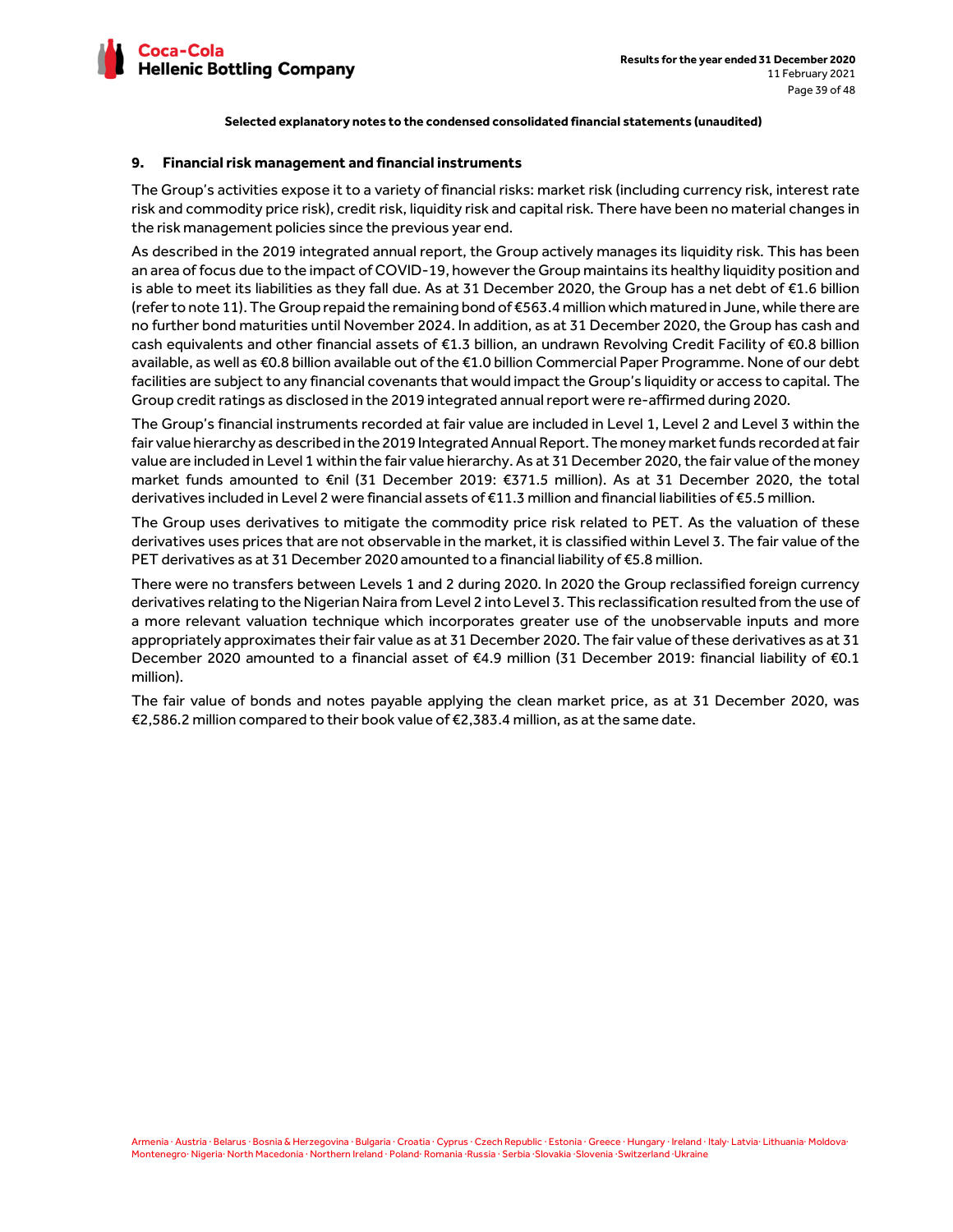

## **10. Trade receivables**

Trade receivables included within "Trade, other receivables and assets" line of the condensed consolidated balance sheet, consisted of the following as at 31 December 2020 and 2019 respectively:

|                      | 31 December 2020 31 December 2019 |                    |
|----------------------|-----------------------------------|--------------------|
|                      | € million                         | $\epsilon$ million |
| Trade receivables    | 646.5                             | 866.1              |
| Less: Loss allowance | (87.8)                            | (93.2)             |
|                      | 558.7                             | 772.9              |

The ageing analysis of trade receivables is as follows:

|                                |                             | 31 December 2020                |                             |                                    | 31 December 2019  |                      |
|--------------------------------|-----------------------------|---------------------------------|-----------------------------|------------------------------------|-------------------|----------------------|
|                                |                             | € million<br>$\epsilon$ million |                             |                                    |                   |                      |
|                                | Gross<br>carrying<br>amount | Loss<br>allowance               | <b>Trade</b><br>receivables | <b>Gross</b><br>carrying<br>amount | Loss<br>allowance | Trade<br>receivables |
| Within due date                | 500.3                       | (2.4)                           | 497.9                       | 671.4                              | (2.1)             | 669.3                |
| Past due-Up to three months    | 35.4                        | (2.1)                           | 33.3                        | 82.1                               | (5.3)             | 76.8                 |
| Past due-Three to six months   | 7.5                         | (1.4)                           | 6.1                         | 12.3                               | (2.9)             | 9.4                  |
| Past due-Six to nine months    | 2.7                         | (0.8)                           | 1.9                         | 5.1                                | (0.9)             | 4.2                  |
| Past due-More than nine months | 100.6                       | (81.1)                          | 19.5                        | 95.2                               | (82.0)            | 13.2                 |
| <b>Total trade receivables</b> | 646.5                       | (87.8)                          | 558.7                       | 866.1                              | (93.2)            | 772.9                |

In the current COVID-19 impacted environment, the Group is actively monitoring the recoverability of trade receivables and ensures loss allowance reflects on a timely basis management's best estimate of potential losses in compliance with IFRS 9.

# **11. Net debt**

|                                                         | As at 31 December |                    |  |
|---------------------------------------------------------|-------------------|--------------------|--|
|                                                         | 2020              | 2019               |  |
|                                                         | € million         | $\epsilon$ million |  |
| Current borrowings                                      | 315.2             | 761.8              |  |
| Non-current borrowings                                  | 2,610.3           | 2,562.9            |  |
| Less: Cash and cash equivalents                         | (1, 215.8)        | (823.0)            |  |
| - Financial assets at amortised cost                    | (92.9)            | (357.3)            |  |
| - Financial assets at fair value through profit or loss |                   | (371.5)            |  |
| Less: Other financial assets                            | (92.9)            | (728.8)            |  |
| Net debt                                                | 1,616.8           | 1,772.9            |  |

In May 2019 the Group completed the issue of a €700 million Euro-denominated fixed rate bond maturing in May 2027 with a coupon rate of 1% and the issue of a €600 million Euro-denominated fixed rate bond maturing in May 2031 with a coupon rate of 1.625%. The net proceeds of the new issues were used to partially repay €236.6 million of the 2.375%, €800 million 7-year fixed rate bond in May 2019, while the remaining €563.4 million was repaid upon its maturity in June 2020. In November 2019 the Group completed the issue of a €500 million Euro-denominated fixed rate bond maturing in November 2029 with a coupon rate of 0.625%.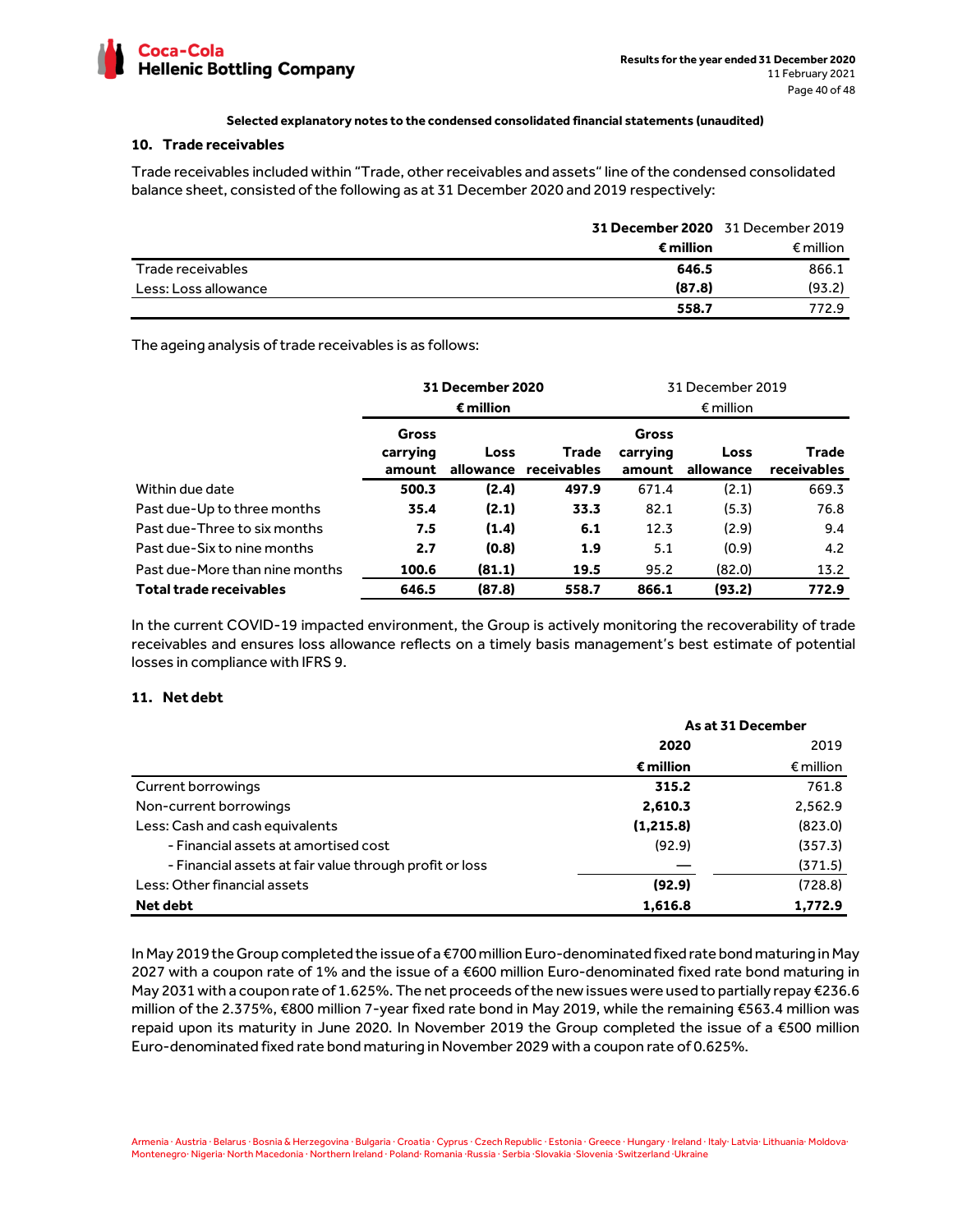

### **11. Net Debt (continued)**

In December 2019 the Group established a loan facility of US dollar 85.0 million to finance the purchase of production equipment by the Group's subsidiary in Nigeria. The facility will be drawn down by Nigerian Bottling Company Ltd (NBC) over the course of 2020 and 2021 maturing in 2027. The obligations under this facility are guaranteed by Coca-Cola HBC AG. As at 31 December 2020, the outstanding liability amounted to €48.2 million.

Cash and cash equivalents include an amount of €102.0 million equivalent in Nigerian Naira. This includes an amount of €11.0 million equivalent in Nigerian Naira, which relates to the outstanding balance held for the repayment of Nigerian Bottling Company Ltd's former minority shareholders, following the 2011 acquisition of non-controlling interests.

The financial assets at amortised cost comprise of time deposits amounting to €92.9 million (31 December 2019: €349.8 million) and also include an amount of €nil (31 December 2019: €7.5 million) equivalent in Nigerian Naira invested in Treasury Bills, which in 2019 related to the outstanding balance of the bank account held for the repayment of Nigerian Bottling Company Ltd's former minority shareholders as described above. The financial assets at fair value through profit or loss in 2019 related to money market funds. Included in 'Other financial assets' of the condensed consolidated balance sheet are derivative financial instruments of €13.5 million (31 December 2019: €2.5 million) and related party loans receivable of €0.2 million (31 December 2019: €3.6 million).

# **12. Share capital, share premium and treasury shares**

|                                       | Number of shares<br>(authorised<br>and issued) | <b>Share</b><br>capital<br>$\epsilon$ million | <b>Share</b><br>premium<br>$\epsilon$ million |
|---------------------------------------|------------------------------------------------|-----------------------------------------------|-----------------------------------------------|
| <b>Balance as at 1 January 2019</b>   | 371,827,229                                    | 2,021.2                                       | 4,547.9                                       |
| Shares issued to employees exercising |                                                |                                               |                                               |
| stock options                         | 1,352,731                                      | 8.0                                           | 13.4                                          |
| Cancellation of shares                | (3.249.803)                                    | (18.4)                                        | (74.1)                                        |
| Dividends (note 14)                   |                                                |                                               | (208.9)                                       |
| Special dividend (note 14)            |                                                |                                               | (733.0)                                       |
| <b>Balance as at 31 December 2019</b> | 369,930,157                                    | 2,010.8                                       | 3,545.3                                       |
| Shares issued to employees exercising |                                                |                                               |                                               |
| stock options                         | 582,440                                        | 3.6                                           | 4.0                                           |
| Dividends (note 14)                   |                                                |                                               | (227.9)                                       |
| Balance as at 31 December 2020        | 370,512,597                                    | 2,014.4                                       | 3.321.4                                       |

On 11 June 2018, the Annual General Meeting adopted a proposal for share buy-back of up to 7,500,000 ordinary shares of Coca-Cola HBC for the purpose of neutralising the dilution resulting from shares issued under Coca-Cola HBC's equity compensation plans and meeting the requirements of the Company's employee incentive scheme. The program was completed in full in May 2019 for a total consideration of €220.6 million. This resulted in a movement to treasury shares within the 2019 condensed consolidated statement of changes in equity of €106.1 million, being the consideration paid in 2019 of €192.8 million adjusted for the impact from the €85.5 million UK sterling denominated liability recognised as at 31 December 2018, further adjusted by €1.2 million recorded on settlement of the arrangement.

On 18 June 2019, the Annual General Meeting approved the proposal to reduce the share capital of Coca-Cola HBC AG by cancelling the 3,249,803 treasury shares acquired as part of the share buy-back programme described above. The respective reduction of the share capital was completed in August 2019.

In 2020, the share capital of Coca-Cola HBC increased by the issue of 582,440 (2019: 1,352,731) new ordinary shares following the exercise of stock options pursuant to the Coca-Cola HBC AG's employees' stock option

Armenia · Austria · Belarus · Bosnia & Herzegovina · Bulgaria · Croatia · Cyprus · Czech Republic · Estonia · Greece · Hungary · Ireland · Italy· Latvia· Lithuania· Moldova· Montenegro· Nigeria· North Macedonia · Northern Ireland · Poland· Romania ·Russia · Serbia ·Slovakia ·Slovenia ·Switzerland ·Ukraine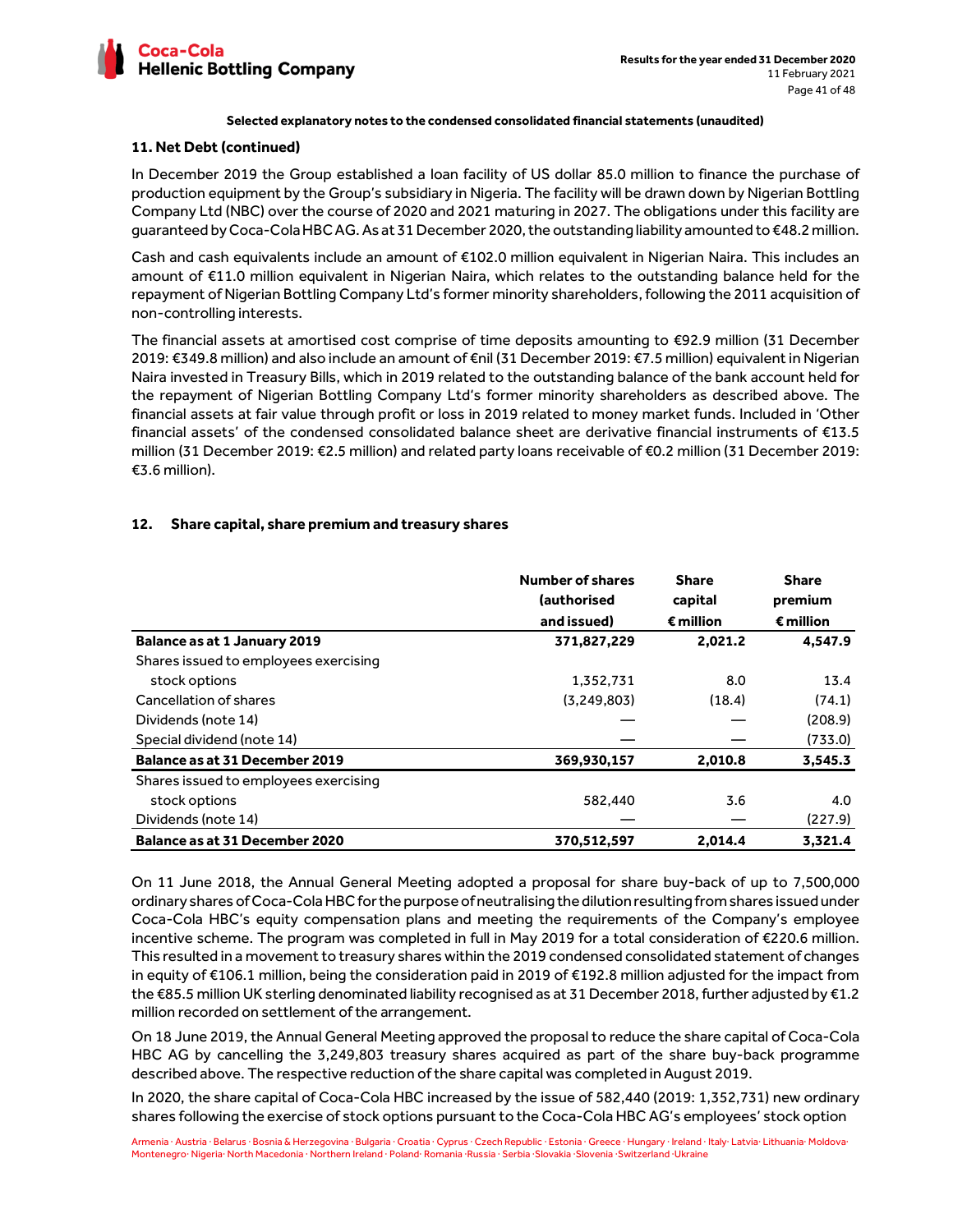

#### **12. Share capital, share premium and treasury shares (continued)**

plan. Total proceeds from the issuance of the shares under the stock option plan amounted to €7.6 million (2019: €21.4 million).

An amount of €14.3 million in 2020 (2019: €27.9 million) relates to treasury shares provided to employees in connection with vested performance share awards under the Company's employee incentive scheme, which was reflected as an appropriation of reserves between 'Treasury shares' and 'Other reserves' in the condensed consolidated statement of changes in equity.

Following the above changes, on 31 December 2020 the share capital of the Group amounted to €2,014.4 million and comprised 370,512,597 shares with a nominal value of CHF 6.70 each.

#### **13. Leases**

The leases which are recorded on the consolidated balance sheet following implementation of IFRS 16 are principally in respect of vehicles and buildings. The Group's right-of-use assets and lease liability are presented below:

|                               | 2020               | 2019               |
|-------------------------------|--------------------|--------------------|
|                               | $\epsilon$ million | $\epsilon$ million |
| Land and buildings            | 71.9               | 84.0               |
| Plant and equipment           | 110.2              | 120.2              |
| Total right-of-use assets     | 182.1              | 204.2              |
| Current lease liabilities     | 54.8               | 56.3               |
| Non-current lease liabilities | 129.4              | 154.7              |
| <b>Total lease liability</b>  | 184.2              | 211.0              |

# **14. Dividends**

On 18 June 2019, the shareholders of Coca-Cola HBC AG at the Annual General Meeting approved a dividend distribution of 0.57 euro per share as well as a special dividend of 2.00 euro per share. The total dividend amounted to €941.9 million and was paid on 30 July 2019. Of this an amount of €8.8 million related to shares held by the Group.

The shareholders of Coca-Cola HBC AG approved a dividend distribution of 0.62 euro per share at the Annual General Meeting held on 16 June 2020. The total dividend amounted to €227.9 million and was paid on 28 July 2020. Of this an amount of €2.2 million related to shares held by the Group.

The Board of Directors of Coca-Cola HBC AG has proposed a 0.64 euro dividend per share in respect of 2020. If approved by the shareholders of Coca-Cola HBC AG, this dividend will be paid in 2021.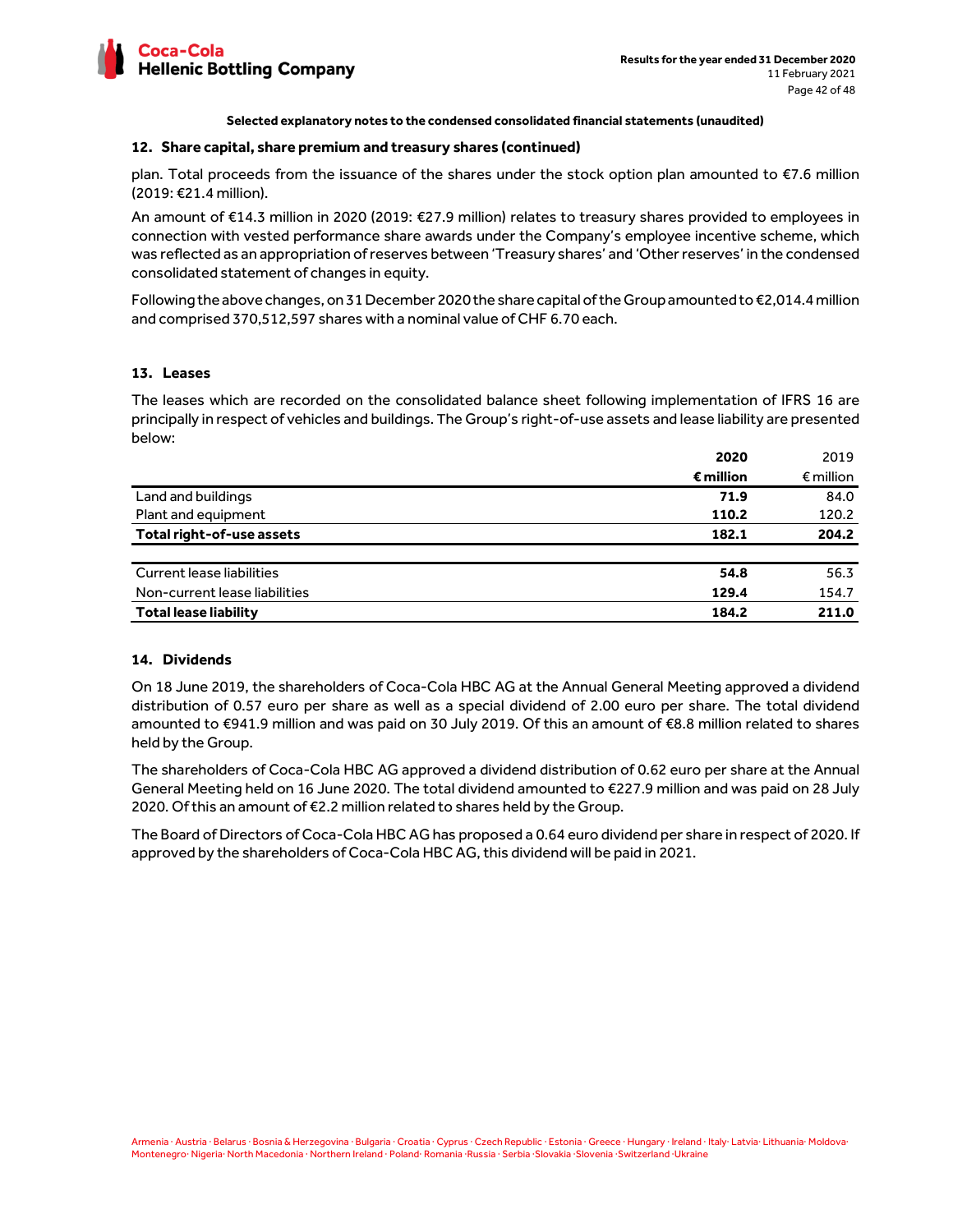

#### **15. Business combinations and acquisition of non-controlling interest**

On 18 June 2019, the Group acquired 100% of the issued shares of Koncern Bambi a.d. Požarevac ("Bambi"), Serbia's leading confectionery business, for a consideration of €148.8 million net of borrowings of €125.9 million. The acquisition added a relevant, adjacent category to the Group's portfolio in Serbia and Western Balkans, which are among our fastest growing territories. Details of the acquisition with regard to the net assets acquired and goodwill are as follows:

|                                         | <b>Fair value</b>  |
|-----------------------------------------|--------------------|
|                                         | $\epsilon$ million |
| <b>Trademarks</b>                       | 121.1              |
| Property, plant and equipment           | 19.3               |
| Other non-current assets                | 0.1                |
| Inventories                             | 5.9                |
| Other current assets                    | 25.7               |
| Cash and cash equivalents               | 18.3               |
| Current borrowings                      | (125.9)            |
| Other current liabilities               | (10.3)             |
| Non-current borrowings                  | (0.3)              |
| Deferred tax liabilities                | (17.5)             |
| Other non-current liabilities           | (2.2)              |
| Net identifiable assets acquired        | 34.2               |
| Goodwill arising on acquisition         | 114.6              |
| <b>Cash paid to former shareholders</b> | 148.8              |

The acquisition resulted in the Group recording €114.6 million of goodwill and €121.1 million of trademarks in its Emerging segment. The goodwill arising is attributable to Bambi's strong operating profitability and strong market position.

Net sales revenue and net profit after tax contributed by the acquired business to the Group for the period from 18 June 2019 to 31 December 2019 amounted to €43.6 million and €11.2 million respectively. If the acquisition had occurred on 1 January 2019, consolidated Group revenue and consolidated Group profit after tax for the year ended 31 December 2019 would have been higher by €38.6 million and €7.0 million respectively.

Acquisition-related costs of €2.9 million were included in 2019 operating expenses, as a result of the above acquisition.

On 1 September 2019, the Group acquired a water business in the Czech Republic for a cash consideration of €7.7 million. The acquisition was of a group of assets that constituted a business, and which have been integrated into the Group's operations in the Czech Republic. The acquisition did not have a material effect on the Group's 2019 financial position and income statement. As a result of the acquisition, water rights of €1.3 million and goodwill of €0.4 million were recorded in the Group's developing segment. Acquisition-related costs of €0.3 million were included in 2019 operating expenses, as a result of the above acquisition.

On 12 November 2019, the Group acquired all of the remaining shares of the non-controlling interest in its subsidiary Leman Beverages Holding S.ár.l., through which the Group controls its operation in Armenia. The consideration paid for the acquisition of the non-controlling interest amounted to €9.5 million.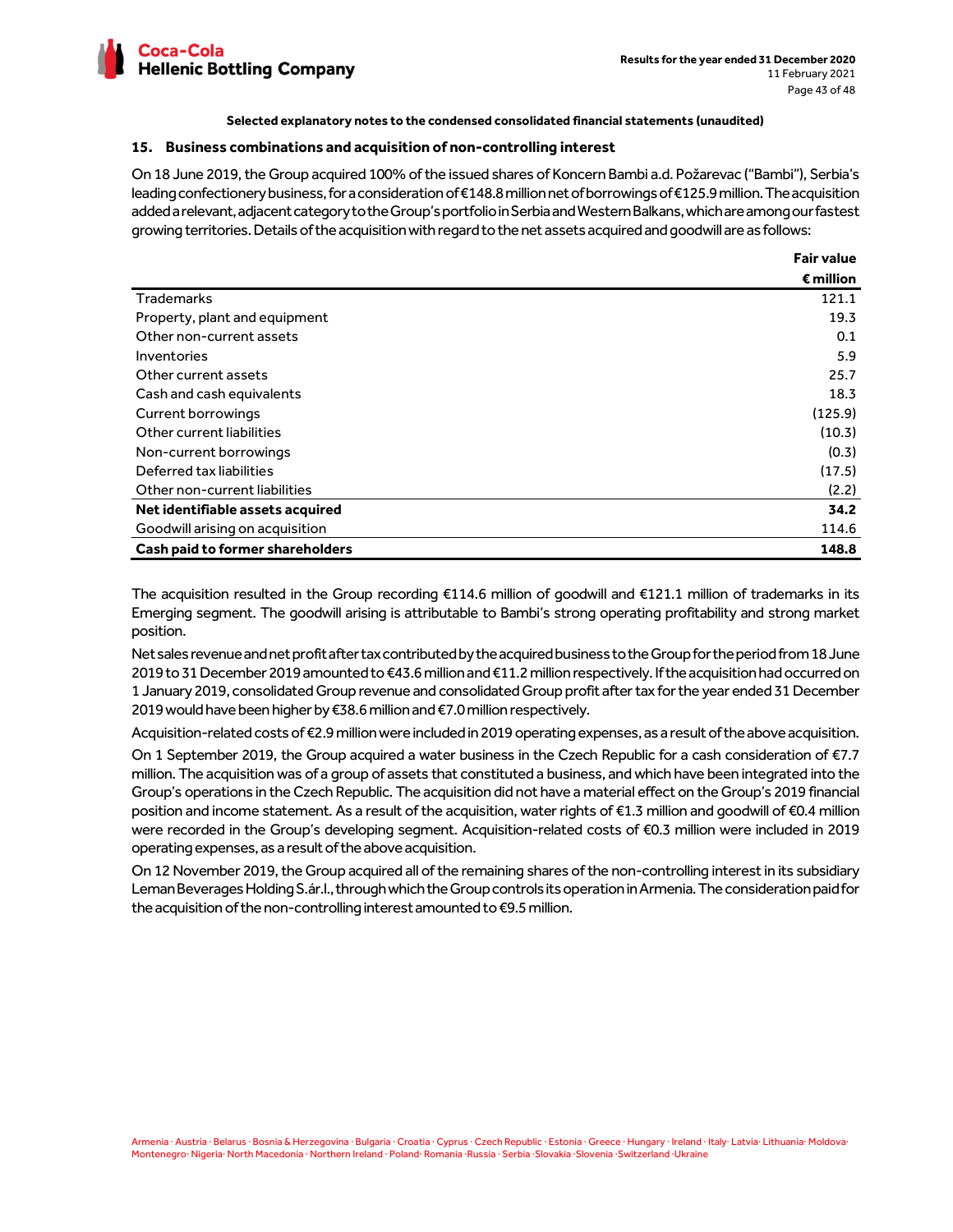

#### **16. Interests in other entities**

The Group holds a 50% effective interest in the Multon Z.A.O. Group of companies ('Multon'), which is engaged in the production and distribution of juices in Russia and is jointly controlled by the Group and The Coca-Cola Company.

The joint arrangement was classified as a joint operation, as it provided to the Group and The Coca-Cola Company rights to the assets and obligations for the liabilities of the joint arrangement. Effective May 6, 2020 following the completion of Multon's reorganisation, the joint arrangement was reclassified from a joint operation to an integral joint venture, as the new structure provides to the Group and The Coca-Cola Company rights to the joint arrangement's net assets. As a result, the Group derecognised its share of the joint arrangement's assets and liabilities with a corresponding increase in equity method investments of €194.1 million, included in line "Other non-current assets" of the condensed consolidated balance sheet. No gain or loss was recognised in the condensed consolidated income statement as a result of the above reorganisation.

More specifically, intangible assets and property, plant and equipment decreased by €78.1 million and €30.9 million (including right of use assets) respectively as a result of the above reorganisation (refer to note 8). In addition, the decrease of cash and cash equivalents resulting from the reorganisation, amounting to €13.1 million, was reported in line "Joint arrangement reclassification" within investing activities in the condensed consolidated cash flow statement.

Following the reorganisation, the Group's share of results of Multon integral joint venture amounted to €16.4 million and is included in line "Share of results of integral equity-method investments" of the condensed consolidated income statement, while transactions between the Group entities and the joint arrangement are reported as related party transactions under the joint venture category (refer to note 17).

On 6 December 2019, the Group acquired, in conjunction with The Coca-Cola Company, Acque Minerali S.r.l, a mineral water and adult sparkling beverages business in Italy. The transaction resulted in the Group holding a 50% effective interest in Acque Minerali S.r.l. The relevant investment amounted to €44.5 million, including acquisition costs of €0.7 million, and was classified as an investment in a joint venture, in accordance with the requirements of IFRS 11 'Joint arrangements', as it provides the Group and The Coca-Cola Company with rights to the entity's net assets. The investment was further classified as an integral joint venture. As at 31 December 2019 consideration of €1.8 million and acquisition costs of €0.2 million were not yet paid. During 2020, the Group paid these amounts and further €0.2 million consideration for the acquisition, while it received an amount of €1.7 million as adjustment to the purchase price.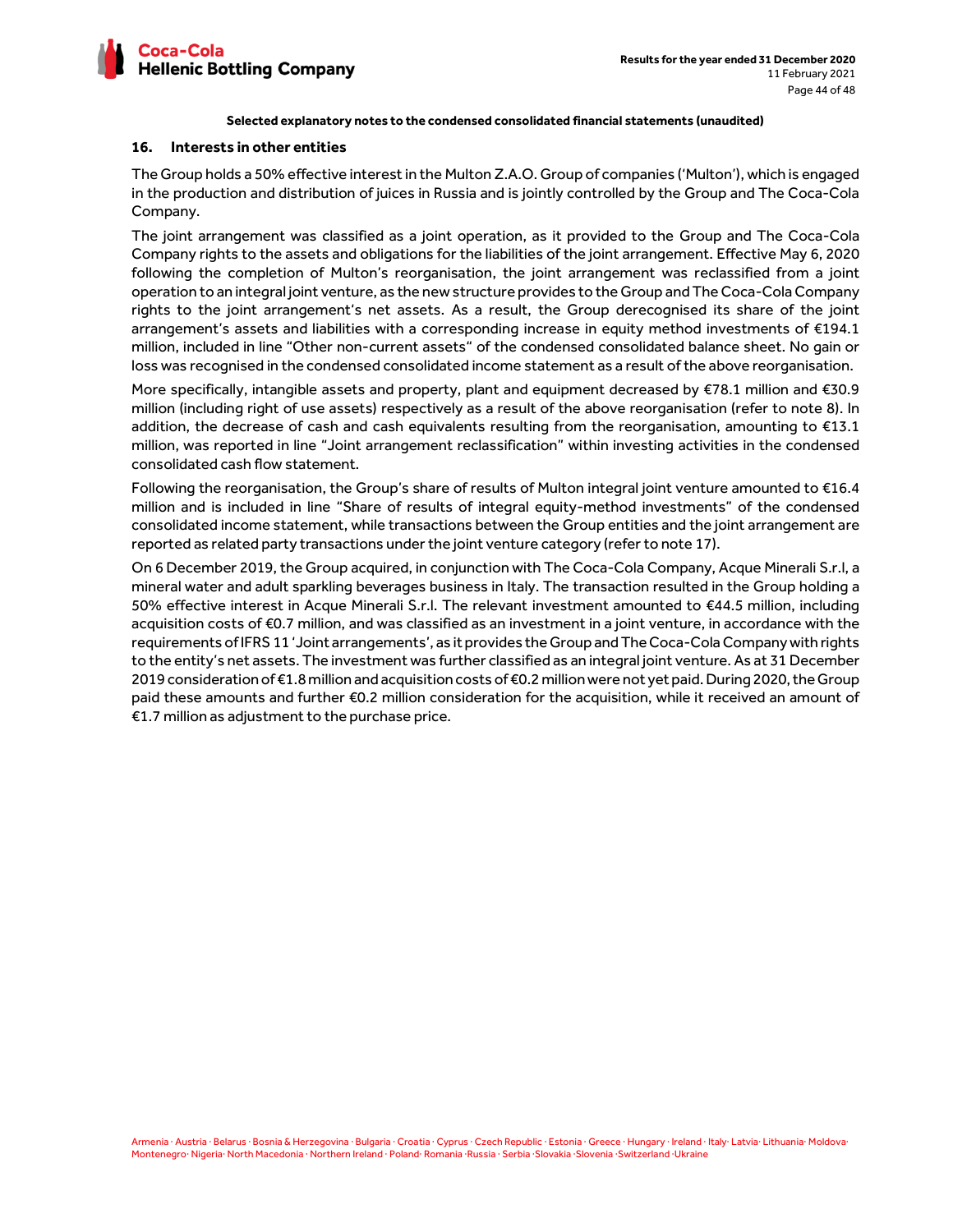

#### **17. Related party transactions**

# **a) The Coca-Cola Company**

As at 31 December 2020, The Coca-Cola Company and its subsidiaries (collectively, ''TCCC'') indirectly owned 23.0% (31 December 2019: 23.0%) of the issued share capital of Coca-Cola HBC. The below table summarises transactions with The Coca-Cola Company and its subsidiaries:

|                                              | Six months ended 31 December |                    | <b>Year ended 31 December</b> |                    |
|----------------------------------------------|------------------------------|--------------------|-------------------------------|--------------------|
|                                              | 2020                         | 2019               | 2020                          | 2019               |
|                                              | € million                    | $\epsilon$ million | € million                     | $\epsilon$ million |
| Purchases of concentrate, finished products  |                              |                    |                               |                    |
| and other items                              | 688.4                        | 764.5              | 1.374.6                       | 1,596.5            |
| Net contributions received for marketing and |                              |                    |                               |                    |
| promotional incentives                       | 58.2                         | 61.4               | 90.7                          | 119.2              |
| Sales of finished goods and raw materials    | 2.3                          | 6.7                | 3.5                           | 15.7               |
| Other income                                 | 4.3                          | 2.1                | 6.3                           | 3.3                |
| Other expenses                               | 3.0                          | 2.9                | 5.6                           | 5.6                |

As at 31 December 2020, the Group was owed €40.9 million (€61.4 million as at 31 December 2019) by TCCC and owed €196.4 million (€309.4 million including loan payable of €43.3 million as at 31 December 2019) to TCCC.

# **b) Frigoglass S.A. ("Frigoglass"), Kar-Tess Holding and AG Leventis (Nigeria) Plc**

Frigoglass, a company listed on the Athens Exchange, is a manufacturer of coolers, cooler parts, glass bottles, crowns and plastics. Truad Verwaltungs AG currently indirectly owns 48.6% of Frigoglass and 62.8% of AG Leventis (Nigeria) Plc and also indirectly controls Kar Tess Holding, which holds approximately 23.0% (31 December 2019: 23.1%) of Coca-Cola HBC's total issued capital. Frigoglass has a controlling interest in Frigoglass Industries (Nigeria) Limited, in which Coca-Cola HBC has a 23.9% effective interest, through its investment in Nigerian Bottling Company Ltd (NBC).

The table below summarises transactions with Frigoglass, Kar-Tess Holding and AG Leventis (Nigeria) Plc:

|                                               | Six months ended 31 December |                    | <b>Year ended 31 December</b> |                    |
|-----------------------------------------------|------------------------------|--------------------|-------------------------------|--------------------|
|                                               | 2019<br>2020                 |                    | 2020                          | 2019               |
|                                               | € million                    | $\epsilon$ million | $\epsilon$ million            | $\epsilon$ million |
| Purchases of coolers and other equipment, raw |                              |                    |                               |                    |
| and other materials                           | 31.8                         | 38.9               | 97.8                          | 138.7              |
| Maintenance, rent and other expenses          | 10.5                         | 13.9               | 21.8                          | 24.3               |

As at 31 December 2020, Coca-Cola HBC owed €11.8 million (€16.4 million as at 31 December 2019) to and was owed €0.8 million (€0.9 million as at 31 December 2019) from Frigoglass and its subsidiaries. As at 31 December 2020, Coca-Cola HBC owed €1.8 million (€1.9 million as at 31 December 2019) to AG Leventis (Nigeria) Plc. Capital commitments to Frigoglass and its subsidiaries as at 31 December 2020, amounted to €14.1 million (€32.4 million as at 31 December 2019) including the Group's share of its joint ventures' capital commitments to Frigoglass.

In 2019, Frigoglass West Africa Ltd. merged with Frigoglass Industries (Nigeria) Limited. Frigoglass Industries (Nigeria) Limited, associate in which the Group holds an effective interest of 23.9% through its subsidiary Nigerian Bottling Company Ltd, is guarantor under the amended banking facilities and notes issued by the Frigoglass Group, as part of the debt restructuring of the latter. The Group has no direct exposure arising from this guarantee arrangement, but the Group's investment in this associate, which stood at €23.9 million as at 31 December 2020 (31 December 2019: €25.2 million), would be at potential risk if there was a default under the terms of the amended banking facilities or the notes and the Frigoglass Group (including the guarantor) were unable to meet their obligations thereunder.

Armenia · Austria · Belarus · Bosnia & Herzegovina · Bulgaria · Croatia · Cyprus · Czech Republic · Estonia · Greece · Hungary · Ireland · Italy· Latvia· Lithuania· Moldova· Montenegro· Nigeria· North Macedonia · Northern Ireland · Poland· Romania ·Russia · Serbia ·Slovakia ·Slovenia ·Switzerland ·Ukraine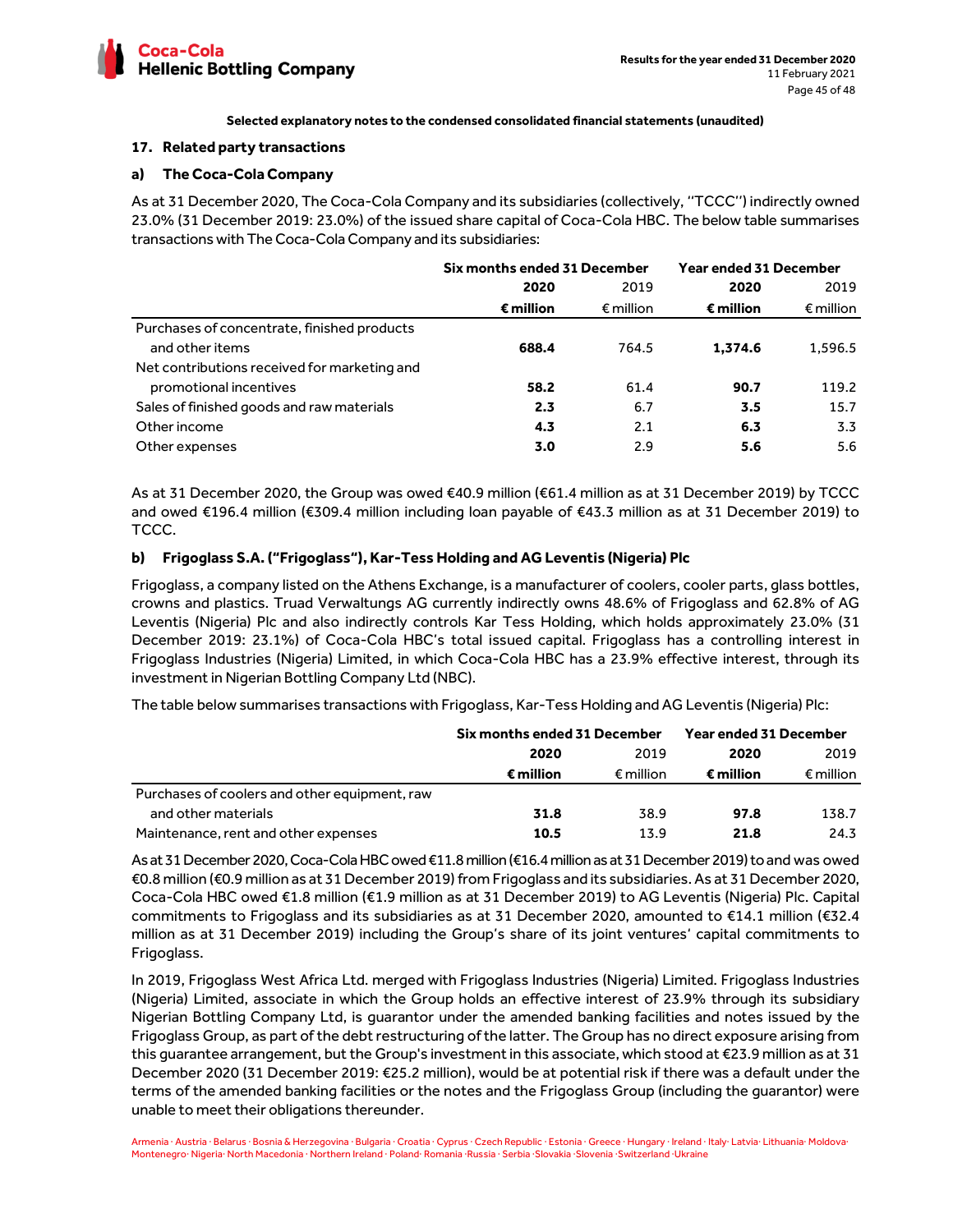

# **17. Related party transactions (continued)**

# **c) Other related parties**

# **Other**

During the six months and the full year ended 31 December 2020, the Group incurred other expenses of €7.4 million and €16.4 million (€9.1 million and €17.5 million in the respective prior-year periods) mainly related to maintenance services for cold drink equipment and installations of coolers, fountains, vending and merchandising equipment as well as subsequent expenditure for fixed assets of €0.9 million and €1.8 million (€1.0 million and €2.1 million in the respective prior-year periods) from other related parties. As at 31 December 2020, the Group owed €1.9 million (€1.2 million as at 31 December 2019) to and was owed €nil million (€0.1 million as at 31 December 2019) by other related parties.

During the six months and the full year ended 31 December 2020, the Group received dividends of €nil and €1.3 million, respectively, from BevService S.r.l. (€nil in the respective prior year periods), which are included in line "Net receipts from non-integral equity method investments" of the condensed consolidated cash flow statement.

# **d) Joint ventures**

The below table summarises transactions with joint ventures:

|                                           | Six months ended 31 December |                    | <b>Year ended 31 December</b> |                    |      |      |
|-------------------------------------------|------------------------------|--------------------|-------------------------------|--------------------|------|------|
|                                           | 2020<br>2019                 |                    |                               |                    | 2020 | 2019 |
|                                           | € million                    | $\epsilon$ million | $\epsilon$ million            | $\epsilon$ million |      |      |
| Purchases of inventory                    | 4.7                          | 8.6                | 10.9                          | 18.3               |      |      |
| Sales of finished goods and raw materials | 1.7                          | 2.2                | 2.8                           | 3.8                |      |      |
| Other income                              | 7.5                          | 2.0                | 10.2                          | 4.2                |      |      |
| Other expenses                            | 8.9                          | 3.9                | 11.5                          | 3.9                |      |      |

As at 31 December 2020, the Group owed €159.6 million including loans payable of €86.3 million (€9.6 million as at 31 December 2019 including loans payable of €4.0 million) to, and was owed €13.1 million including loans receivable of €7.0 million (€6.8 million as at 31 December 2019 including loans receivable of €3.6 million) by joint ventures. During the six months and the full year ended 31 December 2020, the Group received dividends of €27.1 million from integral joint ventures (dividends and capital returns from joint ventures of €7.7 million in the respective prior-year periods), which are included in line "Net receipts from integral equity-method investments" (2019: "Net receipts from equity investments) of the condensed consolidated cash flow statement. As at 31 December 2020, the Group was owed dividend receivable of €0.3 million (€nil as at 31 December 2019) from BrewTech B.V. Group of companies.

# **e) Directors**

There have been no transactions between Coca-Cola HBC and the Directors and senior management except for remuneration for both the six months and years ended 31 December 2020 and 2019.

There were no other significant transactions with other related parties for the year ended 31 December 2020.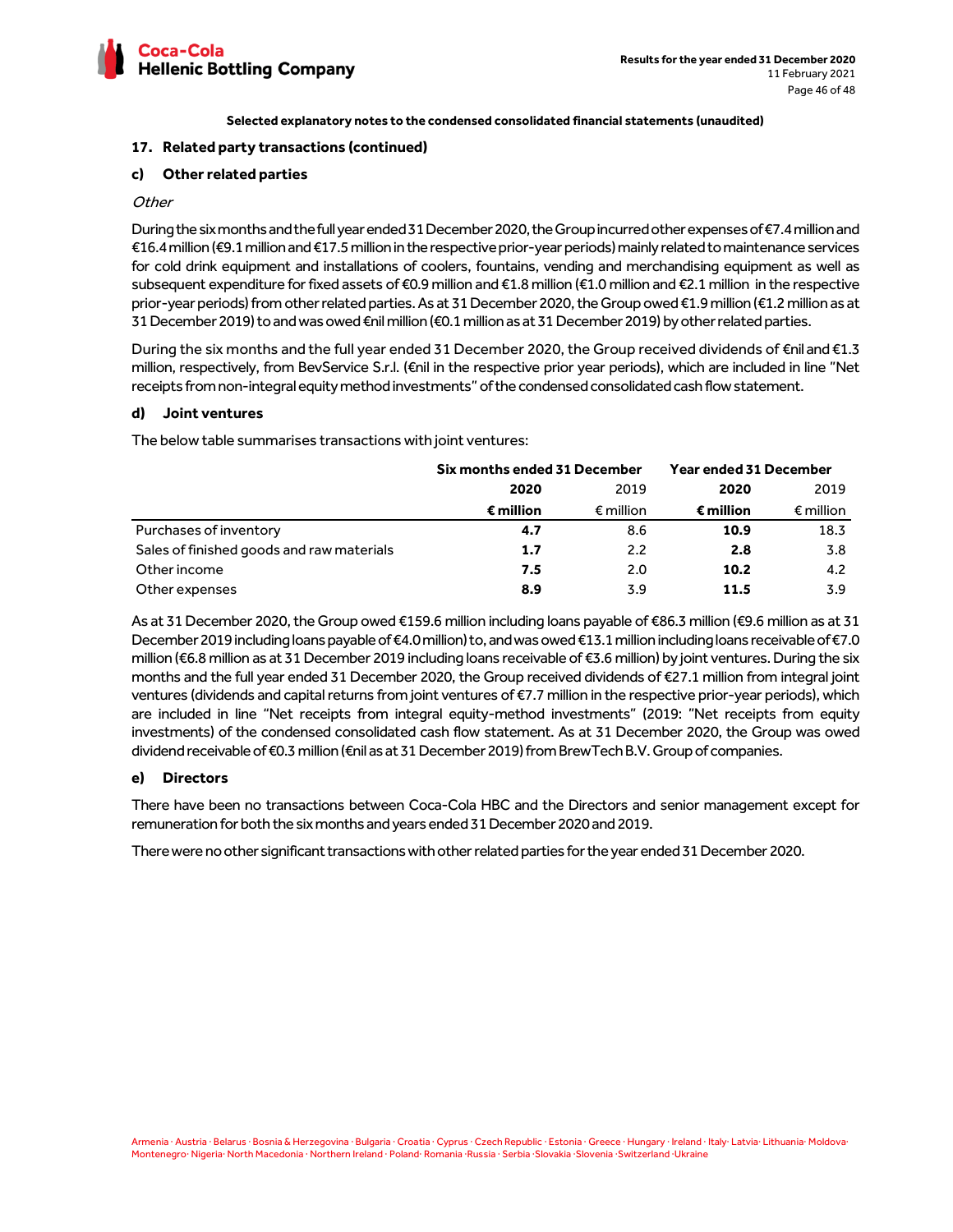

# **18. Contingencies**

In relation to the Greek Competition Authority's decision of 25 January 2002, one of Coca-Cola Hellenic Bottling Company S.A.'s competitors had filed a lawsuit against Coca-Cola Hellenic Bottling Company S.A. claiming damages in an amount of €7.7 million. The court of first instance heard the case on 21 January 2009 and subsequently rejected the lawsuit. The plaintiff appealed the judgement and on 9 December 2013 the Athens Court of Appeals rejected the plaintiff's appeal. Following the spin-off, Coca-Cola HBC Greece S.A.I.C. substituted Coca-Cola Hellenic Bottling Company S.A. as defendant in this lawsuit. The 2013 Court of Appeals decision has been rendered final and irrecoverable and the case was closed. On 19 April 2014, the same plaintiff filed a new lawsuit against Coca-Cola Hellenic Bottling Company S.A. (following the spin-off, Coca-Cola HBC Greece S.A.I.C.) claiming payment of €7.5 million as compensation for losses and moral damages for alleged anti-competitive commercial practices of Coca-Cola Hellenic Bottling Company S.A. between 1994 and 2013. The two lawsuits partially overlap in the time period for which damages are sought by the plaintiff. The hearing of the new lawsuit was scheduled for 17 January 2019. On 21 December 2018, the plaintiff served their withdrawal from the lawsuit. However, on 20 June 2019, the same plaintiff filed another new lawsuit against Coca-Cola HBC Greece S.A.I.C. claiming payment of €10.1 million as compensation for losses and moral damages again for alleged anti-competitive commercial practices of Coca-Cola Hellenic Bottling Company S.A. for the same period between 1994 and 2013. The parties filed their briefs and exhibits with the Court and the hearing date of the case took place on 18 November 2020 and the court decision is pending to be issued. Coca-Cola HBC Greece S.A.I.C. has not provided for any losses related to this case.

With respect to the ongoing investigation of the Greek Competition Commission initiated on 6 September 2016, regarding Coca-Cola HBC Greece S.A.I.C.'s operations in certain commercial practices in the sparkling juice and water categories, on 29 May 2019 the Greek Competition Commission issued a Statement of Objections to Coca-Cola HBC Greece S.A.I.C. and certain former and current employees, for obstruction of its on-site investigation. Coca-Cola HBC Greece S.A.I.C. collaborated fully with the Commission. In connection with this Statement of Objections, a hearing took place on 24 July 2019. On 4 March 2020, Coca-Cola HBC Greece S.A.I.C. was served with the decision of the Greek Competition Commission in respect of this Statement of Objections and the procedural case regarding the obstruction of the on-site investigation, based on which a fine amounting to €0.8 million was imposed on and paid by Coca-Cola HBC Greece S.A.I.C. The Greek Competition Commission in this decision accepted the proposal for active cooperation and settlement of the case, which was submitted by Coca-Cola HBC Greece S.A.I.C. in line with its policy of full compliance with the principles of competition law and cooperation with the regulatory authorities. The Greek Competition Commission's investigation on Coca-Cola HBC Greece S.A.I.C.'s commercial practices, is still ongoing.

Other than the above, there have been no significant adverse changes in contingencies since 31 December 2019 (as described in our 2019 Integrated Annual Report available on the Coca-Cola HBC's web site: www.coca-colahellenic.com).

# **19. Commitments**

As at 31 December 2020 the Group had capital commitments including commitments for leases and the share of its joint ventures' capital commitments of €115.4 million (31 December 2019: €221.7 million), which mainly relate to plant and machinery equipment.

# **20. Number of employees**

The average number of full-time equivalent employees in 2020 was 27,722 (2019: 28,389).

# **21. Subsequent events**

In January 2021 a demerger of Acque Minerali S.r.l., our mineral water and adult sparkling beverages integral joint venture with TCCC in Italy, was completed. This transaction resulted in €15.6 million of goodwill being recognized as part of our Italian cash-generating unit, while there was no significant impact to the Group's net assets or income statement. Also, there was no cash flow impact for the Group as a result of the transaction.